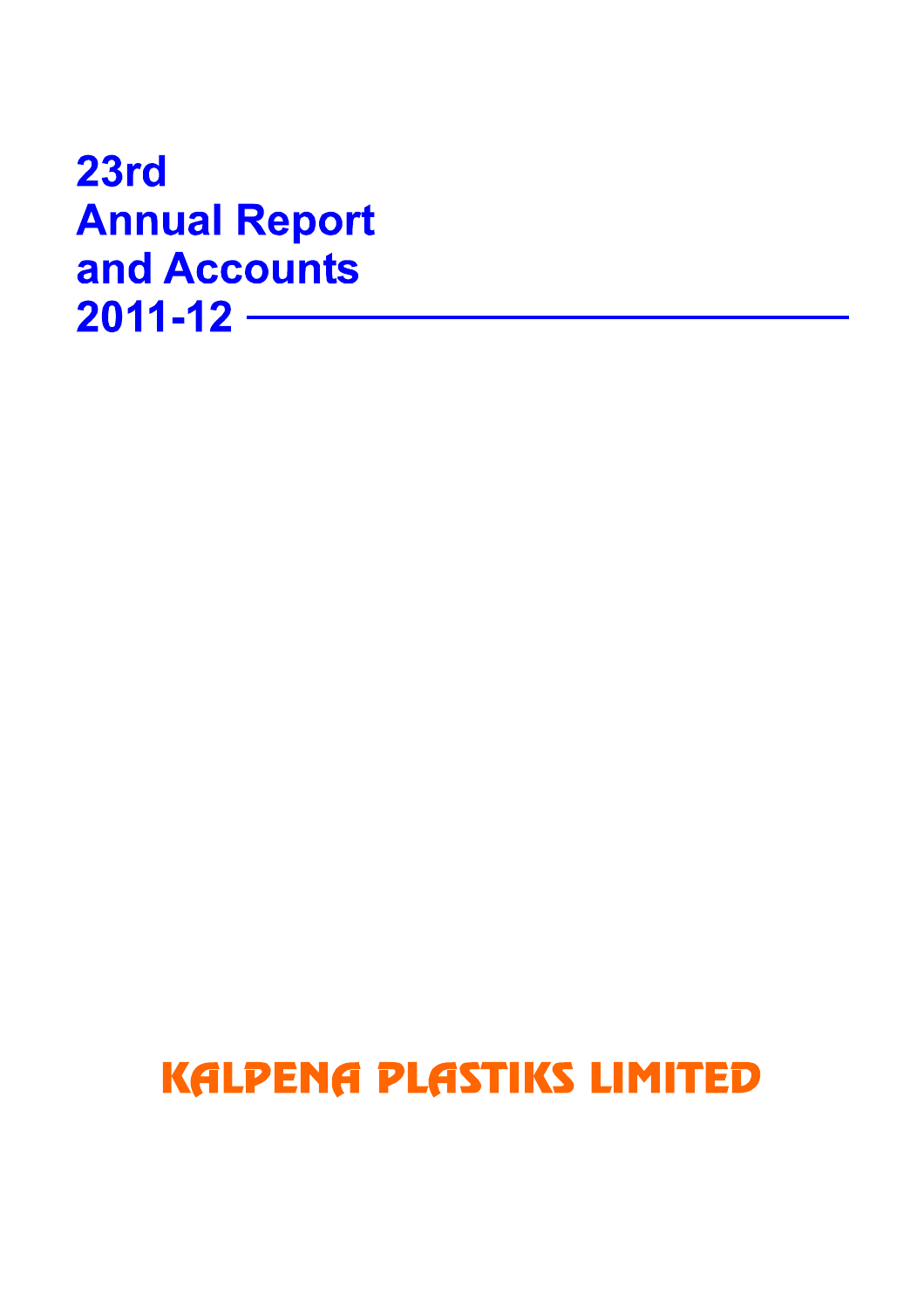#### **BOARD OF DIRECTORS**

- Mr. Jitendra Tiwari
- Mr. Bhanwar Lal Bohara
- Mr. Kashinath Agarwal
- Mr. Mohan Kumar Tiwary
- Mr. Deo Kishan Kalwani

#### **AUDITORS**

M/s Maloo & Co. Chartered Accountants 3, Mango Lane, 2nd Floor Kolkata – 700 001

#### **BANKERS**

Dena Bank HDFC Bank

#### **REGISTERED OFFICE**

3, Saheed Nityananda Saha Sarani Kolakta – 700 001 E-mail : sarlagemsltd@yahoo.com

#### **REGISTRAR & SHARE TRANSFER AGENT**

C B Management Services (P) Limited (Unit – Kalpena Plastiks Ltd), P-22-Bondel Road, Kolkata - 700 019 Phone : 033 22806692 / 93 / 94 / 2486 / 4011 6700 Fax : 033 22870263 E Mail : rta@cbmsl.com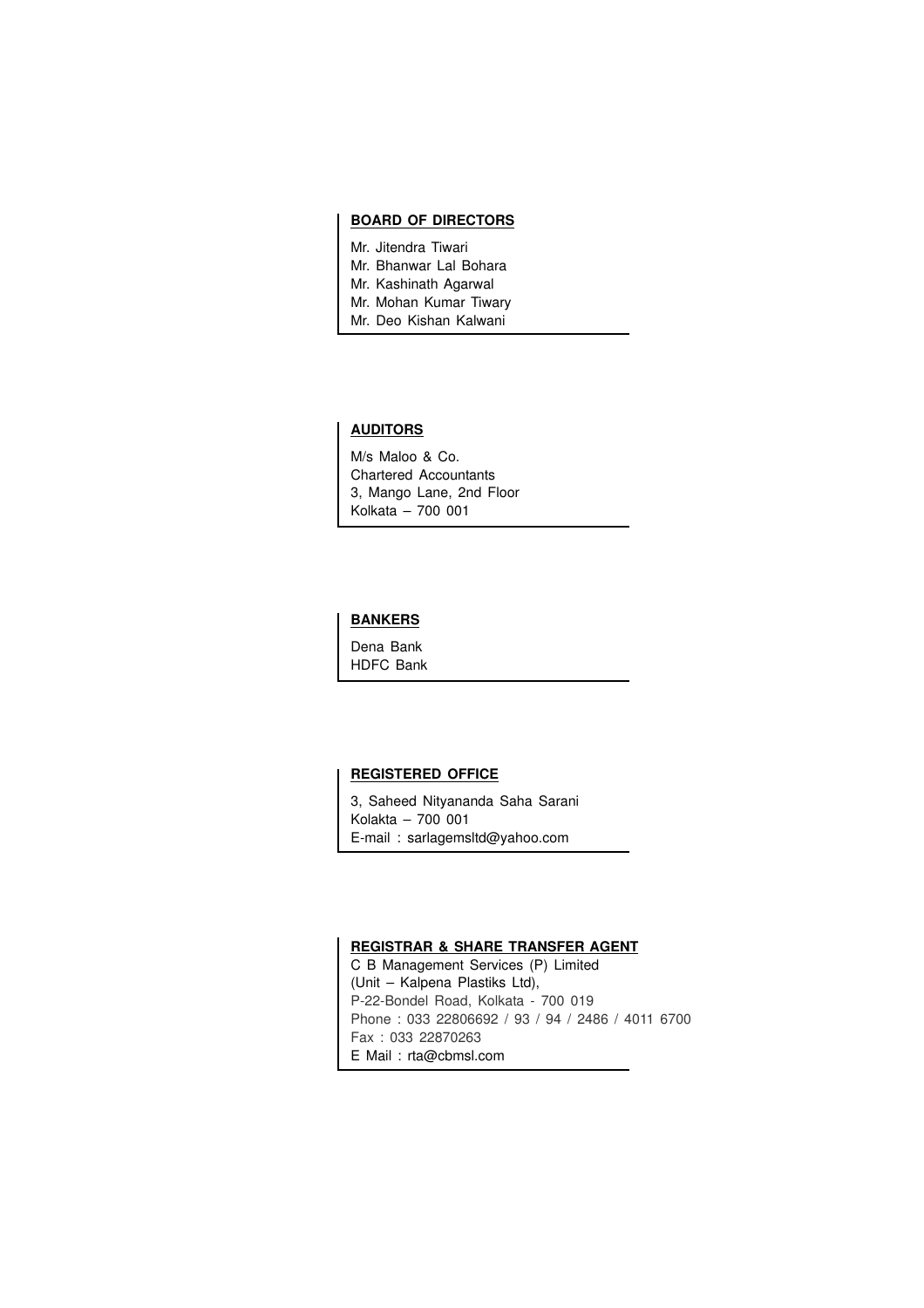### **KALDENA PLASTIKS LIMITED.**

# **NOTICE**

NOTICE is hereby given that the 23<sup>rd</sup> Annual General Meeting of the Members of KALPENA PLASTIKS LIMITED will be held on Saturday, the 29<sup>th</sup> Day of September, 2012 at 10.00 a.m. at the Registered office of the Company at 3, Saheed Nityananda Saha Sarani, 2<sup>nd</sup> Floor. Kolkata 700 001, to transact the following businesses:

#### **ORDINARY BUSINESS**

- 1. To receive, consider and adopt the Audited Balance Sheet as at 31<sup>st</sup> March, 2012 and the Profit & Loss Account for the year ended on that date together with the Directors' and the Auditors' Reports, thereon.
- 2. To appoint a Director in place of Mr. Deo Kishan Kalwani, who retires by rotation and being eligible offers himself for reappointment.
- 3. To Appoint Auditors and to fix their Remuneration.

#### **SPECIAL BUSINESS**

4. To consider, and if thought fit, to pass, with or without modification(s), the following resolution as a **Special Resolution:**

"RESOLVED THAT pursuant to the provisions of Section 163 and other applicable provisions, if any, of the companies Act, 1956, the Register of Members and Index of Members, in respect of shares / securities issued by the Company and the copies of all Annual Returns , prepared under Section 159 and 160, together with copies of the certificates and documents required to be annexed thereto under section 160 and 161, be kept at the office of the Registrar & Share Transfer Agents of the Company viz. M/s. CB Management Services (P) Limited, at P-22, Bondel Road, Kolkata – 700 019 or at any other place of office of Registrar & Share Transfer Agent, in Kolkata."

3, Saheed Nityananda Saha Sarani, 2<sup>nd</sup> Floor Kolkata 700 001 **J.Tiwari**

**Registered Office:** and **Registered Office: By Order of the Board of Directors** 

(Chairman)

Date : 31st August, 2012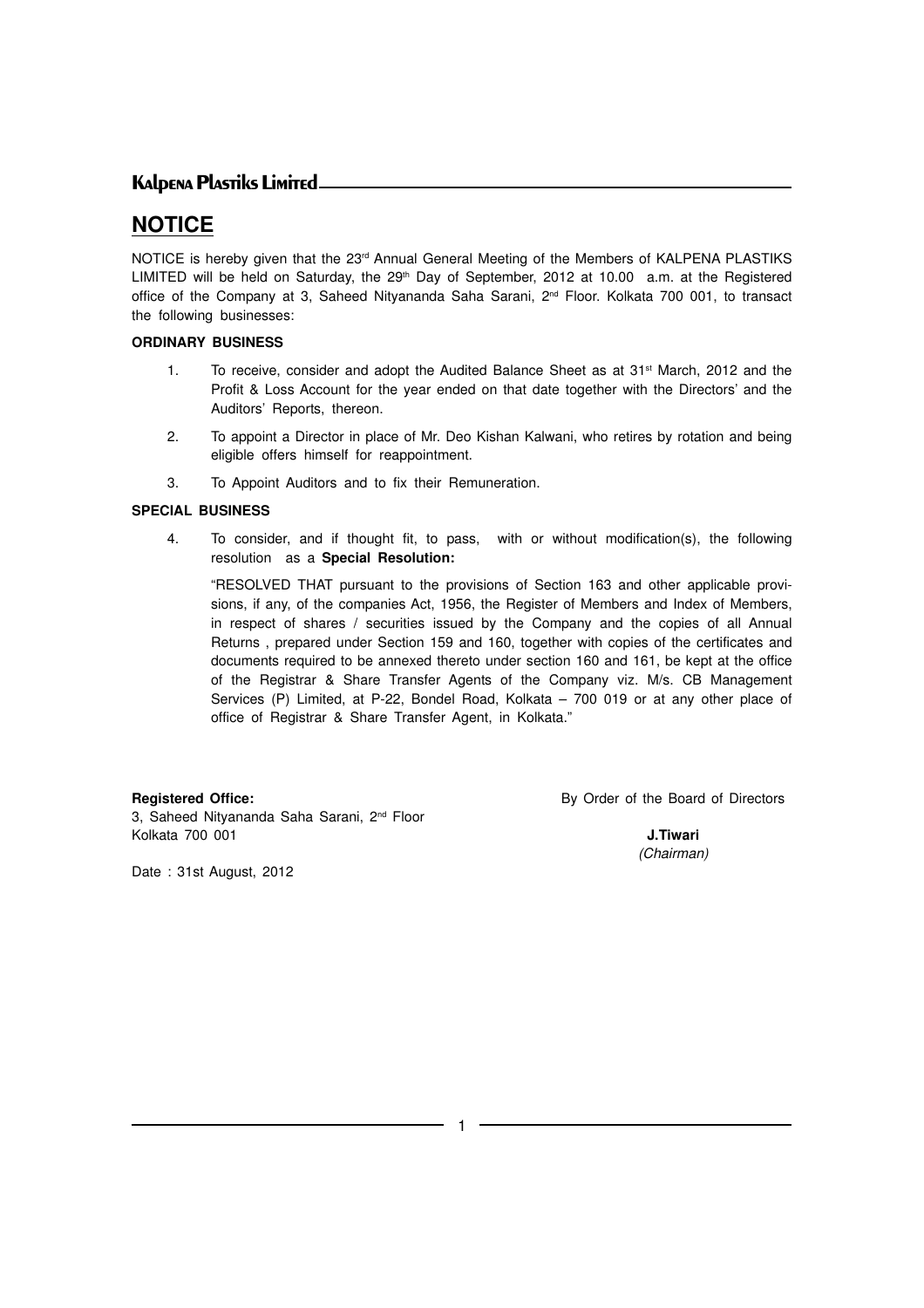#### **NOTES :**

- 1. A MEMBER ENTITLED TO ATTEND AND VOTE AT THE ANNUAL GENERAL MEETING (THE "MEETING") IS ENTITLED TO APPOINT A PROXY TO ATTEND AND VOTE ON A POLL INSTEAD OF HIMSELF / HERSELF AND THE PROXY NEED NOT TO BE A MEMBER OF THE COMPANY. A PROXY SHALL NOT HAVE ANY RIGHT TO SPEAK AT THE MEETING. THE INSTRUMENT APPOINTING PROXY SHOULD, HOWEVER, BE DEPOSITED AT THE REGISTERED OFFICE OF THE COMPANY NOT LESS THEN FORTY-EIGHT HOURS BEFORE THE COMMENCEMENT OF MEETING. THE PROXY FORM IS APPENDED WITH THE ADMISSION SLIP.
- 2. Corporate members intending to send their authorized representatives to attend the Meeting are requested to send to the Company a certified copy of the Board Resolution authorizing their representative to attend and vote, on their behalf, at the Meeting.
- 3. The Register of Members and the Share Transfer Books of the Company shall remain closed from Saturday,  $22<sup>nd</sup>$  September, 2012 to Saturday,  $29<sup>th</sup>$  September, 2012 (both days inclusive).
- 4. Relevant documents referred to in the accompanying notice are open for inspection by the members at the Registered Office of the Company on all working days, except Saturdays, between 11.00 a.m. and 1.00 p.m. up to the date of Meeting.
- 5. Shareholders are requested to bring their Attendance Slip along with copy of Annual Report to the venue of the Meeting.
- 6. Members, holding shares in physical mode are requested to notify the change in their address / mandate/ bank account to M/s. CB Management Services (P) Limited, P-22, Bondel Road, Kolkata–700 019, the Registrar & Share Transfer Agent of the Company.
- 7. Members, holding Shares in Demat mode are requested to notify the change in their address / bank account to their respective Depository Participant(s) (DPs).
- 8. The Ministry of Corporate Affairs has taken a "Green Initiative in the Corporate Governance" by allowing paperless compliances by the Companies and has issued circulars stating that service of the notice/ documents including Annual Report can be send by e-mail to its member. To support this green initiative of the Government in full measure, members who have not registered their e-mail addresses, so far, are requested to register their e-mail addresses, in respect of electronic holdings with the Depository through their concerned Depository Participants.
- 9. Brief resume of Directors seeking appointment / re appointment including nature of their expertise in specific functional areas and names of companies in which they hold directorship and membership / chairmanship of Board Committees, as stipulated under clause 49 of the Listing Agreement with the Stock Exchanges, are as under;-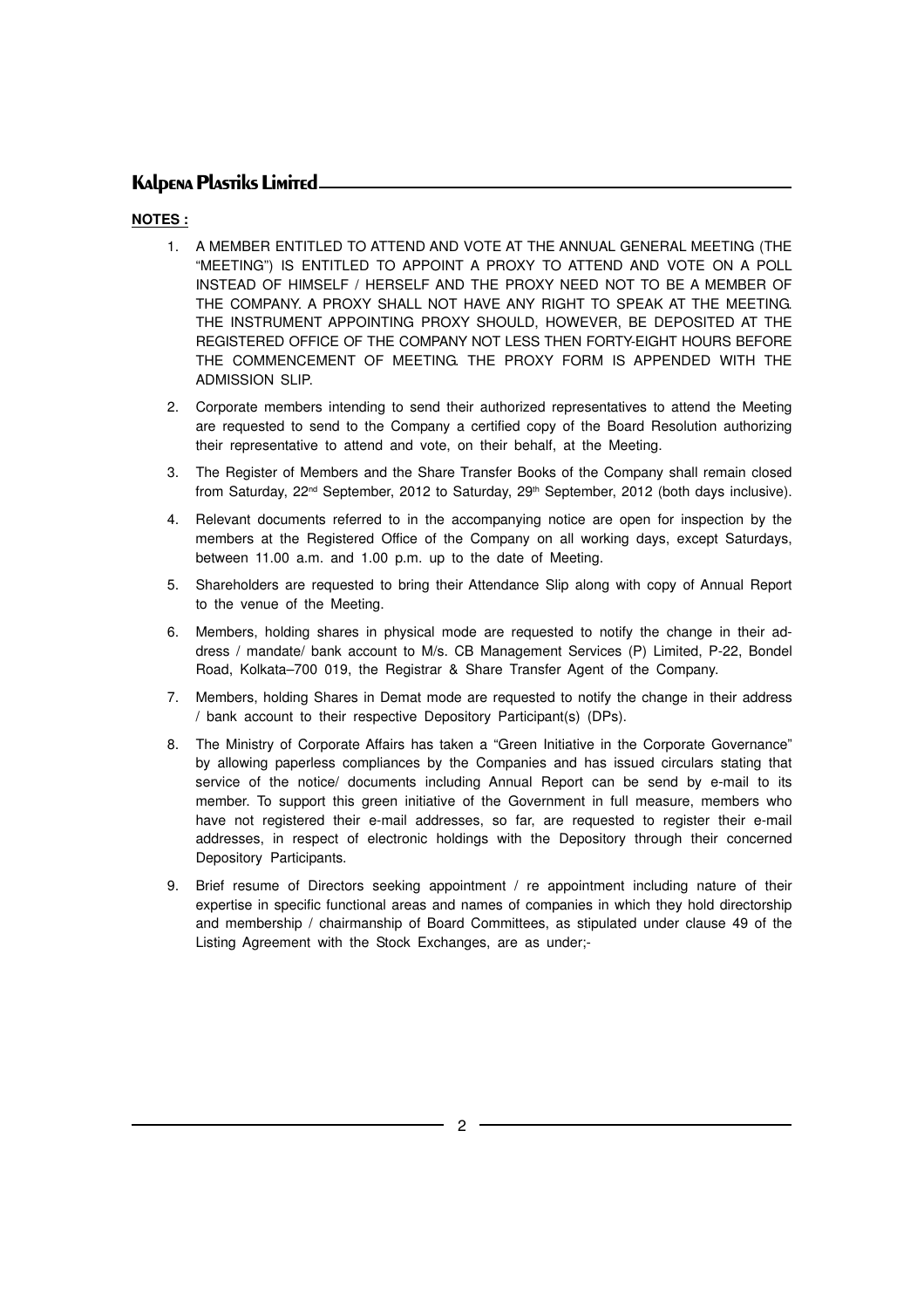#### BRIEF RESUME OF THE DIRECTORS SEEKING APPOINTMENT / RE APPOINTMENT, NATURE OF THEIR EXPERTISE IN SPECIFIC FUNCTIONAL AREAAND NAME OF THE COMPANIES IN WHICH THEY HOLD DIRECTORSHIP AND MEMBERSHIP / CHAIRMANSHIP OF BOARD COMMITTEES, AS REQUIRED IN TERMS OF CLAUSE 49 OF THE LISTING AGREEMENT WITH STOCK EXCHANGES IN INDIA.

| Name of Director   | Date of<br><b>Birth</b> | Qualification                           | Experience                                                                                                                                                                                                     | Directorship and<br>Membership/<br>Chairmanship in other<br>Companies in which he<br>is a director. # | Share holdings in<br>Kalpena Plastiks<br>Limited |
|--------------------|-------------------------|-----------------------------------------|----------------------------------------------------------------------------------------------------------------------------------------------------------------------------------------------------------------|-------------------------------------------------------------------------------------------------------|--------------------------------------------------|
| Deo Kishan Kalwani | 05.06.1945              | Graduate from<br>Calcutta<br>University | MR. KALWANI AGED<br>ABOUT 66 YEARS HAS<br>MORE THAN 47 YEARS<br><b>EXPERIENCE IN</b><br><b>BUSINESS AND</b><br>SERVICE AND HAS<br><b>HELD DISTINGUISHED</b><br>POSITION IN<br><b>PRESTIGIOUS</b><br>COMPANIES. | <b>NIL</b>                                                                                            | <b>NIL</b>                                       |

#### **# Note: Excludes Directorships in Private Limited Companies, Foreign Companies and Government Companies**

#### REQUEST TO MEMBERS

Members desirous of getting Information / Clarification on the Accounts and Operations of the company or intending to raise any query are requested to forward the same at least 7 days in advance of the meeting to the Company Secretary at the office address so as the same may be attended appropriately.

3, Saheed Nityananda Saha Sarani, 2<sup>nd</sup> Floor Kolkata 700 001 **J.Tiwari**

**Registered Office:** and **Registered Office: By Order of the Board of Directors** 

(Chairman)

Date : 31st August, 2012

3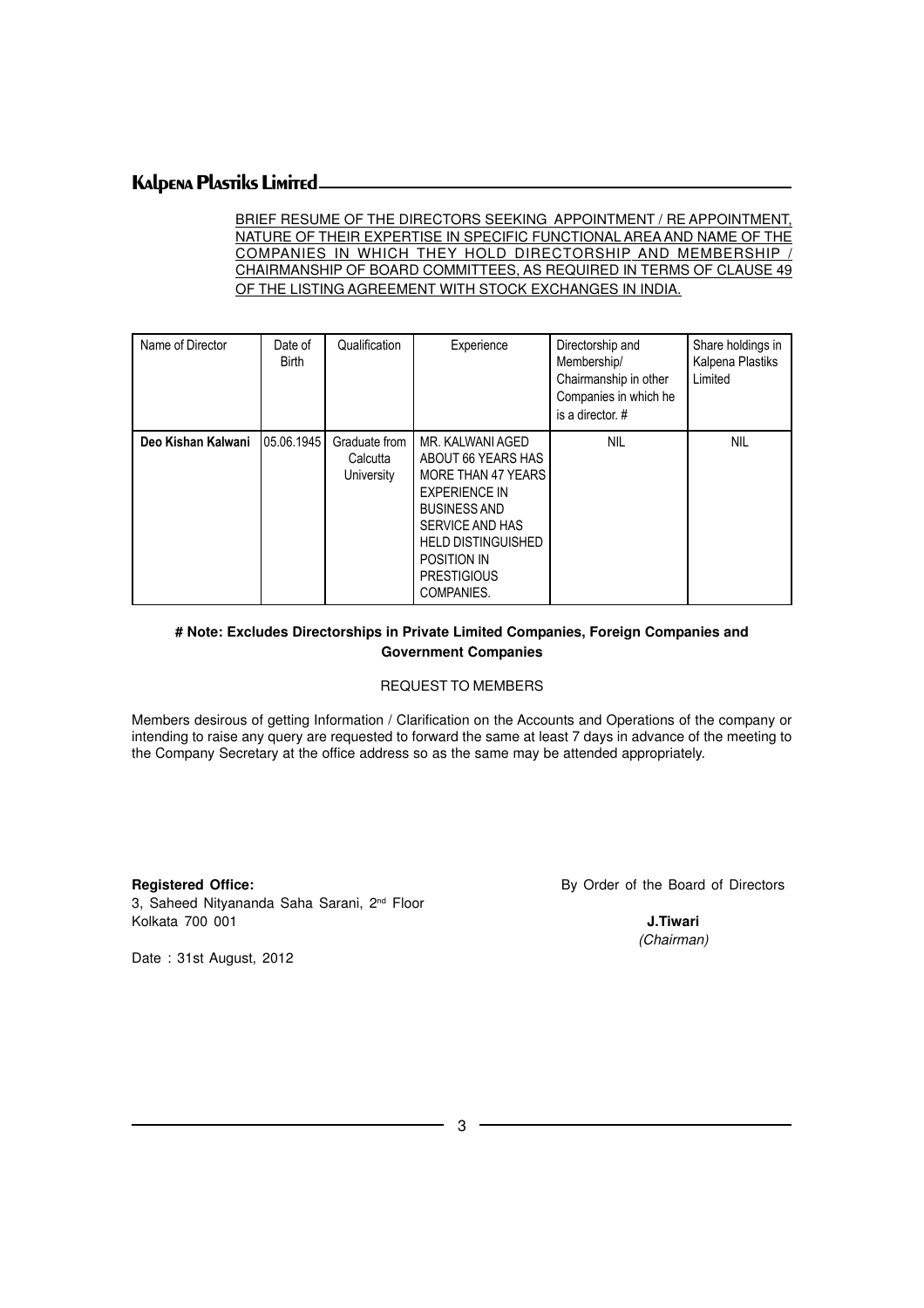#### **Explanatory Statement pursuant to Section 173(2) of The Companies Act, 1956**

#### **Item No. 4**

The Company had earlier obtained approval of members for keeping the Register of Members, Index of members and copies of Annual Return etc. at the office of the then Registrar & Share Transfer Agents of the Company viz. M/s. S.K.Computers, 34/1A, Sudhir Chetterjee Street, Kolkata – 700 006.

The Board of Directors at its meeting held on 05.01.2012 , have appointed M/s. CB Management Services (P) Ltd, as Registrar & Share Transfer Agents , having office at P-22, Bondel Road, Kolkata  $-700$  019, both for Physical as well as de mat mode with effect from 1<sup>st</sup> March, 2012.

In view of this, fresh approval of the members is desirable / required for maintaining the Register of Members, Index of members and copies of Annual Return etc. at the new address of Registrar & Share Transfer Agent of the Company.

The Board of Directors accordingly recommends the resolution set out in item No.4 of the accompanying notice, for approval of the members.

None of the directors is, in any way interested or concerned in the resolution, except as members of the Company.

3, Saheed Nityananda Saha Sarani, 2<sup>nd</sup> Floor Kolkata 700 001 **J.Tiwari**

**Registered Office:** By Order of the Board of Directors

(Chairman)

Date : 31st August, 2012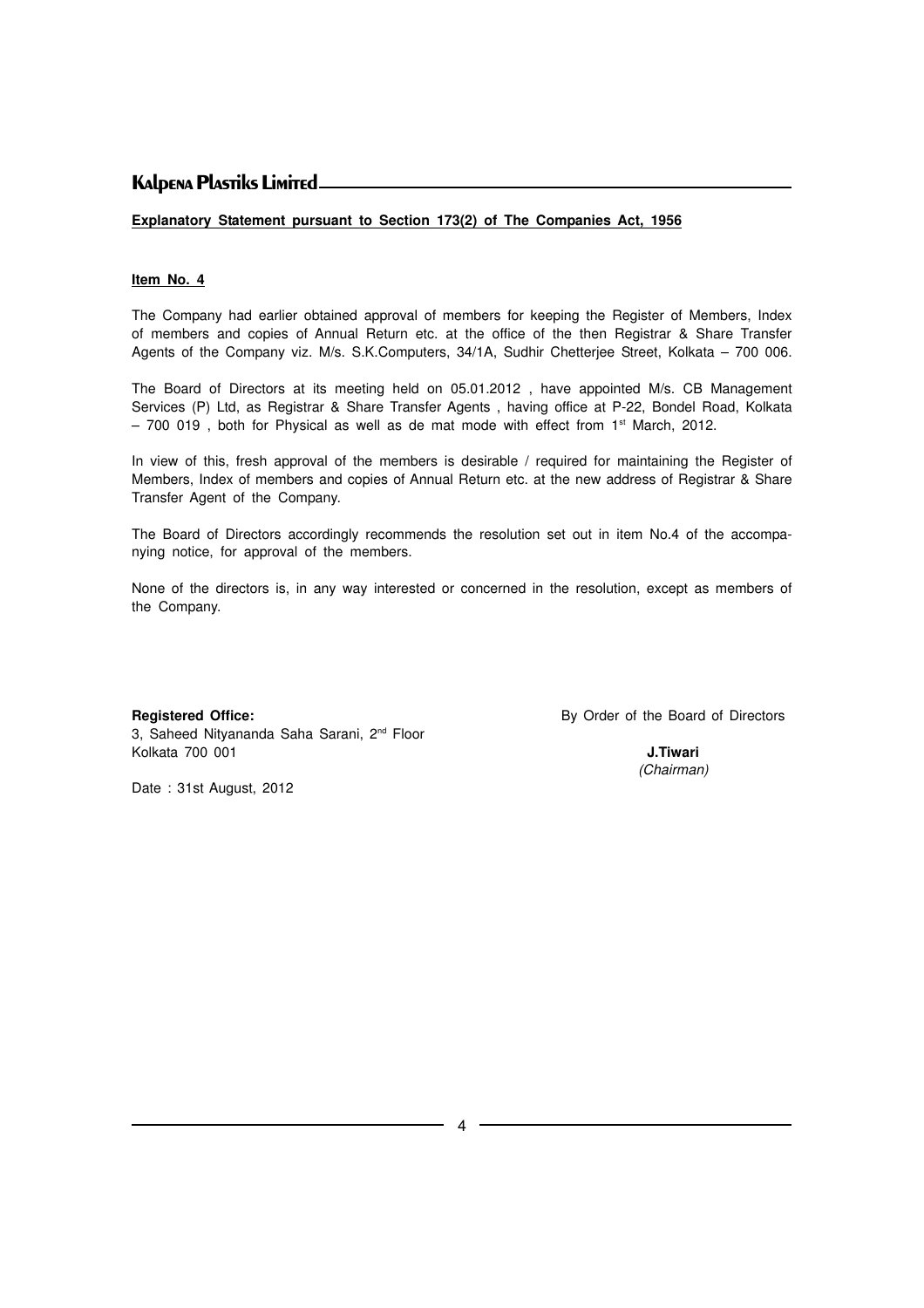#### **KALDENA PLASTIKS LIMITED.**

# **DIRECTORS' REPORT**

#### **Dear Shareowners Kalpena Plastiks Limited**

Your Directors are pleased to present the 23rd Annual Report together with the audited accounts for the year ended 31st March 2012.

**(Rs. In Lacs)**

#### **Financial Performance**

|                                                     |           | 11011120007 |
|-----------------------------------------------------|-----------|-------------|
| <b>Particulars</b>                                  | 2011-2012 | 2010-2011   |
| Sales & other Income                                | 4119.61   | 1910.25     |
| Profit before Depreciation, Interest & Tax          | (5.72)    | 10.53       |
| Depreciation<br>Les:                                | 0.11      | 0.57        |
| Interest                                            | 0.09      | 0.03        |
| Profit before Tax                                   | (6.97)    | 9.93        |
| Less: Provision for Tax                             | 0         | 2.68        |
| <b>Profit After Tax</b>                             | (6.97)    | 7.25        |
| Add :<br>Profit brought forward from previous year. | 30.81     | 23.56       |
| Balance Carried to B/S                              | 23.84     | 30.81       |

#### **Operations**

During the year 2011-12, the company has achieved a sales turnover of Rs. 41 Crore, against Rs. 19 Crore in the previous year. However, the company sufferes a loss of Rs. 6.97 lacs as against profit of Rs. 7.25 lacs in the previous year. This is mainly due to high raw material cost.

#### **Dividend**

Your Directors feel that there is a need to conserve resources for future plans and regret their inability to recommend any dividend for the current year.

#### **Public Deposits**

Your Company has not accepted any fixed deposit during the year under review in terms of Section 58A of the Companies Act, 1956 read with Companies (Acceptance of Deposit) Rules, 1975 and hence no amount of principal or interest was outstanding as at the Balance Sheet date.

#### **Directors**

Mr. Deo Kishan Kalwani, Director of the company, liable to retire by rotation at the forthcoming Annual General Meeting and being eligible, offer himself for reappointment.

Appropriate resolution for his reappointment is being placed before you for your approval at the ensuing Annual General Meeting. The brief resume and other information of the eligible directors in terms of the provisions of clause 49 of the Listing Agreement with Stock Exchanges have been detailed elsewhere in the notice. Your Directors recommends his reappointment as Director of your Company.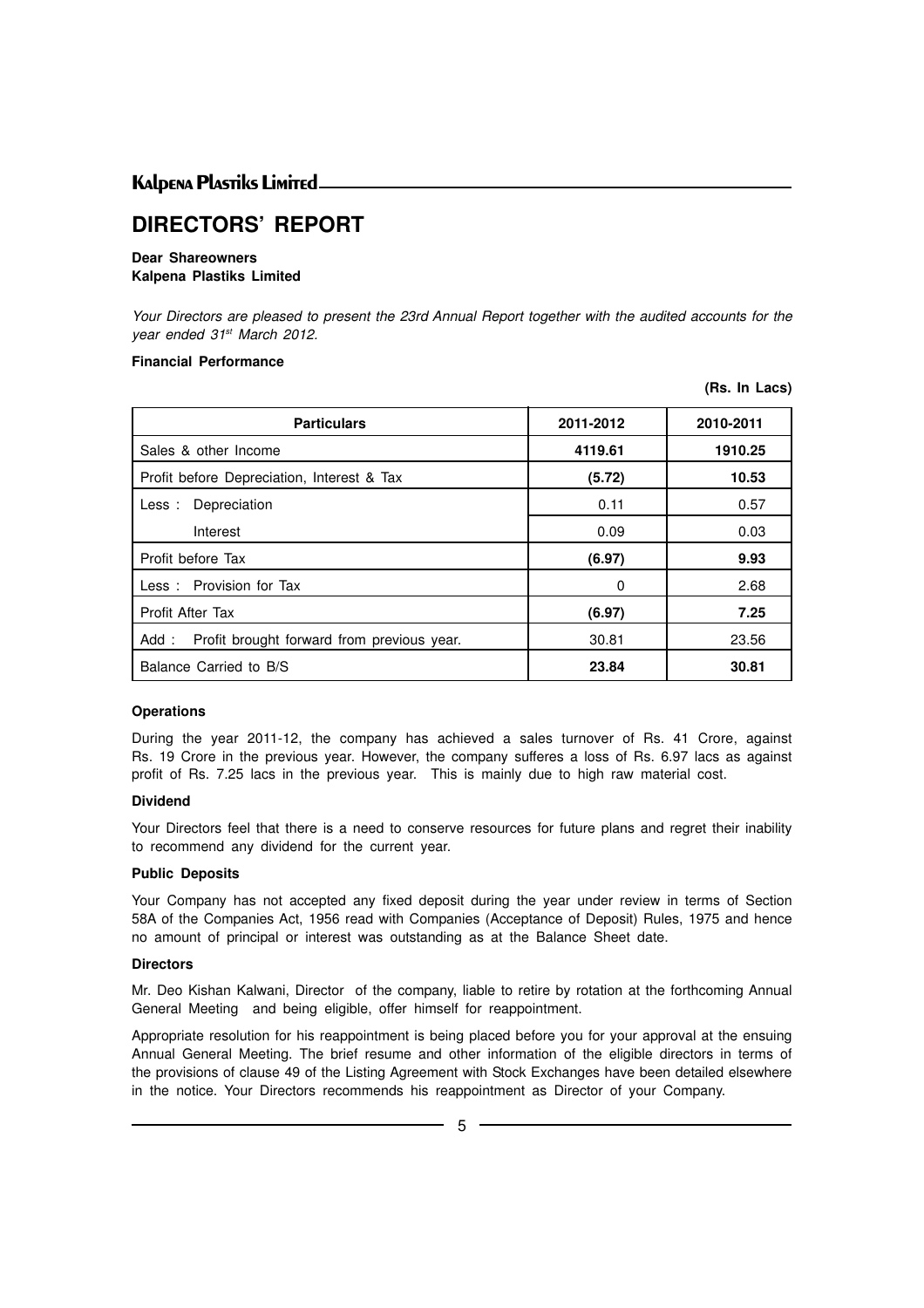#### **Directors' Responsibility Statement**

Pursuant to Section 217(2AA) of the Companies Act, 1956, the Directors hereby confirm that:

- In preparation of the annual accounts, the appropriate accounting standards have been followed. There are no material departures from these applicable accounting standards.
- The directors have selected such accounting policies and applied them consistently and made judgments and estimates that are reasonable and prudent so as to give a true and fair view of the state of affairs of the company as at 31<sup>st</sup> March, 2012 and its loss for the year ended on that date.
- The directors have taken proper and sufficient care for the maintenance of adequate accounting records in accordance with the provisions of the Act for safeguarding the assets of the Company and for preventing and detecting fraud and other irregularities.
- The directors have prepared the annual accounts on a going concern basis.

#### **Auditors and Auditors' Report**

The Statutory Auditors of the Company, M/s Maloo & Co., Chartered Accountants, Kolkata, retire at the conclusion of the ensuing Annual General Meeting of the Company and confirmed their willingness and eligibility for re-appointment, if made, will be within the limits under section 224(1B) of the Companies Act, 1956 and that they are not disqualified for re-appointment within the meaning of section 226 of the Companies Act, 1956.

Further, the Auditors have confirmed that they have undergone the peer review process of the Institute of Chartered Accountants of India (ICAI) and yet to receive the certificate from the 'Peer Review Board' of ICAI. The observations of the Auditors in the Report on Accounts read with the relevant notes are self – explanatory.

#### **Cost Audit**

M/s. D. Sabyasachi & Co., Cost Accountants, Kolkata have been appointed as Cost Auditors of the Company for the Financial Year 2012-13 commencing 1<sup>st</sup> April, 2012, subject to approval of the Central Government. Compliance Audit relating to 'PVC Compound' for the year ended 31<sup>st</sup> March, 2012, has been conducted by the said cost auditors and related report will be submitted to the Ministry of Corporate Affairs, Government of India within the prescribed time.

#### **Particulars of Employees**

None of the employees employed throughout the year or part of the year who was in receipt of salary of Rs. 5,00,000 /- or more per month or Rs. 60,00,000 /- or more per annum, therefore, no details have been provided or required under section 217 (2A) of the Companies Act, 1956 read with the Company (Particulars of Employees) Rules, 1975.

#### **Industrial Relations**

The Company continued to attract and retain qualified and diligent employees. Various senior and junior employees were recruited to add to the existing strength. During the year, your company maintained harmonious and cordial Industrial Relations.

#### **Management Discussion and Analysis**

In accordance with Clause  $-49$  of the Listing Agreement with the Stock Exchanges in India, the Management's Discussion and Analysis Report for the year under review, is presented in a separate section forming part of the Annual Report and marked as **Annexure – 'A'**.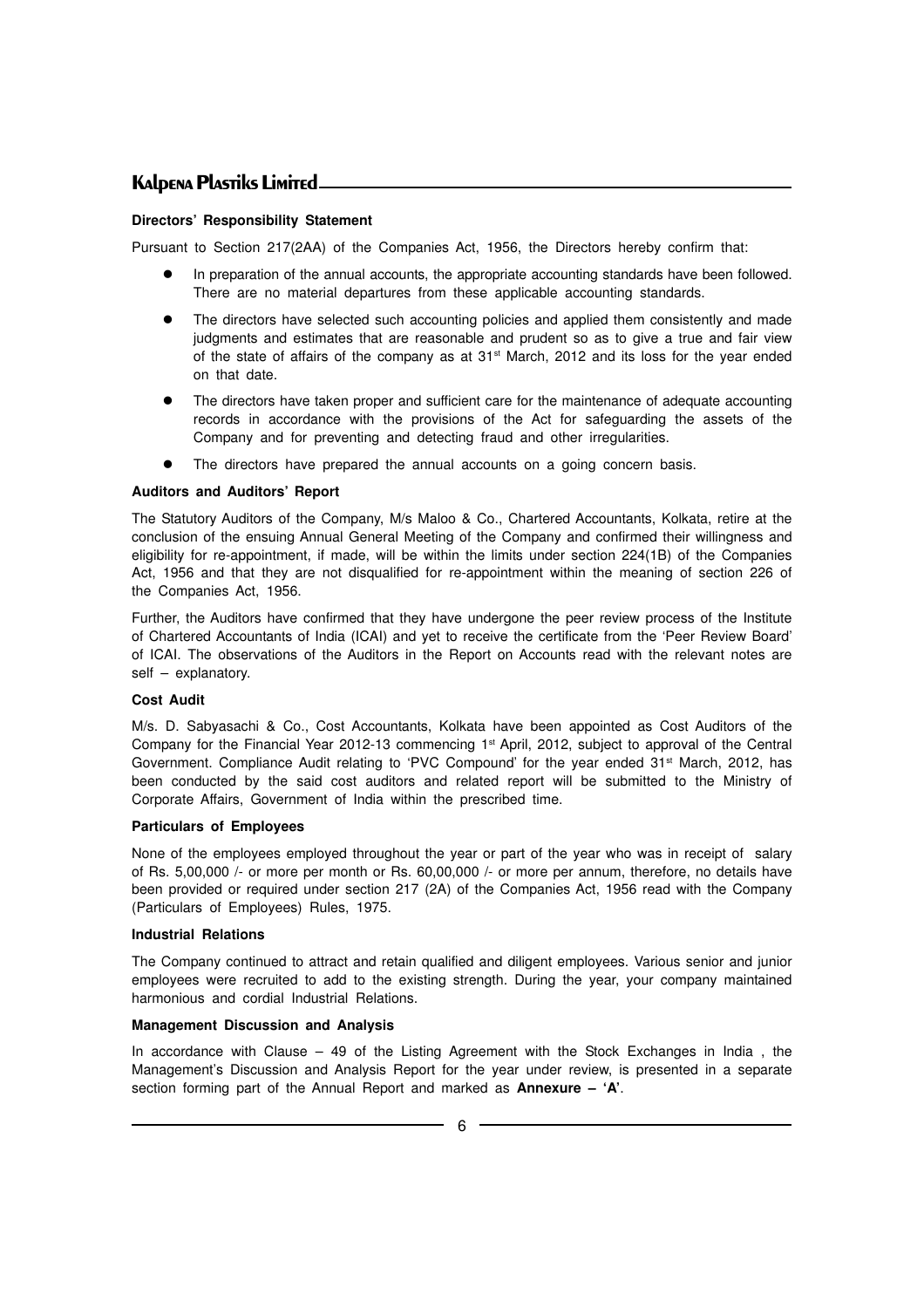#### **KALDENA PLASTIKS LIMITED.**

#### **Corporate Governance**

A separate section on Corporate Governance, as stipulated under Clause – 49 of the Listing Agreement with the Stock Exchanges in India, forming part of the Annual Report and marked as **Annexure – 'B'**.

A certificate from the Auditors of the Company M/s Maloo & Co., Chartered Accountants, Kolkata, confirming compliance of conditions of Corporate Governance as stipulated under the aforesaid Clause 49, is annexed to this Report.

#### **Particulars of Conservation of Energy, Technology Absorption and Foreign Exchange Earnings and Outgo.**

Particulars required to be furnished under Section 217(1) (e) of The Companies Act, 1956 read with Companies (Disclosure of Particulars in the Report of Board of Directors) Rule, 1988.

- i. Part A and Part B of the Rules, pertaining to conservation of Energy and technology absorption, are not applicable to the Company
- ii. Foreign Exchange earning and outgo

Earning Nil

Outgo Nil

#### **Acknowledgement**

Your Directors wish to convey their sincere appreciation to all of the Company's employees and workers at all level for their enormous personal efforts as well as their collective contribution to the Company's performance.

Your Directors also wish to thank to all the shareholders, customers, dealers, suppliers, bankers, financial institutions, Govt. authorities and all the other business associates for the continued support given by them to the Company and their confidence in its management.

3, Saheed Nityananda Saha Sarani, 2<sup>nd</sup> Floor Kolkata 700 001 **J.Tiwari**

**Registered Office: By Order of the Board of Directors** 

(Chairman)

Date : 31st August, 2012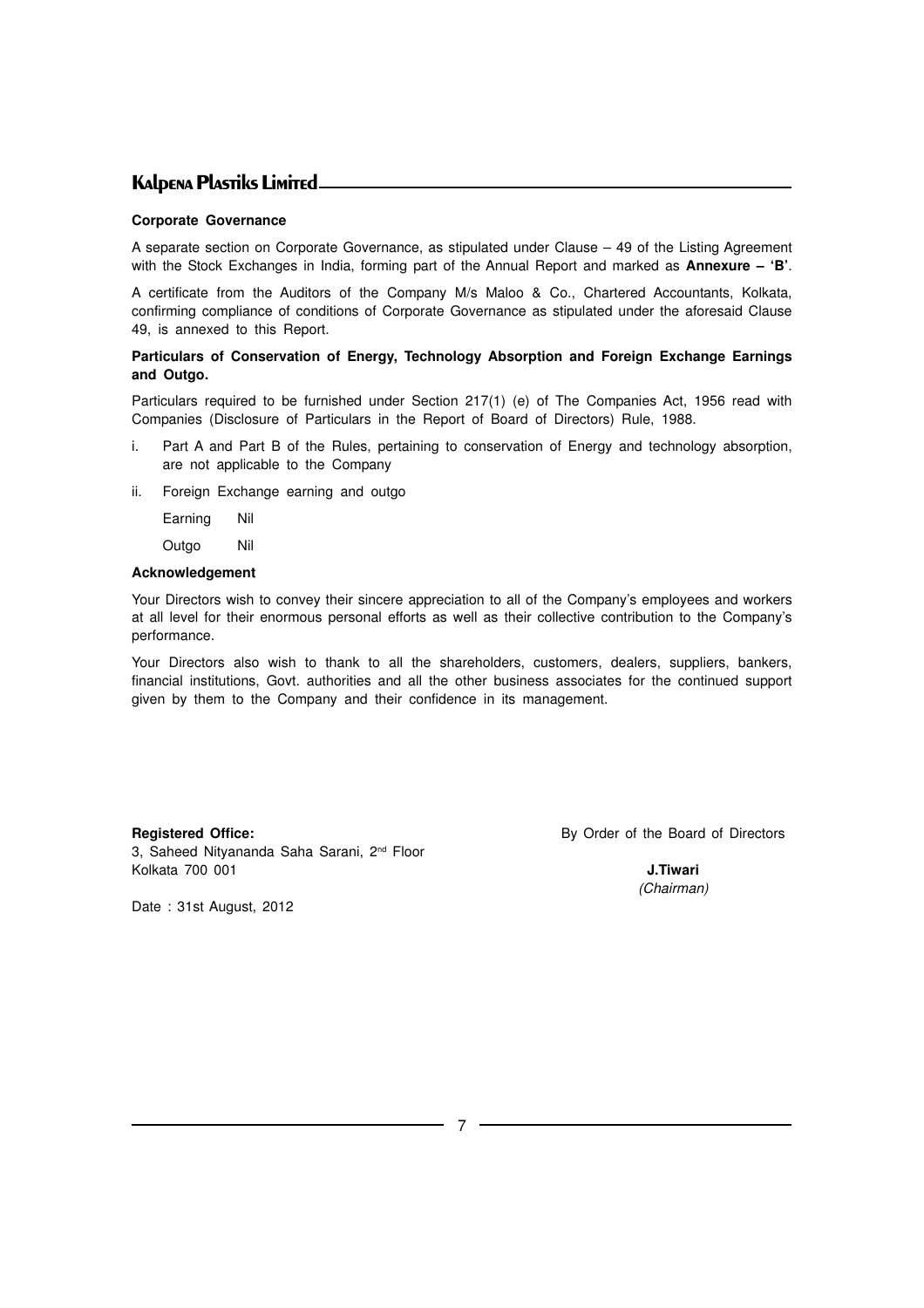**Annexure - 'A'**

### **MANAGEMENT DISCUSSION AND ANALYSIS REPORT**

#### **ECONOMIC OVERVIEW:**

The world economy is moving into a slower growth phase principally due to the problems faced by the European economy and bleak prospects of US economy. This has also slowed down Chinese and Indian Economy. In this situation, it was expected that the commodity prices may remain at lower level for longer period. Commodity prices came down to some extent. But, recently, Company is seeing reverse trend especially in the price of Crude Oil and Commodity Plastics.

From the low level reached in the market, fluctuation in the prices of Commodity plastics was between USD 50 to 100 per ton in the last 2 to 3 weeks. Indian economy is further adversely affected due to non – decisiveness of Centre and State Governments on various pending issues which may push the GDP growth to a lower level of around 6.5% during the year 2012-13.

#### **Indian Economy & Industry Scenario**

Indian economy continued its growth story and performed well on all the fronts. The Growth estimates and measures to achieve it by the Government are also with positive frame of mind and are with business friendly attitude. However, the current year does not seem to be encoursing for your company, mainly due to high inflation and series of interest rates hike. Moreover, the question of price stability in polymer market across India is uncertain.

#### **Industry's structure and developments**

Plastics are fast growing Industry in India with a vast export potential. The Industry contributes significantly to the direct and indirect taxes to the Government of India. It also has a vast potential to generate employment in the country. It is expected that the Industry will continue to grow in future and contribute to the over all development of the country.

The company's polymer compounds business is directly related to the fortunes of cable industry/ packaging industry / footwear industry. If there is demand push in these segments of Indian economy, the top line and bottom line of the Company will significantly increase.

#### **Opportunities and Threats**

The Board of the Directors is considering several action plans to grab the opportunities in order to augment a revival plan of the Company. The Management has undertaken a detailed SWOT analysis to find out appropriate growth plans to identify the weaknesses and threats.

#### **Future Outlook of the Company**

The performance of the Company in the financial year 2011-12 is not satisfactory enough. The directors are planning to undertake setting up of new projects and consequent arrangement of finance from banks / financial institutions to make the company viable.

#### **Risk Management**

Based on the operations of the Company, new risks, if any, are identified and steps are taken to mitigate the same. At Kalpena Plastiks Ltd, management ensures that risks are adequately measured, estimated and controlled to enhance shareholders value.

#### **Internal Control System and their adequacy**

The Company believes that its internal control system and procedures are commensurate with its size and provides, among others, a reasonable assurance that transactions are executed with Management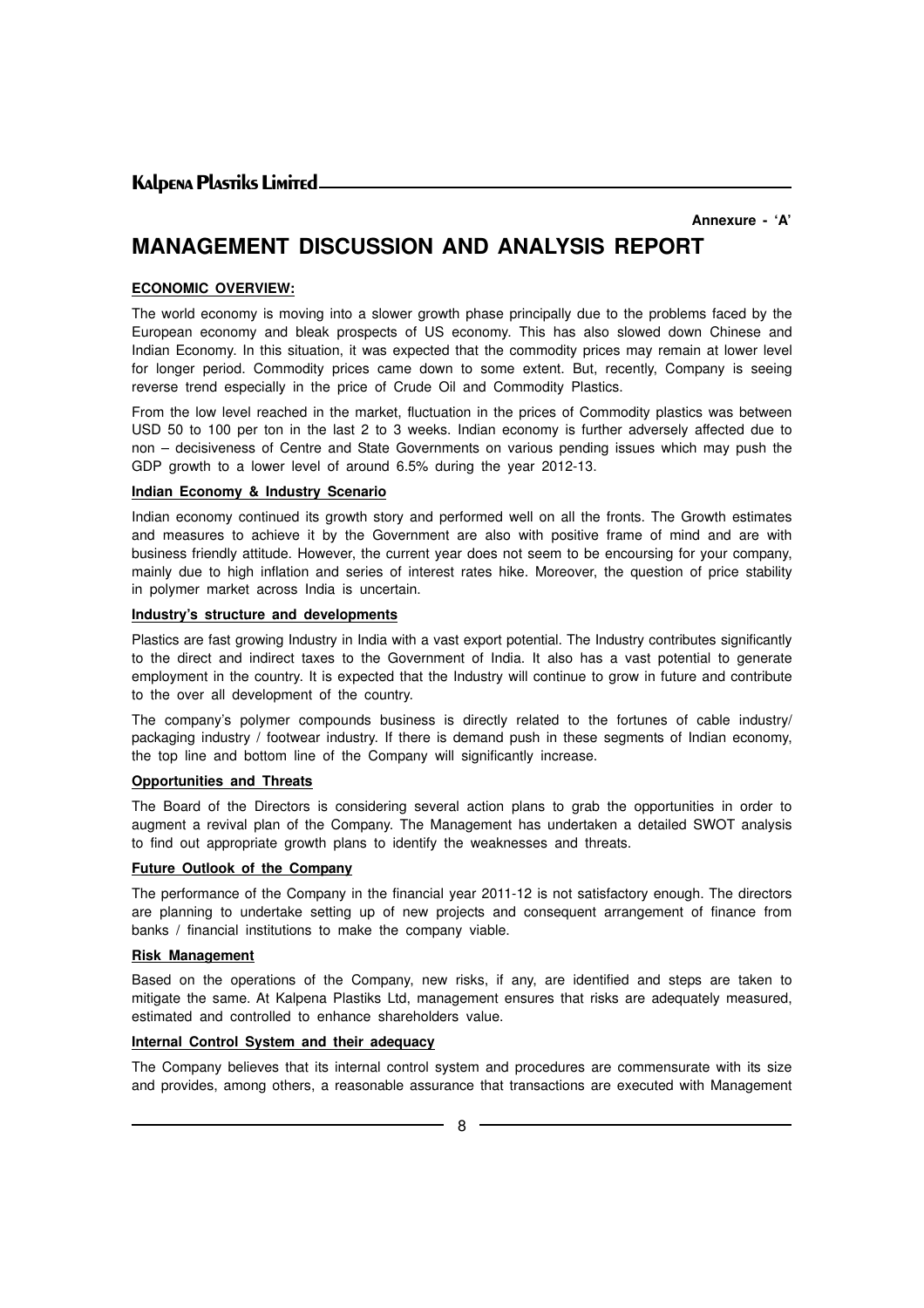authorization and ensure preparation of financial statements are prepared conformity with established accounting principles and that the assets of the Company are adequately safeguarded against significant misuse or losses.

The Company has proven ongoing system of internal controls so to ensure optimal utilization of the Company's resources and protection thereof, facilitating accurate and speedy compilation of accounts, management information reports and regular and adequate compliance with statutes, laws and regulations. The Company has a well defined organization structure, authority levels and internal guidelines and rules for each area of functions.

#### **Financial Performance & Analysis**

| <b>Particulars</b>                                  | 2011-2012 | 2010-2011 |
|-----------------------------------------------------|-----------|-----------|
| Sales & other Income                                | 4119.61   | 1910.25   |
| Profit before Depreciation, Interest & Tax          | (5.72)    | 10.53     |
| Profit before Tax                                   | (6.97)    | 9.93      |
| Less: Provision for Tax                             | 0         | 2.68      |
| Profit After Tax                                    | (6.97)    | 7.25      |
| Profit brought forward from previous year.<br>Add : | 30.81     | 23.56     |
| Balance Carried to B/S                              | 23.84     | 30.81     |

#### **(Rs. In Lacs)**

#### **Human Resources**

The Company believes that Human Resource represents the most valuable asset which provides an edge over its competitors. Human resource is considered as key to the future growth strategy of the Company and looks upon to focus its efforts to further align human resource policies, processes and initiative to meet its business needs. The Company is continuously stepping up its efforts for optimum utilization of workforce. The Company's expansion program will enable to improve upon its present skill formation program. This is necessary because the Company is moving towards higher automation.

#### **Cautionary Statement**

Statements in the Management Discussion and Analysis describing the Company's objectives, projections, estimates, and expectations may be 'forward looking statements' within the meaning of applicable securities laws and regulations. Actual results could differ materially from those expressed or implied. Important factors that could make a difference to the Company's operations include economic conditions affecting demand/supply and price conditions in the domestic and overseas markets in which the Company operates, changes in the Government regulations, tax laws, certain resumptions on which estimates are based and other incidental factors.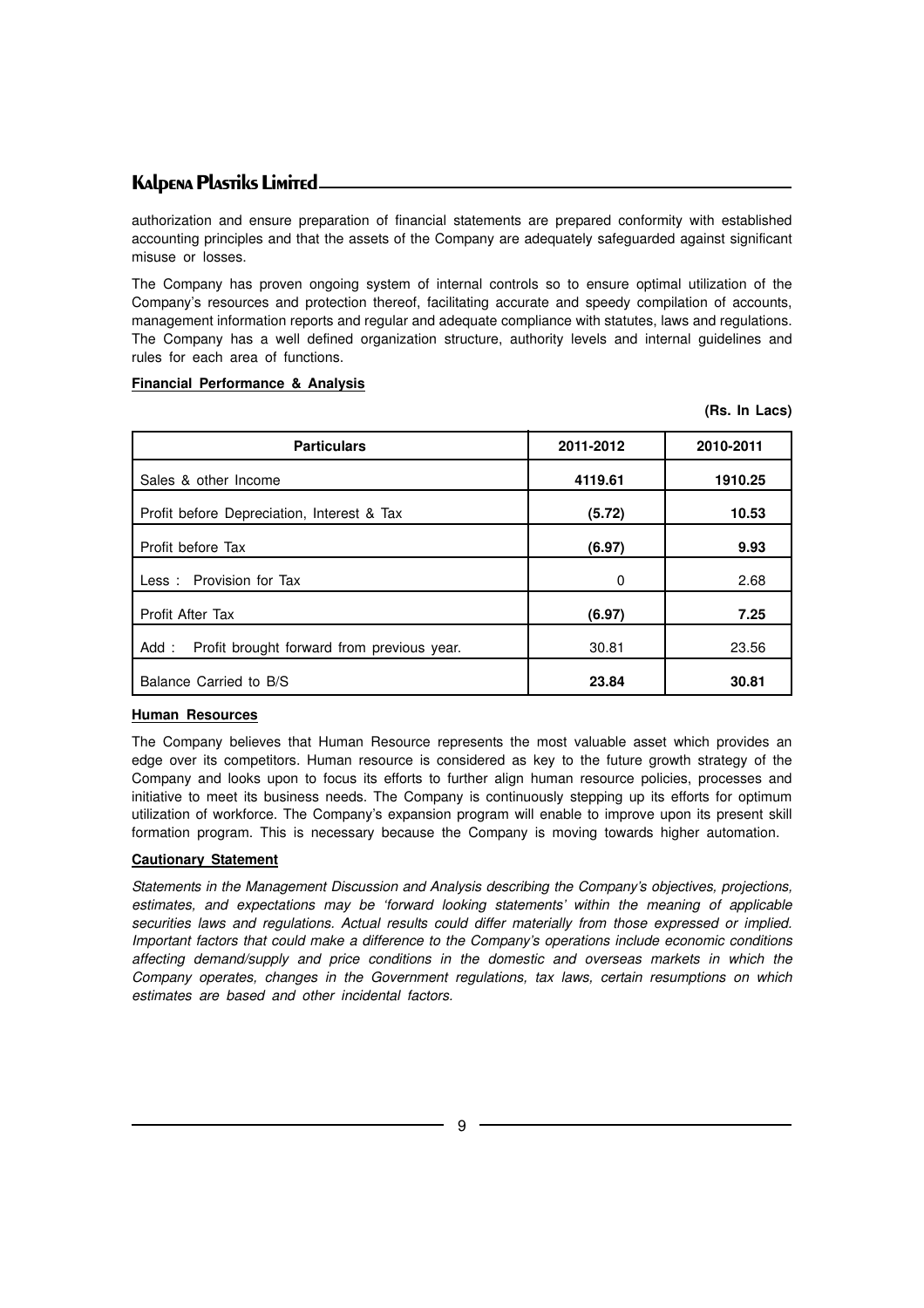**Annexure - 'B'**

# **REPORT ON CORPORATE GOVERNANCE**

#### **1. COMPANY'S PHILOSOPHY ON CORPORATE GOVERNANCE:**

Corporate Governance which encompasses the moral, ethical and legal framework within which an organization functions has become imperative today. Good governance practice stems from culture and mindset of the organization. Kalpena Plastiks Limited is conscious of the fact that the success of the organization is reflection of the professionalism, conduct and ethical values of its management and employees. Thus your company envisages an attainment of transparency, accountability, and propriety in total functioning of the company and conduct of business, both internally and externally. Our governance practice stems from an inherent desire to improve and innovate and reflects the culture of trusteeship that is deeply ingrained in our value system and forms part of strategic thought process.

Kalpena Plastiks believes in maintaining the highest standards of Corporate Governance and its Company's constant endeavor to adapt the best corporate Governance practice as laid down in international codes of Corporate Governance and as practiced by well known global companies. Some of the best global governance norms put into practice include the following:

- Ø All securities related filing with the Stock Exchange and SEBI are reviewed every quarter by the Shareholders' / Investors' Grievances Committee of Directors of the Company.
- Ø The Company also undergoes secretarial audit conducted by an Independent Company Secretary in whole time practice. The quarterly audit reports are well placed before the Board and the Annual audit report placed before the Board is included in the Annual Report.

#### **2. BOARD OF DIRECTORS:**

The Board of directors ("the Board") is at the core of Company's Corporate Governance practices and oversees how Management serves and protects the long term interest of the stakeholders. It brings in strategic guidance, leadership and independent view to Company's Management while discharging its fiduciary responsibilities thereby ensuring that Management adheres to highest standards of ethics, transparency and disclosure.

Our policy towards the Composition of Board is to have an appropriate mix of Executive, Non-Executive and Independent Directors to maintain the independence of Board and to separate its functions of Governance and Management.

The size and composition of the Board confirms to the requirement of Clause 49 of the Listing Agreement with Stock Exchanges. The Board of Directors presently consists of 5 Directors all of them are Non – Executive Directors. The Chairman of the Company is Non-Executive. The Composition of Board of the Company is as detailed below :

| Name              | <b>Designation</b> | Category                    | Attendance Particulars  |                    | <b>Outside Directorships &amp; Committee Position</b> |                           |                                    |
|-------------------|--------------------|-----------------------------|-------------------------|--------------------|-------------------------------------------------------|---------------------------|------------------------------------|
|                   |                    |                             | <b>Board</b><br>Meeting | Last<br><b>AGM</b> | <b>Other Director</b><br>ships*                       | Committee<br>Memberships# | <b>Committee</b><br>Chairmanships# |
| Mr. J.Tiwari      | Chairman           | Non Executive & Independent | 6                       | Yes                |                                                       |                           |                                    |
| Mr. K.N.Agarwal   | Director           | Non Executive & Independent | 2                       | No                 |                                                       |                           |                                    |
| Mr. M.K. Tiwary   | Director           | Non Executive & Independent | 2                       | No                 |                                                       |                           |                                    |
| Mr. B.L.Bohara    | Director           | Non Executive & Independent | 6                       | Yes                |                                                       |                           |                                    |
| Mr. D. K. Kalwani | Director           | Non Executive & Independent | 6                       | Yes                |                                                       |                           |                                    |

**\*** Directorship includes only Public Companies.

**#** Committees includes Audit Committee, Shareholders Grievance Committee and Remuneration Committee.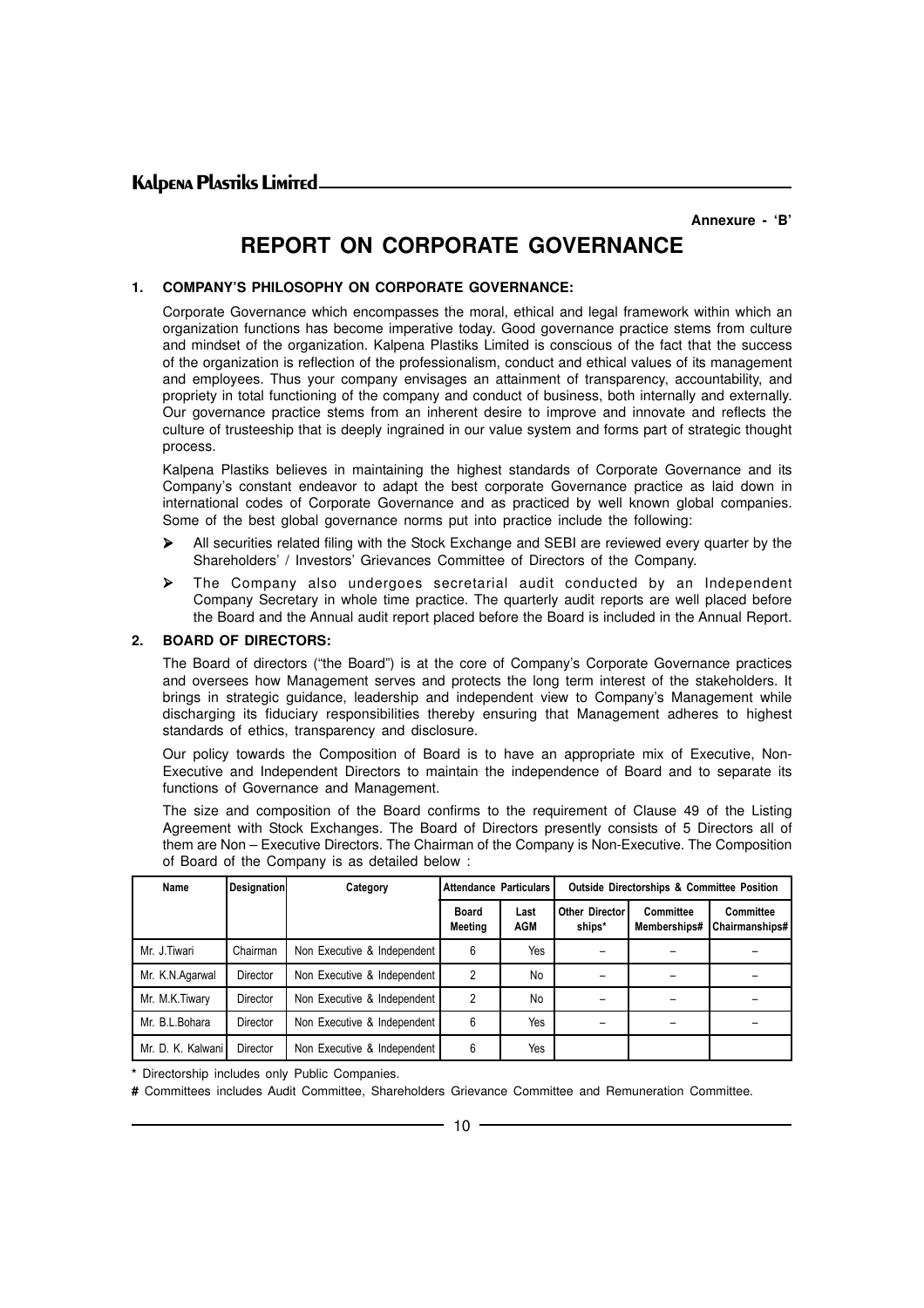All directors are liable to retire by rotation and at every AGM  $1/3$ <sup>rd</sup> of them shall retire. None of the Directors hold any shares of the Company.

Independent Director is defined as one, who apart from receiving sitting fee as a director does not have any other material pecuniary relationship or transactions in his personal capacity with Company.

#### **BOARD MEETINGS :**

The meetings of the Board of Directors are normally held at the Company's Registered Office at Kolkata. During the financial year 2011-2012, the Board met six times, the details whereof are given below. The gap between two Board meetings did not exceed 4 months.

| SI. No. | Date                | SI.No. | Date                |
|---------|---------------------|--------|---------------------|
|         | 14th May, 2011      |        | 14th November, 2011 |
|         | 11th August, 2011   | ა      | 05th January, 2012  |
|         | 2nd September, 2011 | 6      | 14th February, 2012 |

#### **3. COMMITTEES OF THE BOARD:**

Currently, there are two Board Committees– the Audit Committee and the Share Transfer and Investors Grievances Committee. The terms of reference of the Committee(s) detailing their scope of work are determined by Board from time to time. The Board periodically reviews the minutes of the meetings of Audit Committee and the Share Transfer and Investors Grievances Committee. Composition, terms of reference, number of meetings and related attendance etc., of these committees are detailed.

#### **3.1 AUDIT COMMITTEE:**

The Audit committee was constituted on 26<sup>th</sup> April, 2002. Since then it has been dealing with matters prescribed by the Board of Directors on a case to case basis. In general the primary role/ objective of Audit Committee is to review the financial statements of the Company, strengthen internal controls and look into the transactions having monetary implications on the functioning of the Company. The nomenclature, constitution and terms of reference of the Committee is as per the provisions of Section 292A of the Companies Act, 1956 and Clause 49 of the Listing Agreement of the Stock Exchange. The Committee comprises of three members, all of them are Independent Non Executive Director. All the members of the Audit Committee are financially literate whereas the Chairman of the Committee is a financial management expert.

During the year under review, 5 (five) meetings of Audit Committee were held on 14<sup>th</sup> May, 2011, 11<sup>th</sup> August, 2011, 02<sup>nd</sup> September, 2011, 14<sup>th</sup> November, 2011 and 14<sup>th</sup> February, 2012 in due compliance with the stipulated provisions. The attendance record of members of the Audit Committee is given as under:

| Name of Director           | Category                  | <b>Attendance of Directors</b> |     |                                      |     |     |
|----------------------------|---------------------------|--------------------------------|-----|--------------------------------------|-----|-----|
|                            |                           | 14.05.2011 11.08.2011          |     | 02.09.2011   14.11.2011   14.02.2012 |     |     |
| Mr. J. Tiwari (Chairman)   | Non-Executive Independent | Yes                            | Yes | Yes                                  | Yes | Yes |
| Mr. B. L. Bohara (Member)  | Non-Executive Independent | Yes                            | Yes | Yes                                  | Yes | Yes |
| Mr. D. K. Kalwani*(Member) | Non-Executive Independent | Yes                            | Yes | Yes                                  | Yes | Yes |

\* inducted as member on 14.05.2011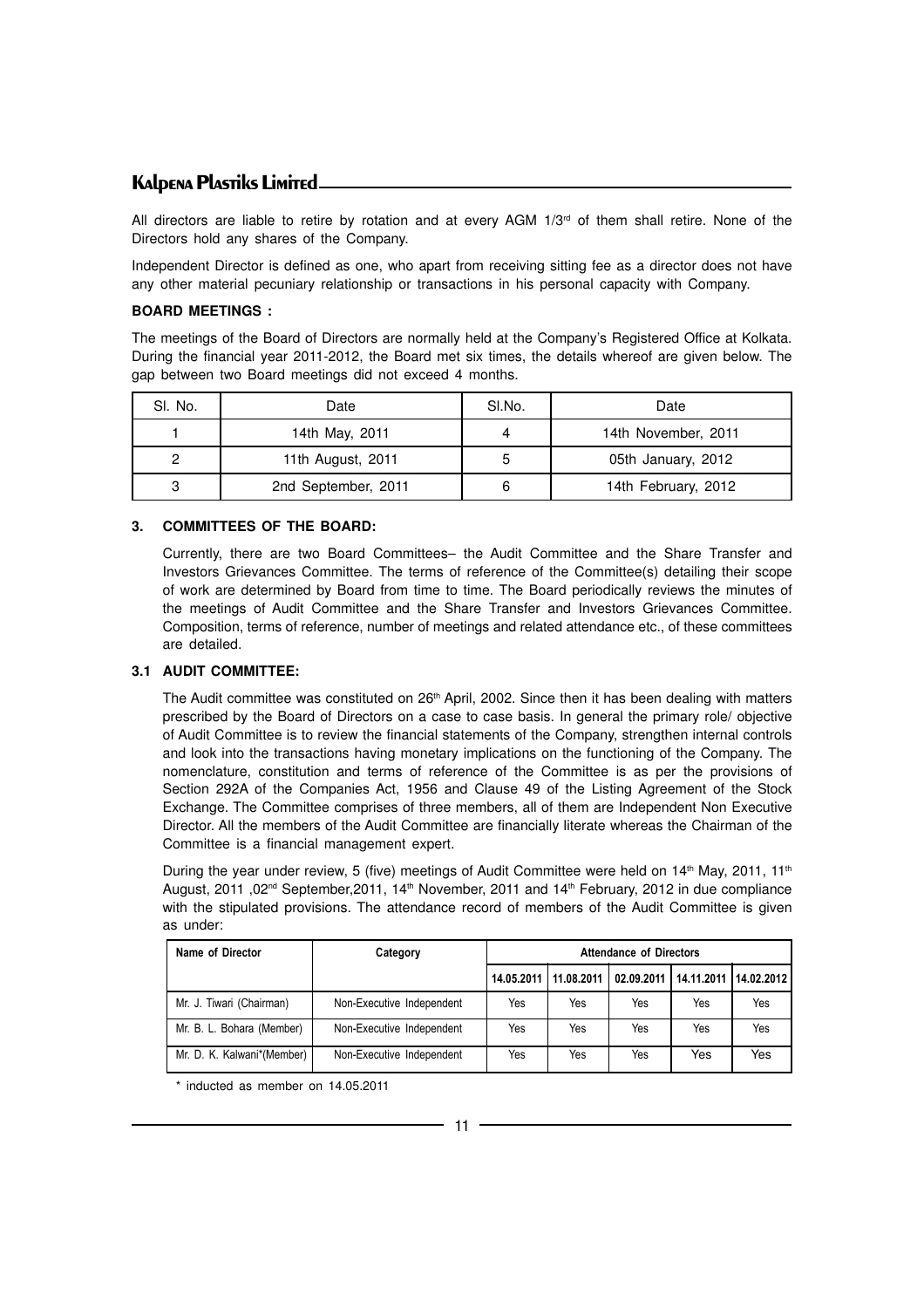#### **Term of reference:**

The terms of reference to the Committee are in accordance with paragraph C and D of clause 49(II) of the listing agreement entered into with the stock exchanges and major terms of reference, inter alia, include the following :

- \* Reviewing Company's Financial reporting process.
- $\div$  Reviewing the Annual financial statements.
- v Reviewing the Internal Audit systems, if any and the adequacy of Internal Control Systems and
- \* Reviewing the Company's Financial and Risk Management policies.

#### **3.2 SHARE TRANSFER & INVESTORS GRIEVANCE COMMITTEE :**

The Company has constituted Share Transfer & Investors Grievance Committee to specifically look into the redressal of Investors' Complaint primarily focuses on :

- 1. Review of the investor complaints and their redressal
- 2. Review of queries received from investors
- 3. Review of the work done by the Share Transfer Agent relating to Share Transfer, Issue of Duplicate shares and other related matters.
- 4. Review of the corporate action related to the shareholders issue.
- 5. To authorize Managers/ Officers/Signatories for signing Share Certificates.
- 6. Such other functions as may be assigned by the Board.

 To expedite the process and for effective resolution of grievances / complaints, the Committee has delegated powers to the Share Transfer Agents and its officials to redress all complaints / grievances / inquiries of the shareholders' / Investors'. It redresses the grievances / complaints of shareholders' / investors' under the supervision of the Compliance Officer of the Company.

#### **Composition:**

The Shareholder's Grievance Committee and has the following Composition:

- a. Mr. B.L.Bohara Chairman (Non Executive )
- b. Mr. J.Tiwari Member ( Non-Executive) (inducted as member w.e.f 14.05.2011)
- c. Mr. D.K.Kalwani Member (Non- Executive)(inducted as member on 14.05.2011)

The Committee met 20 times during the year 2011-2012.

The attendance of each Member of the Committee is given below:

| SI.No | Name              | Meeting held during the year | Meeting attended |
|-------|-------------------|------------------------------|------------------|
|       | Mr. B.L.Bohara    | 20                           | 20               |
| 2     | Mr. K.N.Agarwal*  | 20                           |                  |
| 3     | Mr. M.K.Tiwari ** | 20                           |                  |
| 4     | Mr. D.K.Kalwani   | 20                           | 18               |
| 5     | Mr. J.Tiwari      |                              | 18               |

\* ceased to be member w.e.f 14.05.2011

\*\* ceased to be members w.e.f 14.05.2011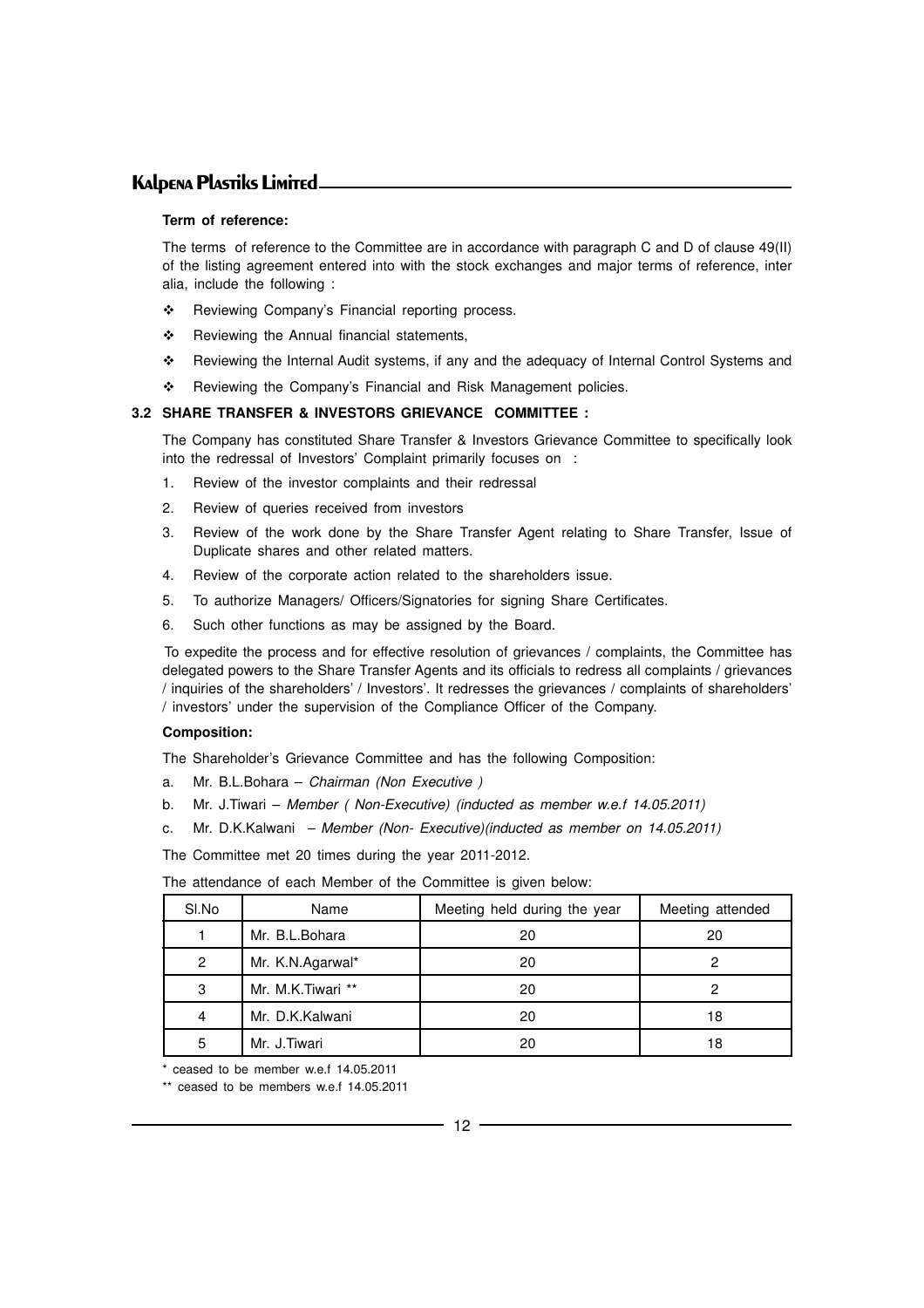During the year ended 31<sup>st</sup> March, 2012, 52 complaints were received and all have settled.

#### **Details of Remuneration Paid to Executive & Non- Executive Directors:**

The Non- Executive Directors of the Company are not paid any remuneration and the directors have foregone their sitting fees for attending meetings of Board and Committees of Directors.

#### **4. DETAILS OF GENERAL MEETING :**

The Company held its last Three Annual General Meetings as under :

| Financial<br>Year | Date                 | Time         | Venue                                                  | Whether any Special Resolution<br>passed or not.                                                     |
|-------------------|----------------------|--------------|--------------------------------------------------------|------------------------------------------------------------------------------------------------------|
| 2010-2011         | 30th September, 2011 | 10.00 A.M    | 3, Saheed Nityananda Saha<br>Sarani, Kolkata - 700 001 | None                                                                                                 |
| 2009-2010         | 30th September, 2010 | $10.30$ A.M. | 3, Saheed Nityananda Saha<br>Sarani, Kolkata - 700 001 | None                                                                                                 |
| 2008-2009         | 15th September, 2009 | 10.30 A.M.   | 3, Saheed Nityananda Saha<br>Sarani, Kolkata - 700 001 | 1. Change in the name of the<br>Company<br>2. Change in the Article of<br>Association of the Company |

No Extra – Ordinary General Meeting of the Shareholder was held during the year.

No Postal Ballot was conducted during the year. None of the resolutions proposed for the ensuing Annual General Meeting need to be passed by Postal Ballot.

#### **5. DISCLOSURES:**

Disclosures on materially significant related party transactions that may have potential conflict with the interest of the company at large :-

There are no materially significant transactions made by the company with its promoters, Directors or Management or relatives etc. that may have potential conflict with the interest of the Company at large.

However, attention of the members is drawn to the disclosure of transactions with the related parties and transactions as required under Accounting Standard (AS) 18 on Related Party Disclosures prescribed under the Companies Act, 1956 set out in Notes on Accounts - Schedule 7, forming part of the Annual Report.

#### **Details of Non compliance:-**

The company has complied with the requirements of the stock exchanges, SEBI and other authorities on all matters relating to capital market during last three years. No penalties or strictures have been imposed on the Company by Stock Exchanges or SEBI or any other authorities relating to the above.

#### **Disclosure of Risk Management :-**

The company has laid down procedures to inform the Board Members about the risk assessment and risk mitigation mechanism, which is periodically reviewed and reported to the Board of Directors by Senior Executives.

#### **Compliance of Clause 49 :-**

The company has complied with the entire mandatory requirement to Clause 49 of the Listing Agreement executed with the Stock Exchanges.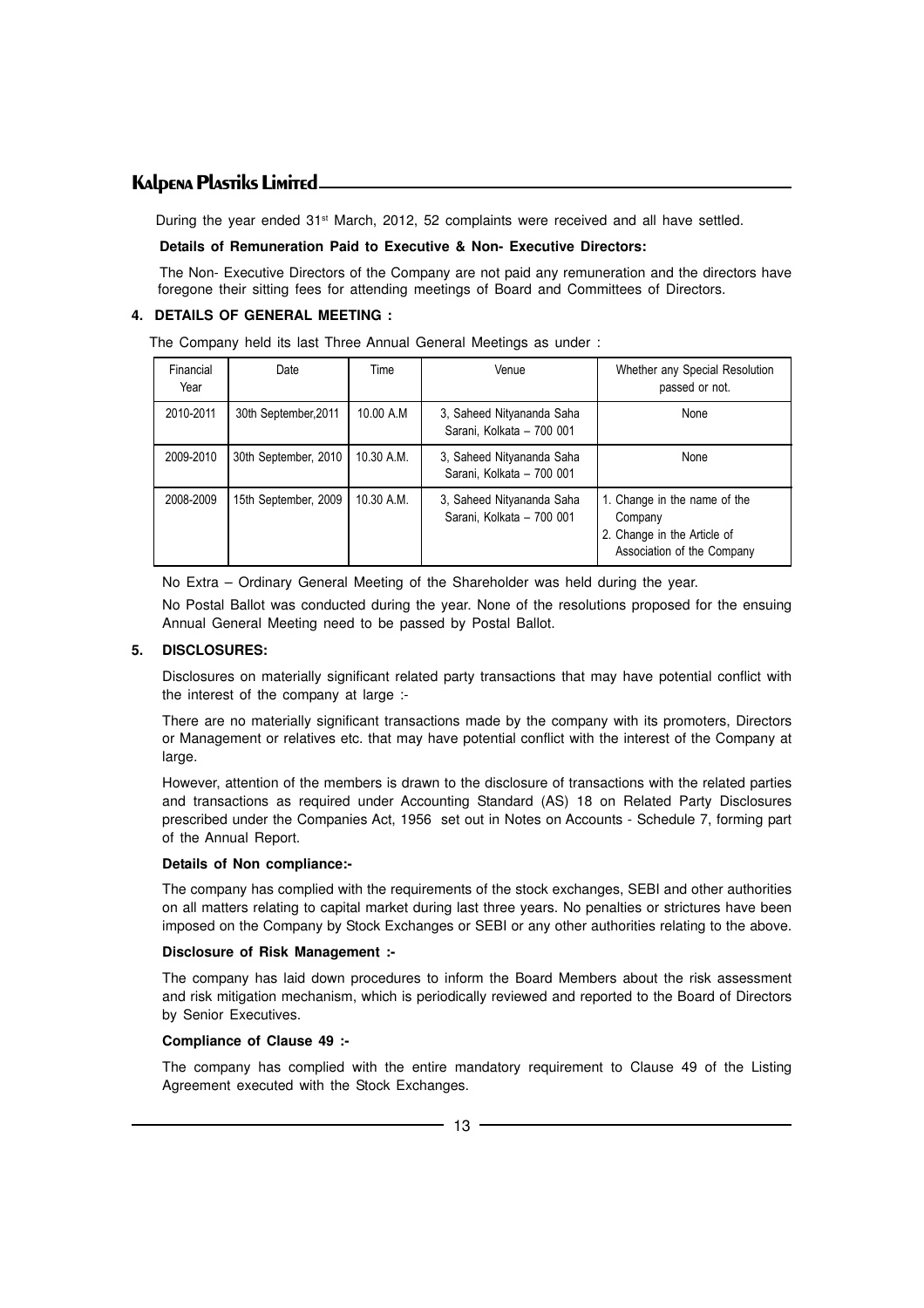#### **Proceeds from Issues, if any**: - Not Applicable.

#### **Secretarial Audit :**

A qualified practicing Company Secretary carried out Secretarial audit to reconcile the total admitted equity capital with National Securities Depositories Limited (NSDL) and Central Depository Services (India) Limited (CDSL) and the total issued and listed equity capital. The Secretarial Audit Report called the Reconciliation of Share Capital Audit Report confirms that the total issued/ paid up capital is in agreement with the total number of shares in physical form and the total number of shares in physical form and the total number of dematerialized shares held with NSDL and CDSL.

#### **6. MEANS OF COMMUNICATION :**

The Company would like to constantly communicate with our investors about the operations and financial results of the Company. The quarterly results are normally published in the Financial Express in English and Arthik Lipi in Bengali. The Company intimates the financial result to the Stock Exchange immediately after they are taken on record by the Board.

Resume and other information of the Directors seeking appointments / re - appointment at the ensuing Annual General Meeting as required under Clause 49 of the Listing Agreement are given as an annexure to the notice convening the ensuing Annual General Meeting.

The Management Discussion and Analysis Report forms part of the Directors' Report. All matters pertaining to industry structure and developments, opportunities and threats, outlook, risks and concerns, internal control and systems, etc are discussed in the said report.

#### **7. GENERAL SHAREHOLDERS INFORMATION :**

#### (i) **Annual General Meeting (AGM)**

|      | Day, Date & Time     | Saturday, 29th day of September, 2012 at 10.00 A.M.                   |
|------|----------------------|-----------------------------------------------------------------------|
|      | Venue                | : 3. Saheed Nityananda Saha Sarani, Kolkata – 700 001                 |
| (ii) | Date of Book Closure | Saturday 22.09. 2012 to Saturday 29.09. 2012<br>(both days inclusive) |

#### (iii) **Financial Calendar for Year 2012-2013 (tentative)**

The Company follows the financial year from April to March.

| For the quarter ending<br>For the quarter & half year ending<br>For the quarter ending | 30th June , 2012<br>30th September, 2012<br>31st December, 2012 | Within 45 days of<br>the end of the<br>quarter. |
|----------------------------------------------------------------------------------------|-----------------------------------------------------------------|-------------------------------------------------|
| For the quarter & year ending                                                          | 31 <sup>st</sup> March , 2013 (Audited) > the end of the        | With in 60 days of<br>Quarter                   |

(v) **Listing on Stock Exchanges:** The Share of the Company is listed in the following Exchanges.

| Name of the Stock Exchanges                        | Stock Code |
|----------------------------------------------------|------------|
| The Bombay Stock Exchange Ltd. (BSE)               | 523652     |
| The Calcutta Stock Exchange Association Ltd. (CSE) | 29050      |
| The Delhi Stock Exchange Association Ltd. (DSE)    | 19082      |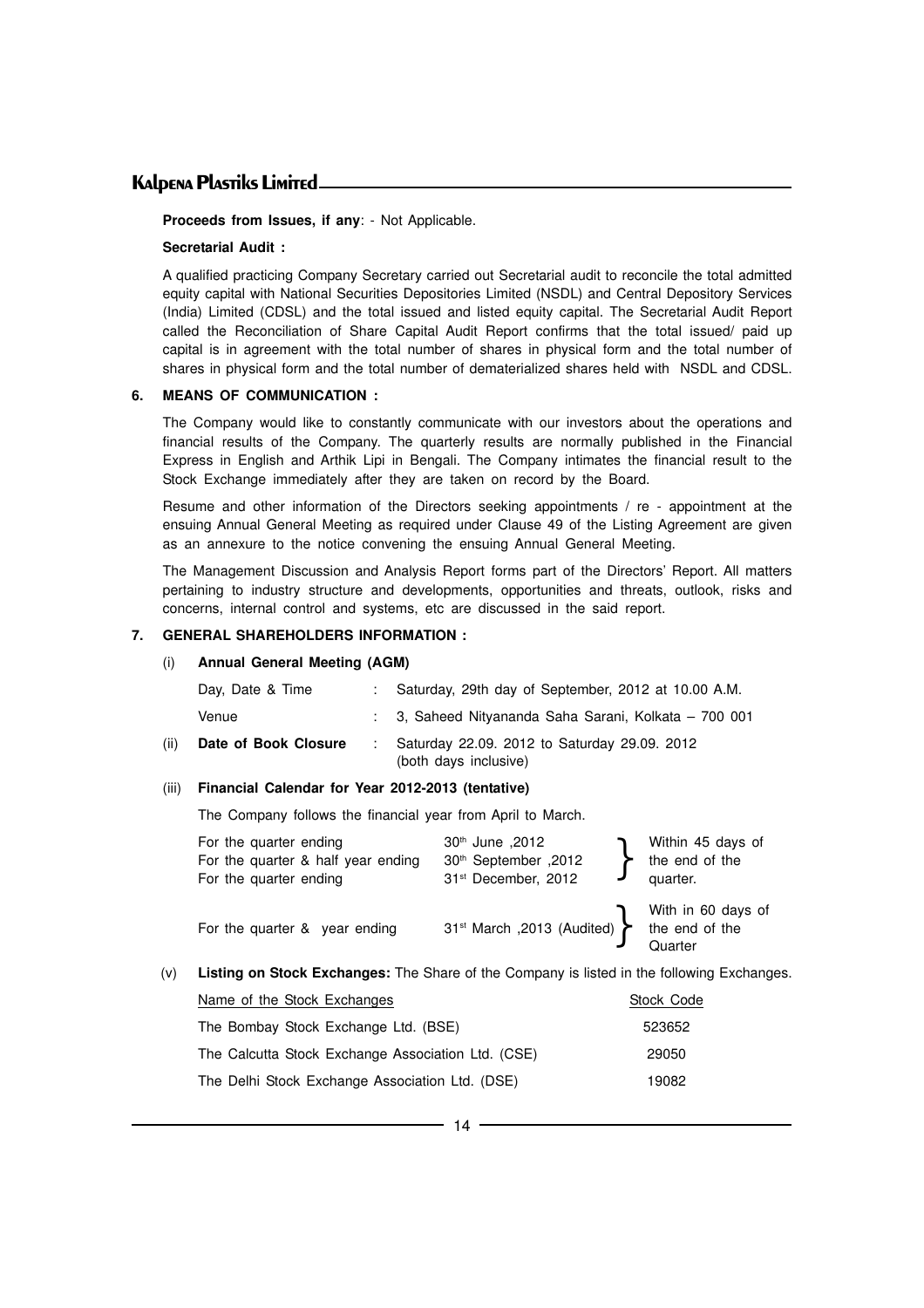#### (vi) **Dematerialization of shares and liquidity**:

Trading in the Equity Shares of the Company is permitted only in dematerialised form. Shareholders may therefore, in their own interest, dematerialise their holdings in physical form, with any one of the Depositories namely National Securities Depository Ltd (NSDL) and Central Depository Services (India) Ltd (CDSL). The ISIN No. for the Equity Shares of the Company is INE465K01016. As on 31st March, 2012, 912115 shares representing 16.50% of the Equity Shares stand dematerialised. It may be noted that in respect of shares held in demat from, all the request of shares held in demat from for nomination, change of address, NECS, Bank Mandate and rematerialisation etc. are to be made only to the Depository Participant (DP) of the Shareholders.

#### (vii) **Registrar & Transfer Agent**:

The company has changed its Registrar and Transfer Agents from M/s. S.K.Computers, 34/ 1A, Sudhir Chetterjee Street, Kolkata – 700 006, to M/s. CB Management Services (P) Limited with effect from 1<sup>st</sup> March, 2012.

All future communications related to share matters of the Company should be made to M/s. C B Management Services (P) Limited. Address of which is given below:

M/s. C B Management Services (P) Limited P-22- Bondel Road, Kolkata – 700 019 Phone: 033 2280 6692 / 93/ 94/ 2486 / 4011 6700 Fax: 033 2287 0263 E mail: rta@cbmsl.com

#### (viii) **Share Transfer System**:

Share transfer is done through depositories with no involvement of the Company within a maximum period of 15 days from the date of receipt provided the documents are valid and complete in all respects. All Share transfers are approved by the "Share Holders Grievance Committee". The Company has appointed M/s. CB Management Services (P) Ltd., Kolkata as a common agency for share registry work The Company obtains from a Company Secretary in practice half- yearly certificate of compliance with the share transfer formalities as required under Clause 47 (C) of the Listing Agreement with Stock Exchanges and files a copy of the certificate with the Stock Exchanges.

#### (ix) **Investor Grievance Redressal System.**

The investor grievances against the company are handled by the Company's RTA, M/s. CB Management Services (P) Ltd., Kolkata, in consultation with the Secretarial Department of the Company. The Registrars have adequate skilled staff with professional qualifications and advance computer systems for speedy redressal of investor's grievances. The total process of settlement of a complaint right from its receipt to disposal is fully computerized to ensure timely settlement. It normally takes 15 days from the date of receipt of complaint for disposal of investor grievances.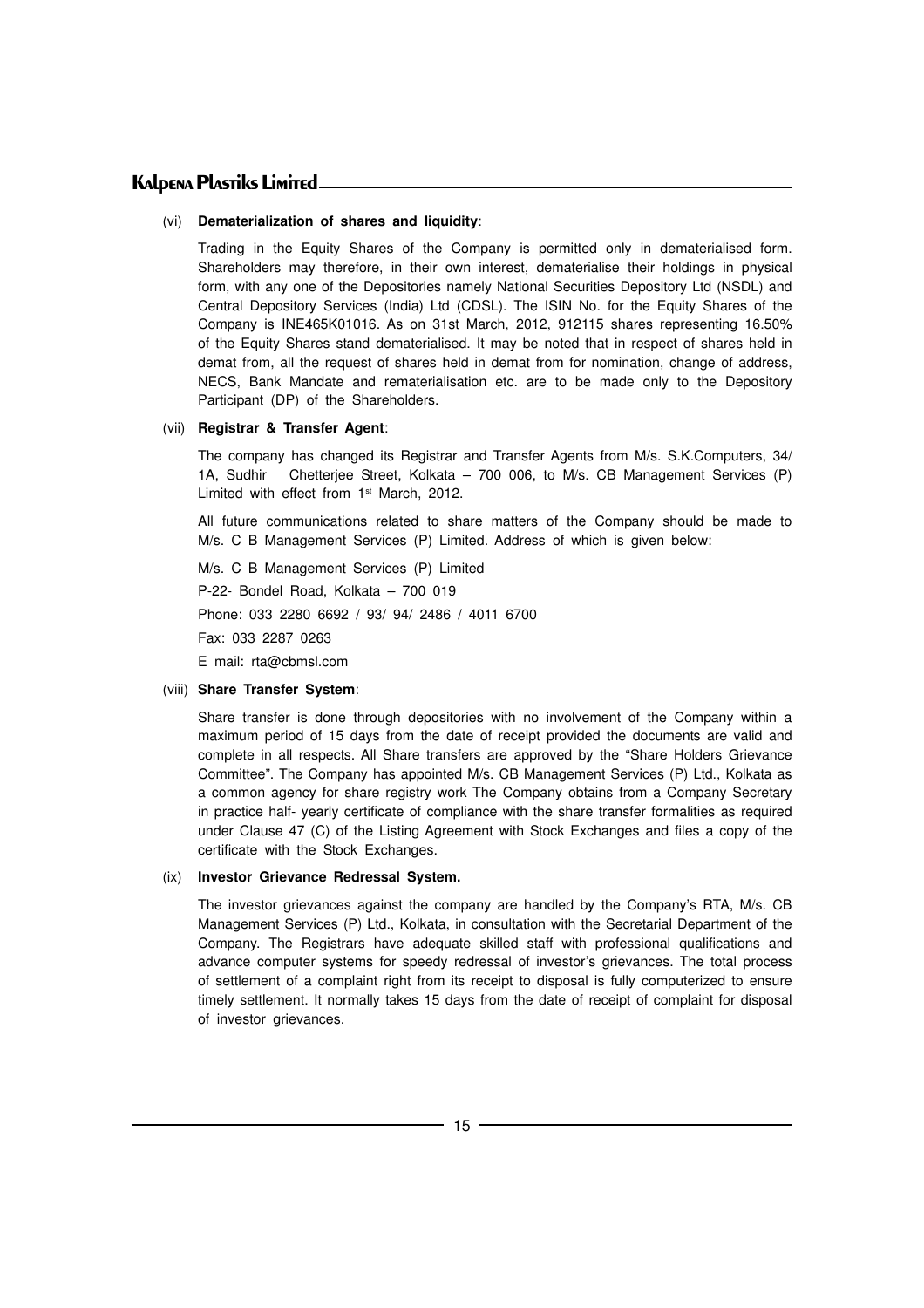### (x) **Market Price Data** :

|               |              |             | Bombay Stock Exchange Limited |               |
|---------------|--------------|-------------|-------------------------------|---------------|
| <b>Months</b> | Monthly High | Monthly Low | Sensex highest                | Sensex lowest |
|               | Price        | Price       |                               |               |
| Apr-11        | 31.85        | 31.85       | 19811.14                      | 18976.19      |
| May-11        | 31.85        | 31.85       | 19253.87                      | 17786.13      |
| $Jun-11$      | 30.30        | 30.30       | 18873.39                      | 17314.38      |
| $Jul-11$      | 29.00        | 28.80       | 19131.70                      | 18131.86      |
| Aug-11        | 28.00        | 28.00       | 18440.07                      | 15765.53      |
| Sep-11        | <b>NA</b>    | <b>NA</b>   | 17211.80                      | 15801.01      |
| $Oct-11$      | <b>NA</b>    | <b>NA</b>   | 17908.13                      | 15745.43      |
| <b>Nov-11</b> | 29.40        | 29.40       | 17702.26                      | 15478.69      |
| Dec-11        | 27.95        | 27.95       | 17003.71                      | 15135.86      |
| $Jan-12$      | <b>NA</b>    | <b>NA</b>   | 17258.97                      | 15358.02      |
| Feb-12        | <b>NA</b>    | <b>NA</b>   | 18523.78                      | 17061.55      |
| $Mar-12$      | <b>NA</b>    | <b>NA</b>   | 18040.69                      | 16920.61      |

The shares of the company are currently traded at BSE. The Stock Market data from 1<sup>st</sup> April 2011 to 31<sup>st</sup> March 2012 is given below:

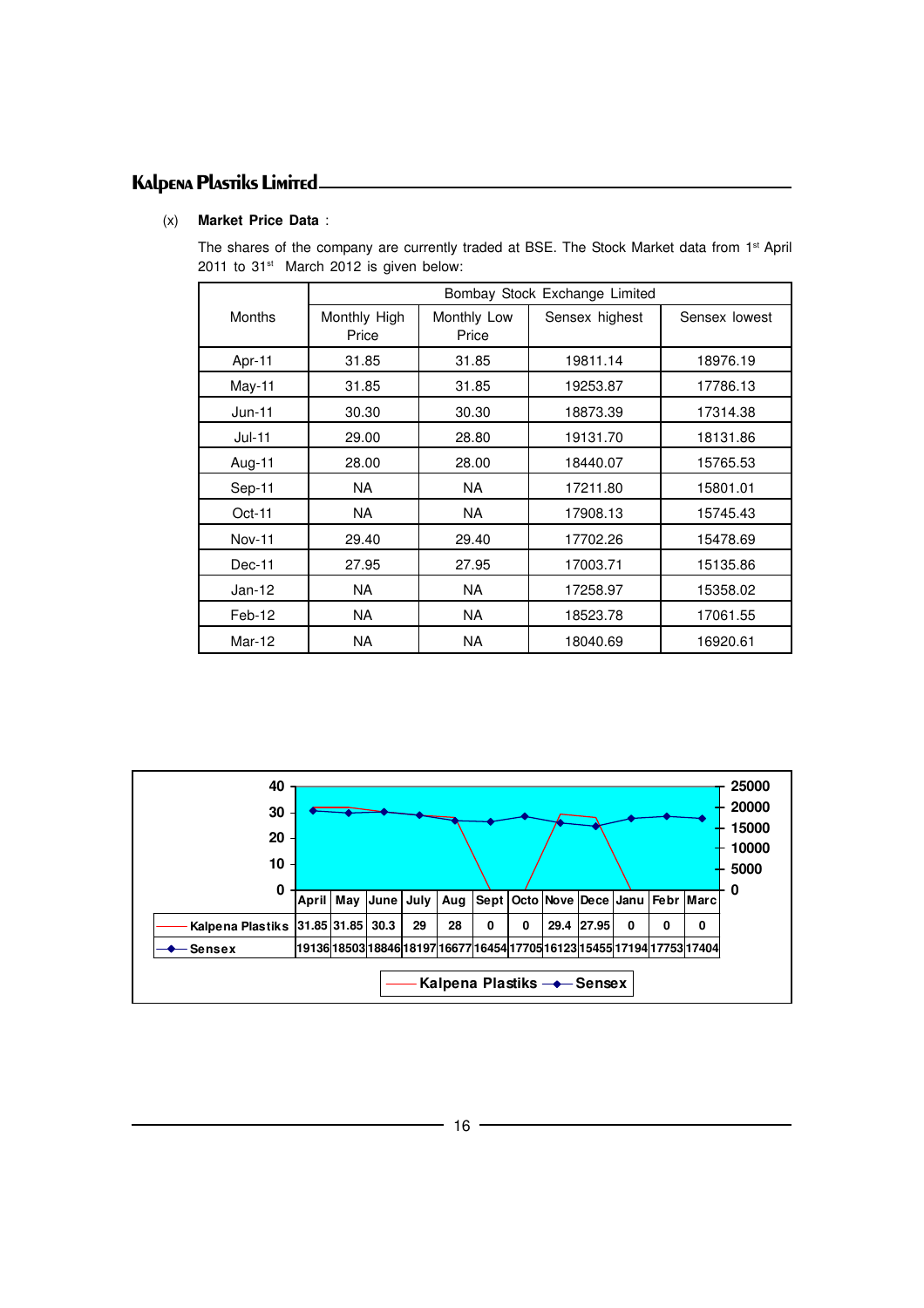| Range             | Number of Shareholders |        | Shares held in each class |        |  |
|-------------------|------------------------|--------|---------------------------|--------|--|
|                   | Number                 | ℅      | Number                    | ℅      |  |
| Up to $500$       | 18629                  | 99.42  | 1262400                   | 22.84  |  |
| 501-1000          | 61                     | 0.33   | 46550                     | 0.84   |  |
| 1001-2000         | 30                     | 0.16   | 42100                     | 0.76   |  |
| 2001-3000         | 8                      | 0.04   | 19955                     | 0.36   |  |
| 3001-4000         | 1                      | 0.005  | 3100                      | 0.06   |  |
| 4001-5000         |                        | 0.005  | 4950                      | 0.09   |  |
| 5001-10000        | 1                      | 0.005  | 8000                      | 0.14   |  |
| 10001 to 50000    | 2                      | 0.01   | 37100                     | 0.67   |  |
| 50001 to 100000   | 1                      | 0.005  | 100000                    | 1.81   |  |
| 100001<br>& above | 3                      | 0.02   | 4004380                   | 72.43  |  |
| Total             | 18737                  | 100.00 | 5528535                   | 100.00 |  |

#### (xi) **Distribution Schedule as on 31.03.2012**

#### (xii) **Share Holding Pattern as on 31.03.2012**

| Category                            | No. of Shares Held | % of holding |
|-------------------------------------|--------------------|--------------|
| Promoter's Holding                  |                    |              |
| Individual / HUF<br>i)              | 0.00               | 0.00         |
| ii)<br>Bodies Corporate             | 4007300            | 72.48        |
| <b>Total Promoter's Holdings</b>    | 4007300            | 72.48        |
| Non Promoter's Holding              |                    |              |
| Mutual Funds / UTI                  | 0.00               | 0.00         |
| Financial Institutions / Banks      | 50                 | 0.00         |
| Private Body Corporate              | 136617             | 2.47         |
| Indian Public                       | 1384568            | 25.05        |
| <b>Total Non Promoters Holdings</b> | 1521235            | 27.52        |
| Total                               | 5528535            | 100%         |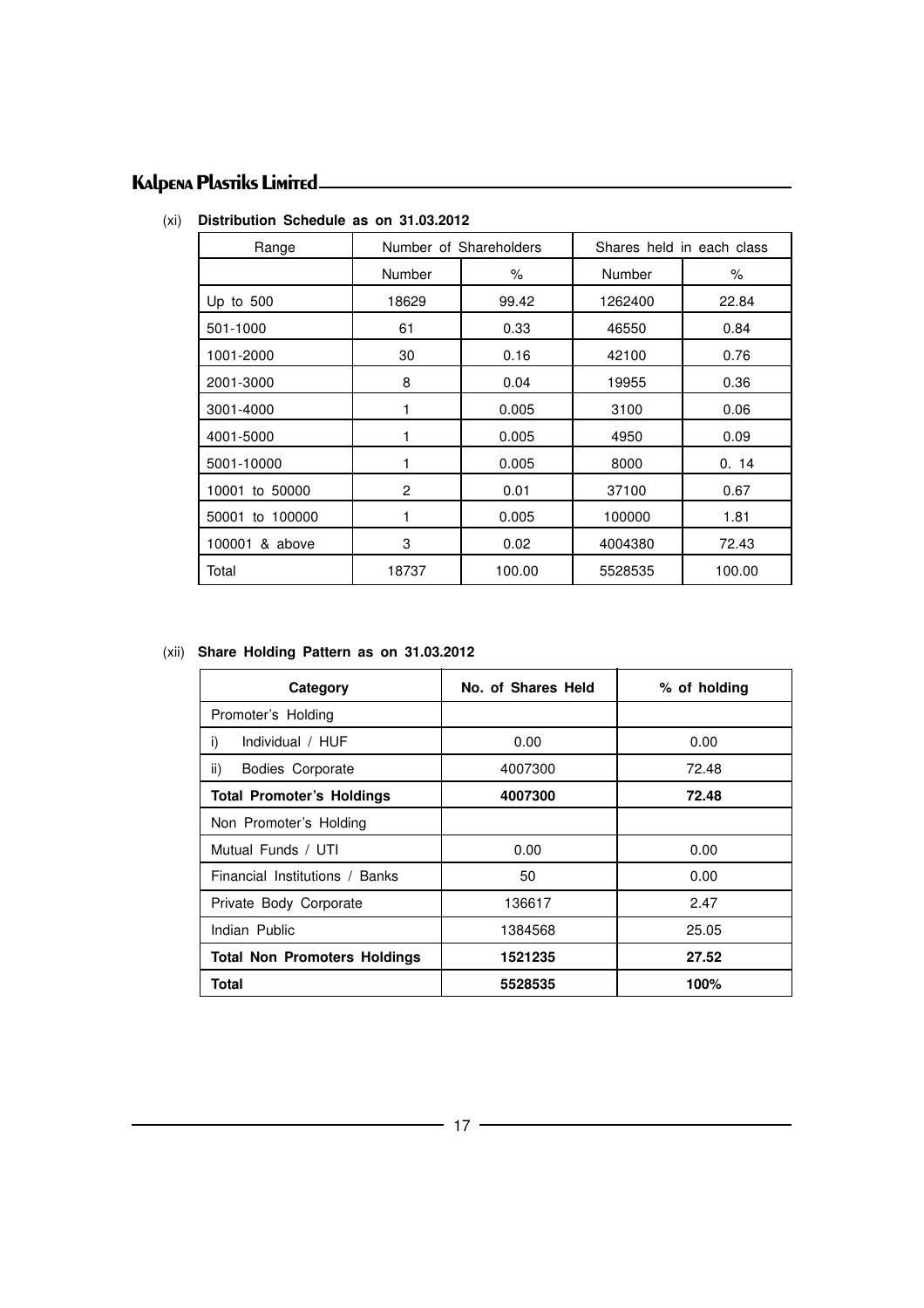**(xiii) Outstanding GDRs/ ADRs/ Warrants / Convertible Instruments and likely impact on Equity**

As on 31<sup>st</sup> March, 2012, there are no outstanding GDRs, ADRs, convertible warrants or any other instruments convertible into equity shares, issued by the Company.

Correspondence related to shares / queries/requests :

- 1. M/s. C B Management Services (P) Limited P-22- Bondel Road, Kolkata – 700 019 Phone: 033 2280 6692 / 93/ 94/ 2486 / 4011 6700 Fax: 033 2287 0263 E mail: rta@cbmsl.com
- 2. Alternatively investors may contact to; Kalpena Plastiks Limited, 3, Saheed Nityananda Saha Sarani, 2<sup>nd</sup> Floor Kolkata – 700 001

#### **Declaration regarding Affirmation of Code of Conduct.**

I Jitendra Tiwari, Chairman of Kalpena Plastiks Limited, hereby declare that, all the members of the Board of Directors and Senior Management personnel have affirmed compliance with the Code of Conduct, applicable to them as laid down by the Board of Directors in terms of Clause 49(I)(D))(ii) of the Listing Agreement entered into with Stock Exchanges, for the year ended 31st March, 2012.

**Place : Kolkata Sd/- J. Tiwari** Date : 31st August, 2012 **Chairman**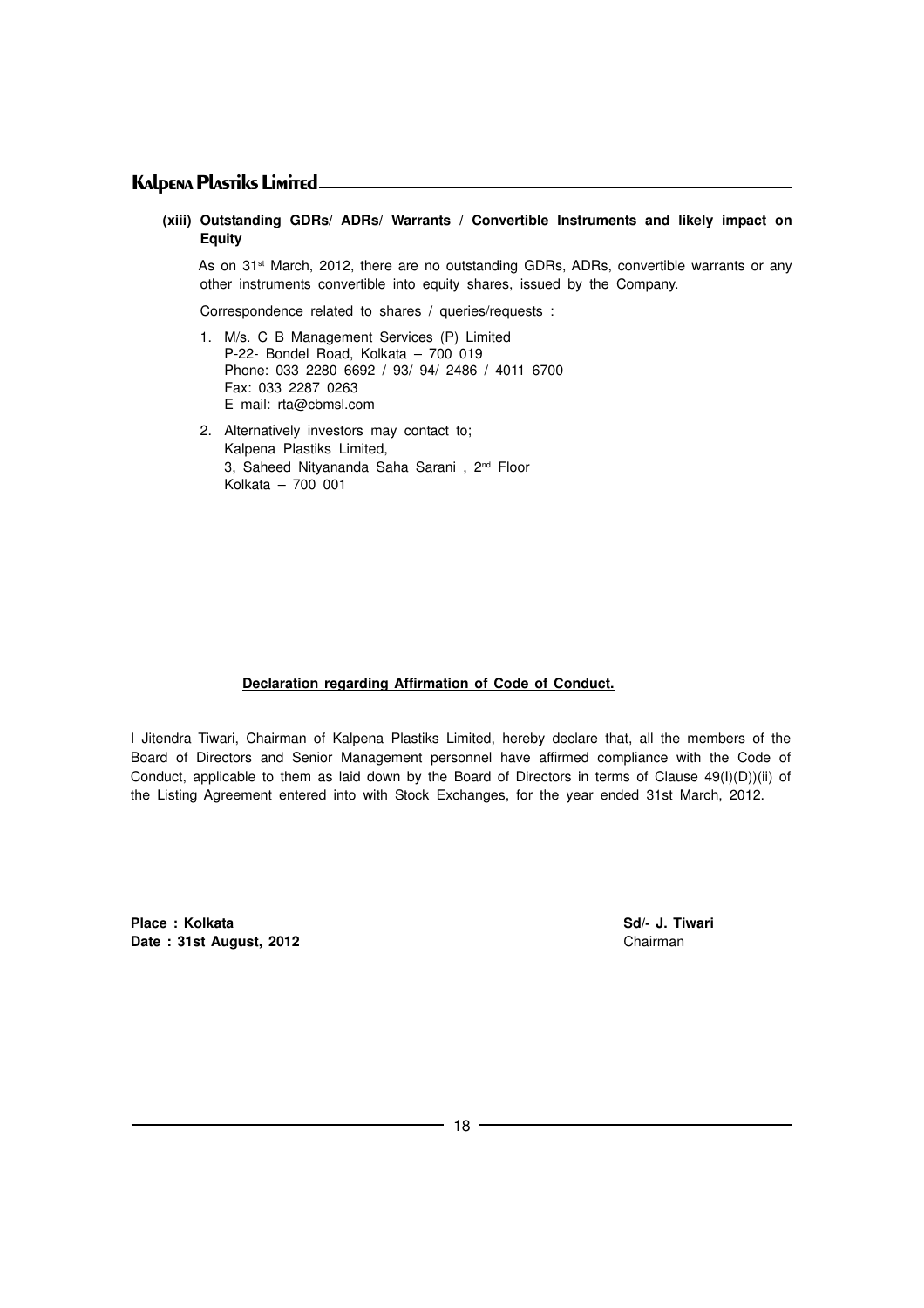# **AUDITORS' COMPLIANCE CERTIFICATE ON CORPORATE GOVERNANCE**

To, the Members of Kalpena Plastiks Limited

We have examined the compliance of conditions of Corporate Governance by Kalpena Plastiks Limited for the year ended 31<sup>st</sup> March, 2012, as stipulated in clause 49 of the Listing Agreement of the said Company with Stock Exchange(s).

The compliance of conditions of Corporate Governance is the responsibility of management. Our examination was limited to the procedures and implementation thereof, adopted by the Company for ensuring the compliance of the conditions of the Corporate Governance. It is neither an audit nor an expression of opinion on the financial statements of the company.

In our opinion, and to the best of our information, and according to the explanations given to us, we certify that the Company has complied with the conditions of Corporate Governance as stipulated in the above mentioned Listing Agreement.

We further state that such compliance is neither an assurance as to the future viability of the Company nor the efficiency or effectiveness with which the management has conducted the affairs of the Company.

Kolkata **For Maloo & Co** Dated : 31st August, 2012 **Chartered Accountants** 

**(J. L. Maloo)** Proprietor Membership No. 300/17649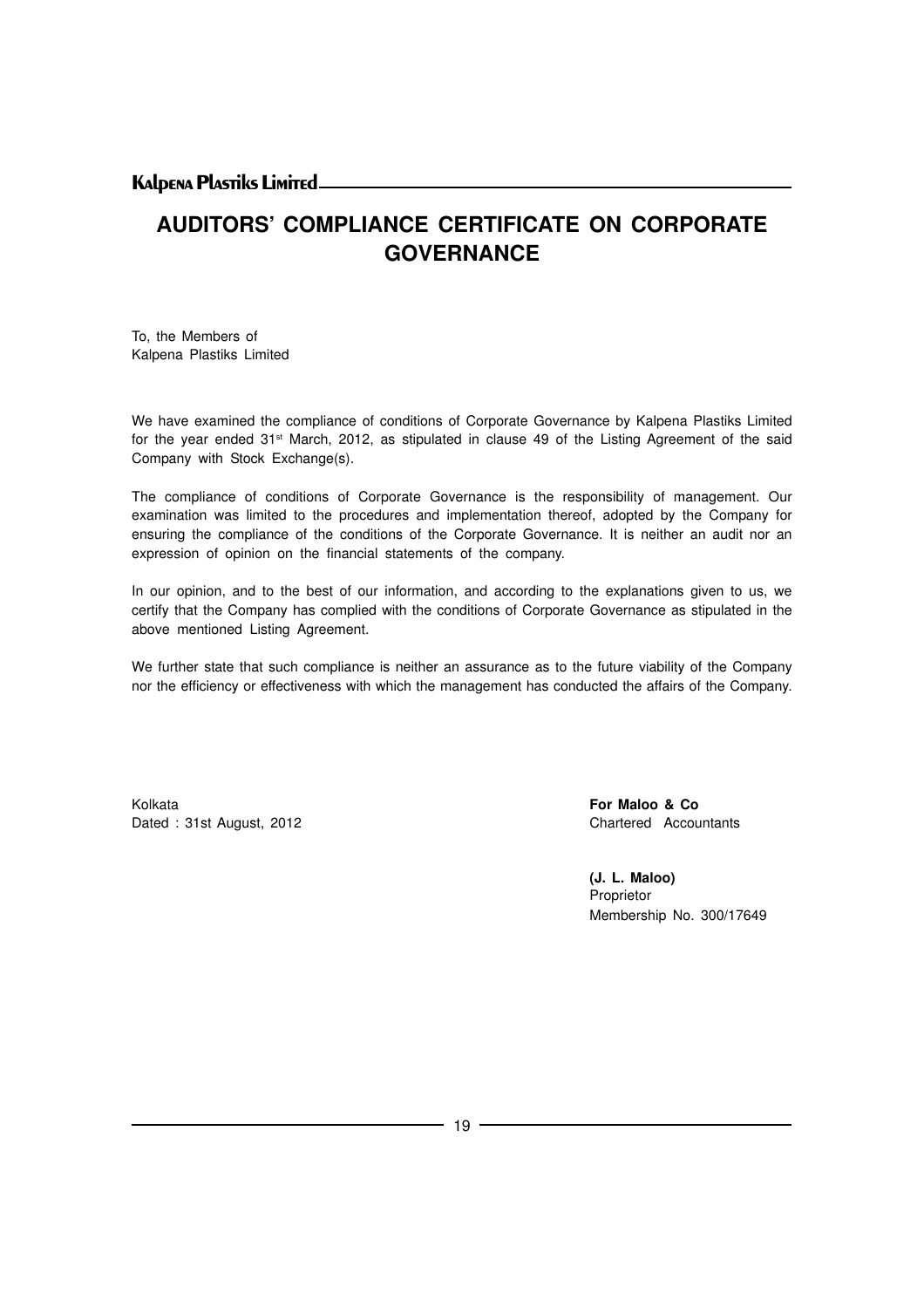# **AUDITORS' REPORT TO THE MEMBERS**

We have audited the attached Balance Sheet of **M/S. KALPENA PLASTIKS LIMITED.** as at 31<sup>st</sup> March, 2012 and also the Profit and Loss Account of the Company for the year ended on that date annexed thereto. These financial statements are the responsibility of the Company's management. Our responsibility is to express an opinion on these financial statements based on our audit.

We conducted our audit in accordance with the auditing standards generally accepted in India. Those standards require that we plan and perform the audit to obtain reasonable assurance about whether the financial statements are free of material misstatement. An audit includes examining, on a test basis, evidence supporting the amounts and disclosures in the financial statements. An audit also includes assessing the accounting principles used and significant estimates made by management, as well as evaluating the overall financial statement presentation. We believe that our audit provides a reasonable basis for our opinion.

We report as follows :

- 1. As required by the Companies (Auditor's Report) Order, 2003, as amended by the Companies (Auditors Report) (Amendment) Order, 2004 issued by the Central Government of India in terms of sub-section (4A) of Section 227 of the Companies Act, 1956, we enclose in the Annexure a statement on the matters specified in paragraph 4 and 5 of the said order.
- 2. Further to our comments in the Annexure referred to in paragraph 1 above :
	- (a) We have obtained all the information and explanations, which to the best of our knowledge and belief were necessary for the purpose of our audit.
	- (b) In our opinion, proper books of account as required by law have been kept by the Company so far as appears from our examination of those books and proper returns adequate for the purpose of our audit have been received from the branches not visited by us.
	- (c) The Balance Sheet and Profit and Loss Account dealt with by this report are in agreement with the books of account.
	- (d) In our opinion, the Balance Sheet and Profit and Loss Account dealt with by this report comply with the Accounting Standards referred to in sub-section (3C) of Section 211 of the Companies Act, 1956.
	- (e) On the basis of written representation received from the directors as on  $31<sup>st</sup>$  March, 2012 and taken on record by the Board of Directors, we report that none of the directors is disqualified as on 31st March, 2012 from being appointed as a Director in terms of clause (g) of sub-section (1) of section 274 of the Companies Act, 1956.
	- (f) In our opinion. and to the best of our information and according to the explanations given to us, the said accounts, received together with The Company's Accounting Policies and the notes thereto, give the information required by Companies Act, 1956 in the manner so required and give a true and fair view in conformity with the accounting principles generally accepted in India:
		- i) In the case of Balance Sheet, of the state of affairs of the Company as at  $31<sup>st</sup>$  March, 2012; and
		- ii) In the case of Profit and Loss Account, of the Profit of The Company for the year ended on that date.

Dated : 31st August, 2012 **PROPRIETOR** 

3, Mangoe Lane, **For MALOO & CO.** Kolkata – 700001 **Chartered Accountants. (J.L.MALOO)** Membership No. 17649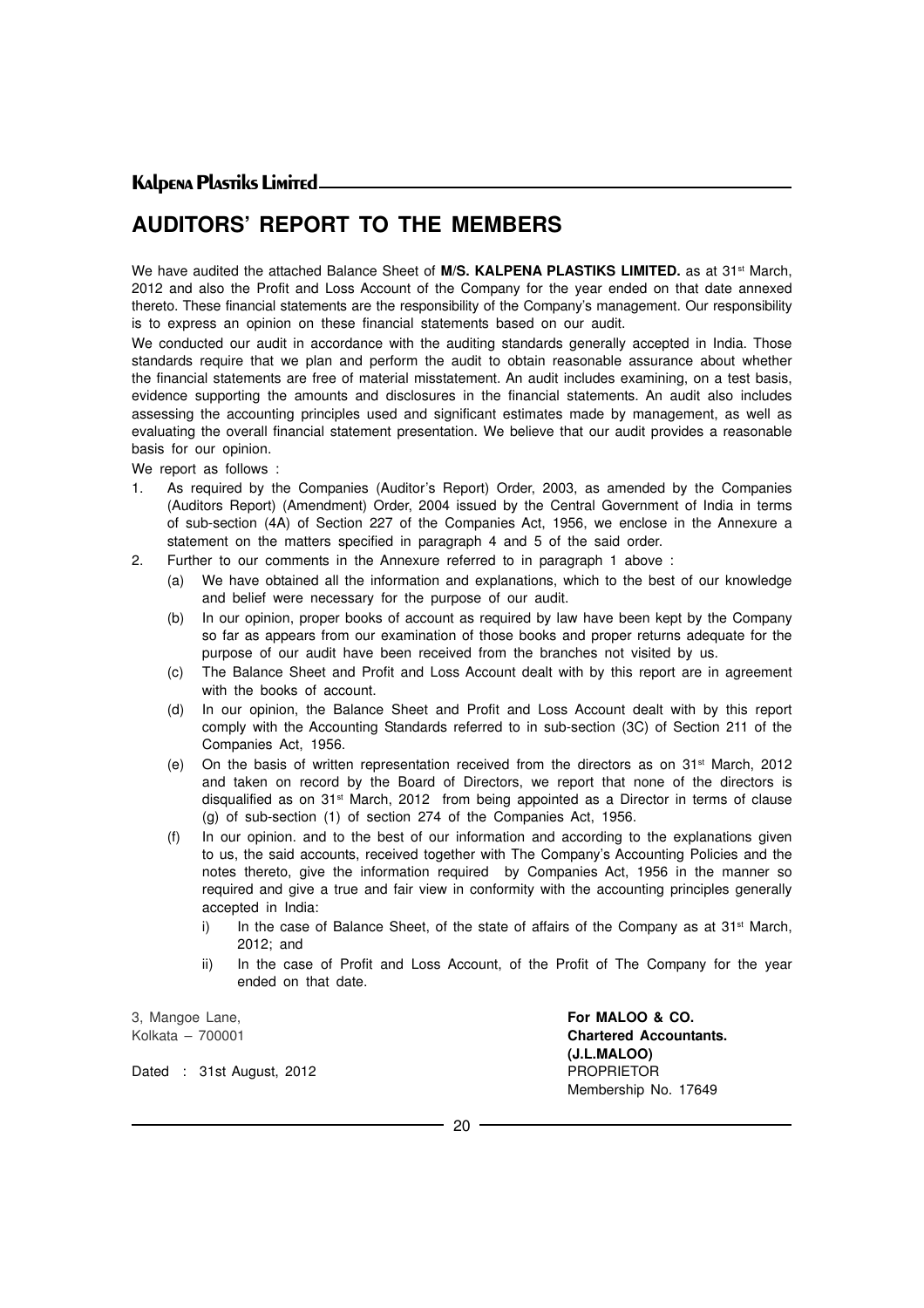## **ANNEXURE TO THE AUDITORS' REPORT**

Referred to paragraph 3 of our report of even date on the accounts for the year ended 31<sup>st</sup> March, 2012 of **M/S. KALPENA PLASTIKS LIMITED.**

- (1) According to the information and explanations given to us :
	- (a) The Company has maintained proper records showing full particulars including quantitative details and situation of Fixed Assets.
	- (b) As explained to us, all Fixed Assets have been physically verified by management during the year and there is regular programme of verification which, in our opinion, is reasonable having regard to the size of the company and the nature of those assets. No material discrepancies were noticed on such verification.
	- (c) None of the Fixed Assets of the company has been revalued during the year.
- (2) In respect of Inventories :
	- (a) As explained to us, the inventories have been physically verified during the year by the management at regular intervals. In our opinion, the frequency of verification is reasonable.
	- (b) In our opinion and according to the explanation given to us, the procedures of physical verification of inventories followed by the management is reasonable and adequate in relation to the size of the company and the nature of its business.
	- (c) The company has maintained proper records of inventory. The discrepancies noticed on physical verification between the physical stocks and the book records were not material having regard to the size of operation of the company and have been dealt with in the Books of Accounts.
- (3) (a) The Company has granted unsecured loans to none of the parties listed in the register maintained under section 301 of the Companies Act, 1956. Maximum amount involved in the transaction is Rs. Nil and the year end balance is Rs. Nil.
	- (b) In our opinion and according to the information and explanation given to us, the rate of interest and other terms and conditions of unsecured loans given by the company are not, prima facie prejudicial to the interest of the Company.
	- (c) According to the information and explanation given to us, receipt of Principal amount and interest are also regular during the year.
	- (d) In respect of loans given by the Company, these are repayable on demand and therefore the question of over-due amount does not arise.
	- (e) The Company has taken unsecured loans from none of the party listed in the register maintained under section 301 of the Companies Act, 1956. Maximum amount involved in the transaction is Rs. Nil and the year end balance is Nil.
	- (f) In our opinion and according to the information and explanation given to us, the rate of interest and other terms and conditions of unsecured loans taken by the company are not, prima facie prejudicial to the interest of the company.
	- (g) According to the information and explanation given to us, payment of Principal amount and interest are also regular during the year.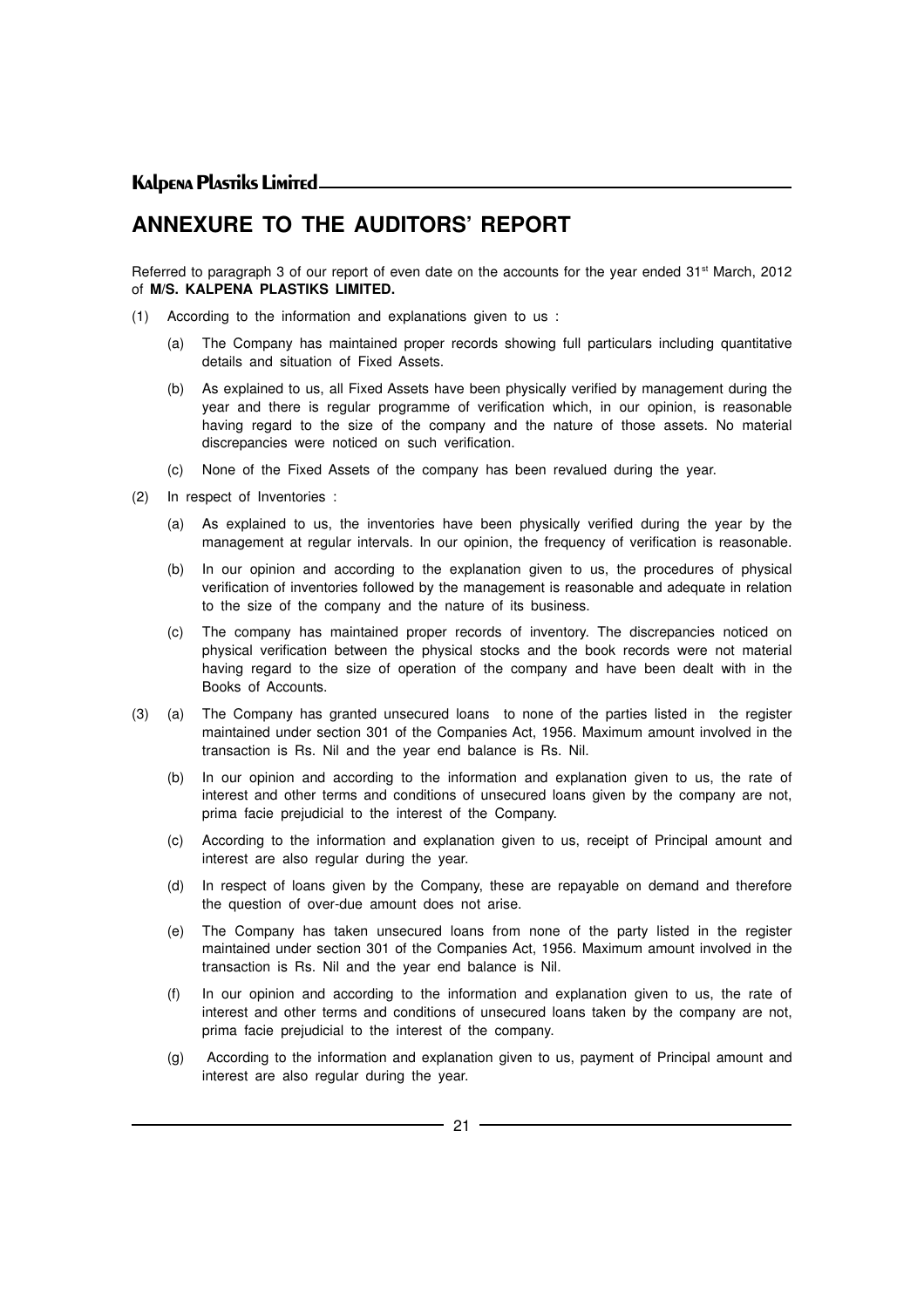- (4) In our opinion and according to the information and explanations given to us, there are adequate internal control systems commensurate with the size of the company and the nature of business with regard to purchase of inventory , fixed assets and with regard to the sale of goods. During the course of our audit, we have not observed any continuing failure to correct major weaknesses in internal controls systems.
- (5) (a) In our opinion and according to the information and explanations given to us, we are of the opinion that the transactions that need to be entered into the register maintained under section 301 of the Companies Act, 1956 have been so entered.
	- (b) In our opinion and according to the information and explanations given to us, transaction made in pursuance of contract or arrangement has been entered in the register maintained under section 301 of the Companies Act, 1956 and transactions exceeding the value of  $\bar{\tau}$  5,00,000.00 in respect of any party during the year have been made at prices which is reasonable having regard to prevailing market prices at the relevant time.
- (6) In our opinion and according to the information and explanations given to us, the Company has not accepted deposits within the meaning of the provisions of Section 58A and 58AA or any other relevant provisions of the Companies Act, 1956 and the Rules framed there under.
- (7) In our opinion, the company has an Internal Audit System commensurate with the size and nature of its business.
- (8) According to the information and explanations given to us, the Central Government has not prescribed maintenance of cost records under clause (d) of sub-section (1) of section 209 of the Companies Act, 1956.
- 9. In respect of Statutory Dues :
	- (a) The company is regular in depositing with the appropriate authorities undisputed statutory dues including Income tax and other material statutory dues applicable to it.
	- (b) According to the information and explanations given to us, there are no undisputed amount payable in respect of Income-tax, Wealth Tax, Sales Tax, Excise Duty, Custom Duty, Cess and other statutory dues were in arrears, as at 31<sup>st</sup> March, 2012 for a period of more than six months from the date they become payable.
	- (c) As explained to us Provident Fund and Employees State Insurance is not applicable during the year under review.
- (10) The Company does not have accumulated losses at the end of financial year. The Company has incurred cash losses during the financial year covered by our audit but no cash loss was incurred in the immediately preceding financial year.
- (11) In our opinion and according to the information and explanations given to us, the company has not defaulted in the repayment of dues to the financial institutions, bank or debenture holders.
- (12) In our opinion and according to the information and explanations given to us, the company has not granted any loans and advances on the basis of security by way of pledge of shares, debentures and other securities.
- (13) In our opinion, the company is not a chit fund or a nidhi / mutual benefit fund /society. Therefore, the provisions of clause 4 (xiii) of CARO, 2003 (As amended) are not applicable to the company.
- (14) The company is not in the business of dealing or trading in shares and securities. In our opinion, proper records have been maintained of the transactions and contracts and timely entries have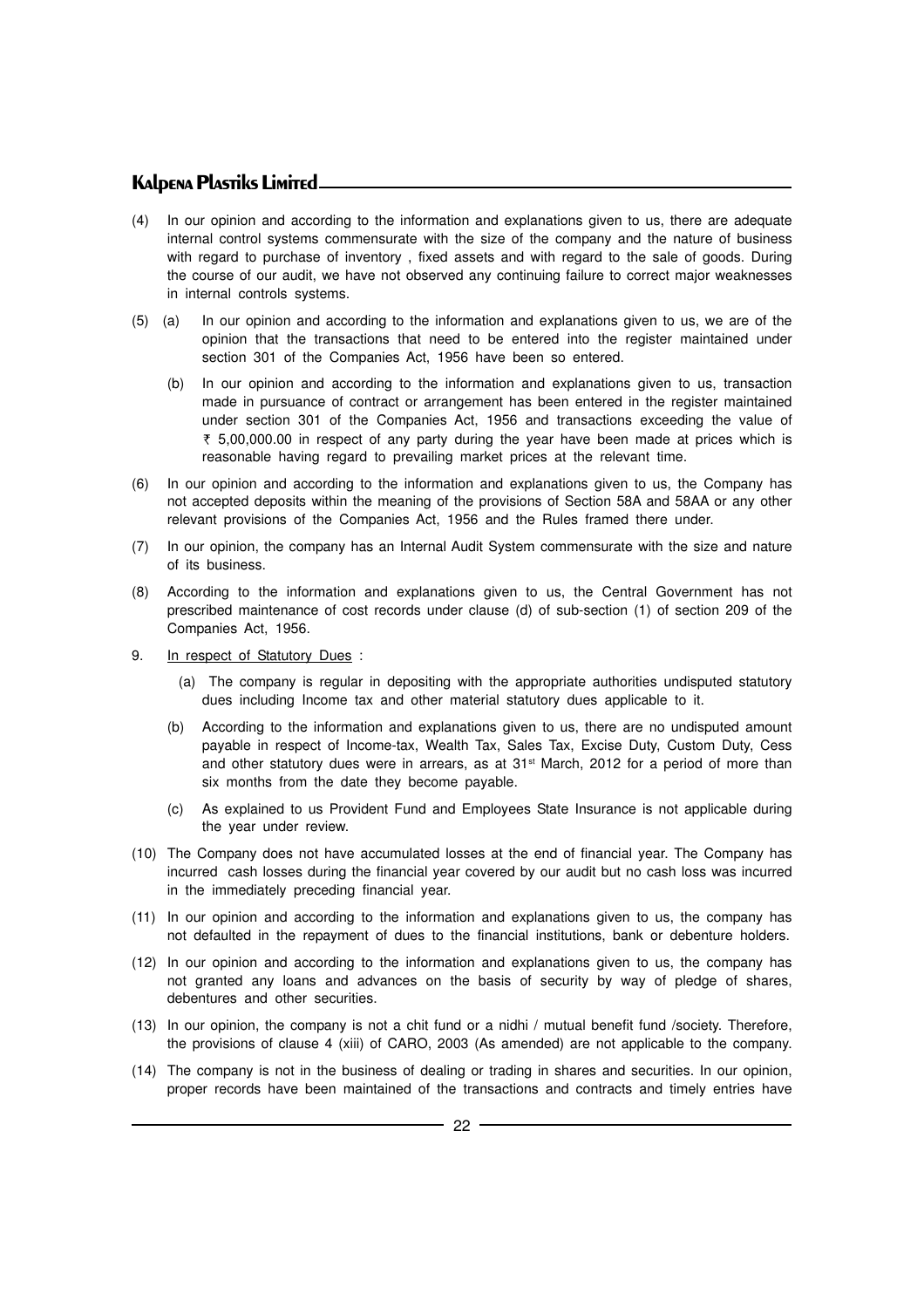been made therein. The investment in shares & securities have been held by the company in its own name.

- (15) According to the information and explanations given to us, the company has not given any guarantee for loans taken by others from bank or financial institution.
- (16) In our opinion, the company has not taken any term loan.
- (17) According to the information and explanations given to us and on an overall examination of the balance sheet of the company, we report that no fund raised on short term basis have been used for long term investment.
- (18) According to the information and explanations given to us, the company has not made preferential allotment of shares to parties and companies covered in the register maintained under section 301 of the Companies Act, 1956.
- (19) According to the information and explanations given to us, the company has not issued any secured debentures during the period covered by our audit report.
- (20) According to the information and explanations given to us, the company has not raised any money through public issue.
- (21) According to the information and explanations given to us, no fraud on or by the company has been noticed or reported during the course of our audit.

3, Mangoe Lane, **For MALOO & CO.**

Kolkata – 700001 **Chartered Accountants.**

Dated : 31st August, 2012 **PROPRIETOR** 

**(J.L.MALOO)** Membership No. 17649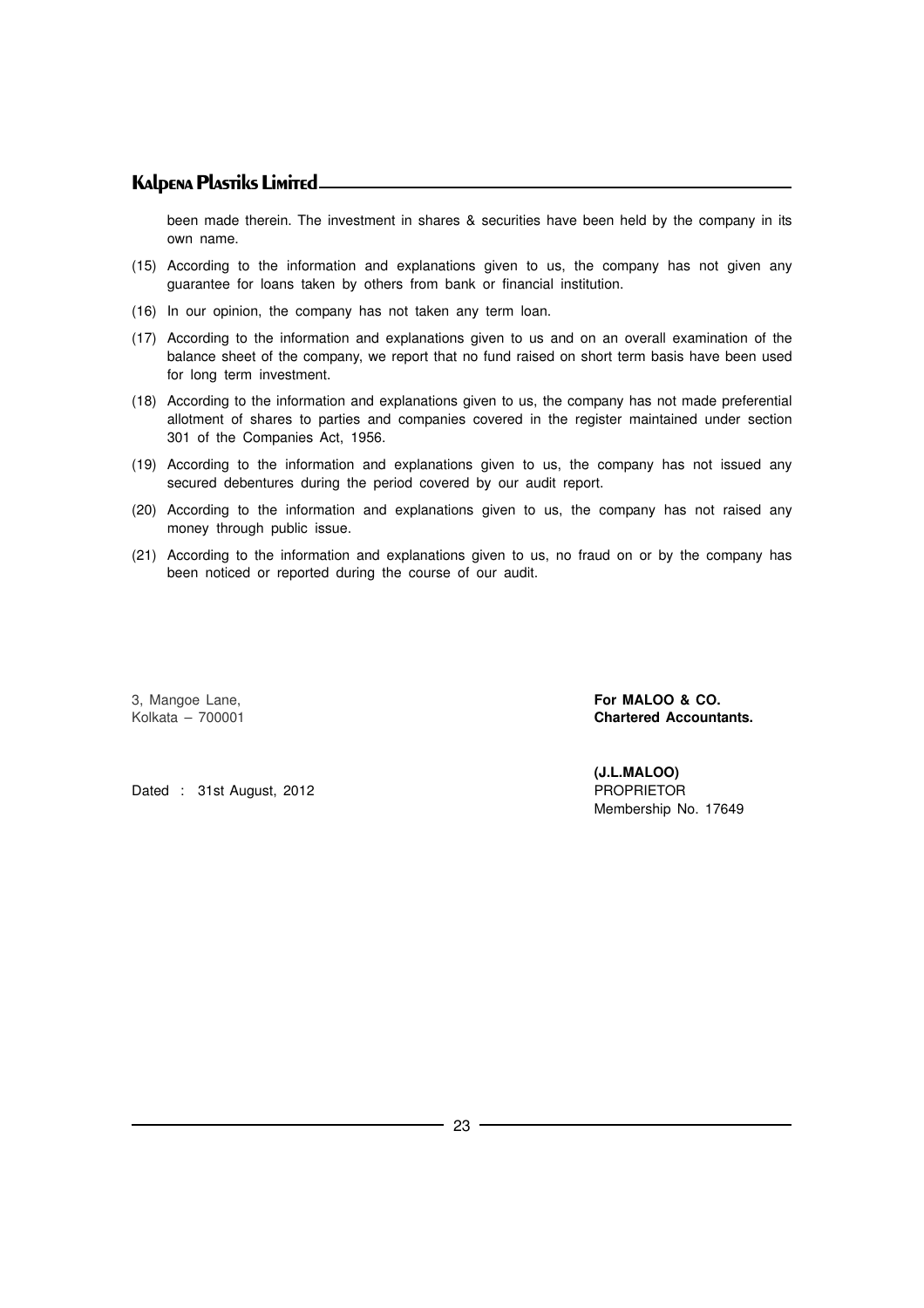# **BALANCE SHEET AS AT 31ST MARCH, 2012**

| Particulars |                                 |     |                                  | <b>Note</b><br><b>No</b> | Figures as at the<br>end of current<br>reporting period<br>31.03.2012<br>₹ | Figures as at the<br>end of previous<br>reporting period<br>31.03.2011<br>₹ |
|-------------|---------------------------------|-----|----------------------------------|--------------------------|----------------------------------------------------------------------------|-----------------------------------------------------------------------------|
| L.          |                                 |     | <b>EQUITY AND LIABILITIES</b>    |                          |                                                                            |                                                                             |
|             | (1)                             |     | <b>Shareholder's Funds</b>       |                          |                                                                            |                                                                             |
|             |                                 | (a) | Share Capital                    | 1А                       | 55285350.00                                                                | 55285350.00                                                                 |
|             |                                 | (b) | Reserves and Surplus             | 1B                       | 4382722.62                                                                 | 5080637.66                                                                  |
|             | (2)                             |     | <b>Current Liabilities</b>       |                          |                                                                            |                                                                             |
|             |                                 | (a) | Trade payables                   | 2Α                       | 140964278.00                                                               | 16229585.50                                                                 |
|             |                                 | (b) | Other current liabilities        | 2Β                       | 1581563.64                                                                 | 238180.00                                                                   |
|             | (c)                             |     | Short-term provisions            | 2C                       | 3447835.00                                                                 | 3447835.00                                                                  |
|             |                                 |     | <b>Total</b>                     |                          | 205661749.26                                                               | 80281588.16                                                                 |
| Ш.          | <b>Assets</b>                   |     |                                  |                          |                                                                            |                                                                             |
|             | (1)                             |     | Non-current assets               |                          |                                                                            |                                                                             |
|             |                                 | (a) | Fixed assets                     | 3A                       |                                                                            |                                                                             |
|             |                                 |     | Tangible assets<br>(i)           |                          | 2329807.20                                                                 | 841352.00                                                                   |
|             |                                 |     | (ii)<br>Capital work-in-progress |                          | 0.00                                                                       | 142200.00                                                                   |
|             |                                 | (b) | Long term loans and advances     | 3B                       | 340960.00                                                                  | 2431614.00                                                                  |
|             | Other non-current assets<br>(c) |     | 3C                               | 0.00                     | 34400.00                                                                   |                                                                             |
|             | (2)                             |     | <b>Current assets</b>            |                          |                                                                            |                                                                             |
|             |                                 | (a) | Inventories                      | 4Α                       | 19837782.76                                                                | 2208826.25                                                                  |
|             |                                 | (b) | Trade receivables                | 4Β                       | 123585480.50                                                               | 63886168.50                                                                 |
|             |                                 | (c) | Cash and cash equivalents        | 4C                       | 52878074.30                                                                | 6922215.55                                                                  |
|             |                                 | (d) | Short-term loans and advances    | 4D                       | 6629644.50                                                                 | 3724811.86                                                                  |
|             |                                 | (e) | Other current assets             | 4E                       | 60000.00                                                                   | 90000.00                                                                    |
|             |                                 |     | <b>Total</b>                     |                          | 205661749.26                                                               | 80281588.16                                                                 |

As per our report of even date attached

| 3, Mangoe Lane, 2nd Floor | For <b>MALOO &amp; COMPANY</b> | For & on behalf of the Board |  |  |
|---------------------------|--------------------------------|------------------------------|--|--|
| Kolkata - 700001          | <b>Chartered Accountants</b>   | J. Tiwari                    |  |  |
|                           |                                | B. L. Bohara                 |  |  |
|                           | J.L.Maloo<br>(Proprietor)      | D. K. Kalwani                |  |  |
| Dated: 31st August, 2012  | Membership No. 17649           |                              |  |  |
|                           | 24                             |                              |  |  |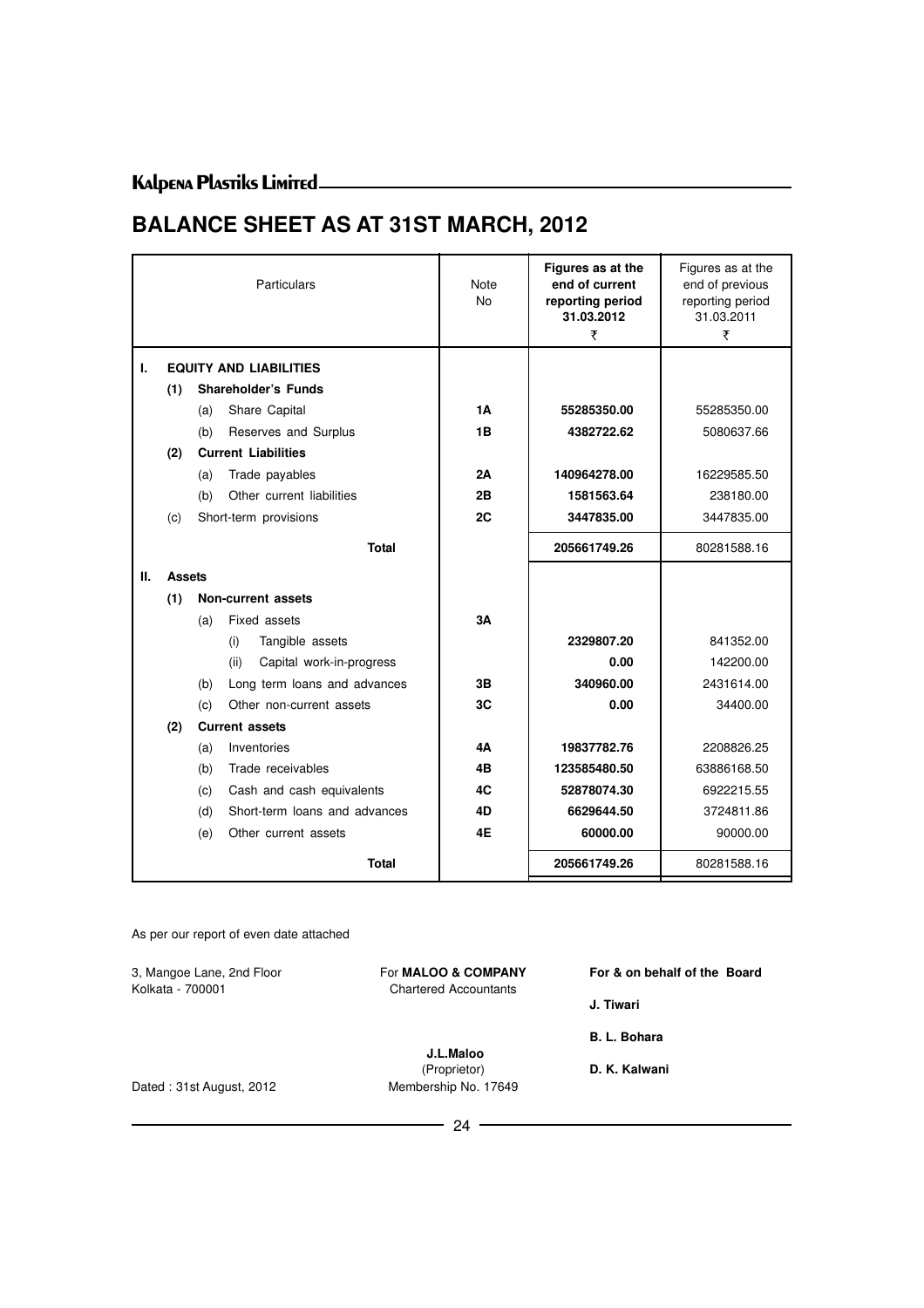# **PROFIT AND LOSS STATEMENT FOR THE YEAR ENDED 31ST MARCH, 2012**

| Particulars                                                                                                                                                                                                                                                                                                                                                                                                                                                               | Note<br>No.                            | Figures as at the<br>end of current<br>reporting period<br>31.03.2012<br>₹                        | Figures as at the<br>end of previous<br>reporting period<br>31.03.2011<br>₹              |
|---------------------------------------------------------------------------------------------------------------------------------------------------------------------------------------------------------------------------------------------------------------------------------------------------------------------------------------------------------------------------------------------------------------------------------------------------------------------------|----------------------------------------|---------------------------------------------------------------------------------------------------|------------------------------------------------------------------------------------------|
| I.<br>Revenue from operations<br>ΙΙ.<br>Other Income                                                                                                                                                                                                                                                                                                                                                                                                                      | 5Α<br>5B                               | 411767530.50<br>193297.00                                                                         | 187344956.75<br>3680250.67                                                               |
| Ш.<br>Total Revenue (I +II)                                                                                                                                                                                                                                                                                                                                                                                                                                               |                                        | 411960827.50                                                                                      | 191025207.42                                                                             |
| IV.<br>Expenses:<br>Cost of materials consumed<br>Purchase of Goods<br>Changes in inventories of finished goods<br>and Stock-in-Trade<br>Employee benefit expense<br>Financial costs<br>Depreciation and amortization expense<br>Other expenses                                                                                                                                                                                                                           | 6A<br>6B<br>6C<br>6D<br>6E<br>3A<br>6F | 183987265.99<br>232098170.00<br>(10950850.75)<br>2631695.00<br>9784.00<br>115711.80<br>4766966.50 | 183414336.00<br>0.00<br>(248366.25)<br>2129354.65<br>0.00<br>57491.00<br>4679660.87      |
| <b>Total Expenses</b>                                                                                                                                                                                                                                                                                                                                                                                                                                                     |                                        | 412658742.54                                                                                      | 190032476.27                                                                             |
| V.<br>Profit before exceptional and extraordinary<br>items and tax                                                                                                                                                                                                                                                                                                                                                                                                        | $(III - IV)$                           | (697915.04)                                                                                       | 992731.15                                                                                |
| VI. Exceptional Items                                                                                                                                                                                                                                                                                                                                                                                                                                                     |                                        | 0.00                                                                                              | 0.00                                                                                     |
| VII. Profit before extraordinary items and tax (V-VI)                                                                                                                                                                                                                                                                                                                                                                                                                     |                                        | (697915.04)                                                                                       | 992731.15                                                                                |
| VIII. Extraordinary Items                                                                                                                                                                                                                                                                                                                                                                                                                                                 |                                        | 0.00                                                                                              | 0.00                                                                                     |
| IX. Profit before tax (VII - VIII)<br>Х.<br>Tax expense:<br>Current tax (Provision for Taxation)<br>(1)<br>Deferred tax<br>(2)<br>XI. Profit(Loss) from the perid from continuing<br>operations<br>XII. Profit/(Loss) from discontinuing operations<br>XIII. Tax expense of discounting operations<br>XIV. Profit/(Loss) from Discontinuing<br>operations (XII - XIII)<br>XV. Profit/(Loss) for the period $(XI + XIV)$<br>XVI. Earning per equity share:<br>Basic<br>(1) | $(IX-X)$                               | (697915.04)<br>0.00<br>0.00<br>(697915.04)<br>0.00<br>0.00<br>0.00<br>(697915.04)<br>(0.13)       | 992731.15<br>268300.00<br>0.00<br>724431.15<br>0.00<br>0.00<br>0.00<br>724431.15<br>0.13 |
| (2)<br><b>Diluted</b>                                                                                                                                                                                                                                                                                                                                                                                                                                                     |                                        | (0.13)                                                                                            | 0.13                                                                                     |

As per our report of even date attached

3, Mangoe Lane, 2nd Floor **For MALOO & COMPANY** For & on behalf of the Board Kolkata - 700001 **Chartered Accountants** 

**J. Tiwari**

 **J.L.Maloo B. L. Bohara** (Proprietor) Dated : 31st August, 2012 Membership No. 17649 **D. K. Kalwani**  $-$  25  $-$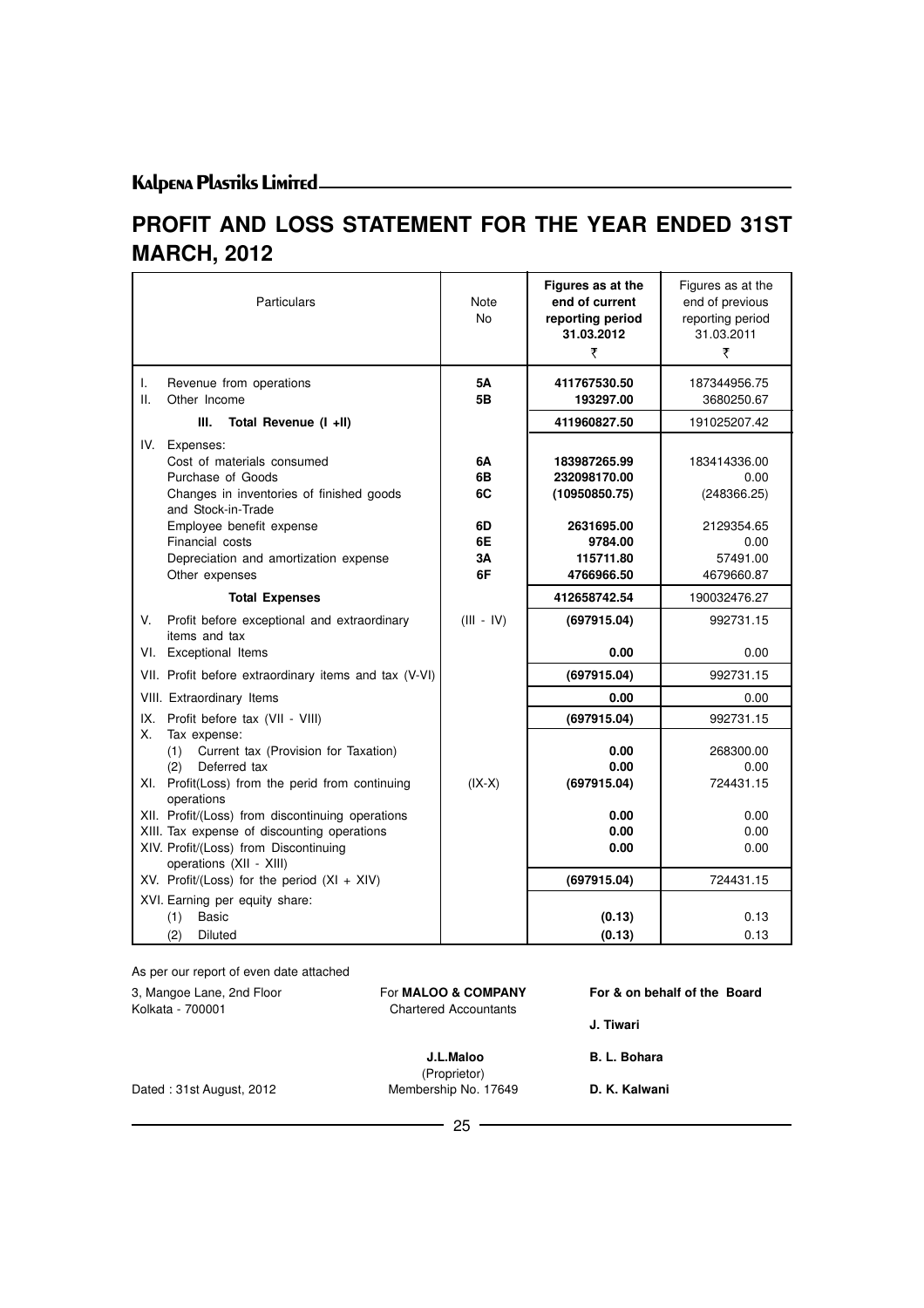# **CASH FLOW STATEMENT FOR THE YEAR ENDED 31ST MARCH, 2012**

|    |                                                              | As at         | As at             |
|----|--------------------------------------------------------------|---------------|-------------------|
|    |                                                              | 31.03.2012    | 31.03.2011        |
|    |                                                              | ₹             | ₹                 |
|    | <b>DESCRIPTION:</b>                                          |               |                   |
| А. | Cash Flow From Operating Activities :-                       |               |                   |
|    | Net Profit before tax                                        | (697, 915)    | 992,731           |
|    | Adjustment For :-                                            |               |                   |
|    | Depreciation<br>Interest                                     | 115,712       | 57,491            |
|    | Interest Income                                              | (193, 297)    | (179, 974)        |
|    | Dividend Received                                            |               |                   |
|    | Miscellaneous Expenses W/off                                 | 30,000        | 30,000            |
|    | Rent Received                                                |               | (45,000)          |
|    | Speculation Profit                                           |               | (3,455,277)       |
|    | Opening Profit before Working Capital changes                | (745, 500)    | (2,600,029)       |
|    | <b>Working Capital Changes</b>                               |               |                   |
|    | (Increases) / Decrease in Trade Receivables                  | (59,699,312)  | (27, 726, 174)    |
|    | (Increases) / Decrease in Inventories                        | (17,628,957)  | 9,795,587         |
|    | (Increases) / Decrease in Other Receivables                  | (779, 778)    | (505, 278)        |
|    | Increases / (Decrease) in Trade Payables                     | 124,734,692   | 3,836,141         |
|    | Increases / (Decrease) in Other Liabilities & Provisions     | 1,343,383     |                   |
|    | Cash generated from operations                               | 47,224,528    | (17, 199, 754)    |
|    | Income Tax & FBT paid                                        |               | (17,999)          |
|    | Net Cash Flow From Operating Activities<br>$A$ :             | 47,224,528    | (17, 217, 753)    |
| В. | Cash Flow From investing Activities :-                       |               |                   |
|    | Purchase of Fixed Assets                                     | (1,461,967)   | (228, 951)        |
|    | Dividend                                                     |               |                   |
|    | Interest Received<br><b>Rent Received</b>                    | 193,297       | 179,974<br>45,000 |
|    | Speculation Profit Received                                  |               | 3,455,277         |
|    | Net Cash Flow From Investing Activities<br>$B$ :             |               | 3,451,300         |
| C. | <b>Cash Flow from Finance Activities</b>                     | (1, 268, 670) |                   |
|    |                                                              |               |                   |
|    | Interest Paid<br>Net Cash Flow from Finance Activities<br>c: |               |                   |
|    |                                                              |               |                   |
| D. | NET INCREASE/(DECREASE) IN CASH AND                          | 45.955,858    | (13,766,453)      |
|    | CASH EQUIVALENTS (A)+(B)+(C)                                 |               |                   |
|    | CASH & CASH EQUIVALENTS, beginning of the year               | 6,922,216     | 20,688,668        |
|    | CASH & CASH EQUIVALENTS, end the year                        | 52,878,074    | 6,922,216         |
|    | (Refer note 2 below)                                         |               |                   |

NOTE:

1) The above Cash Flow Statement has been prepared under the "Indirect Method" as set out in the Accounting Standard-3 on Cash Flow Statement issued by the Institute of Chartered Accountants of India.

2) Cash and Cash equivalents as at the end of March,2012

3) Previous Year's figures has been regrouped wherever necessary.

| 3, Mangoe Lane, 2nd Floor<br>Kolkata - 700001 | For <b>MALOO &amp; COMPANY</b><br><b>Chartered Accountants</b> | For & on behalf of the Board |  |  |
|-----------------------------------------------|----------------------------------------------------------------|------------------------------|--|--|
|                                               |                                                                | J. Tiwari                    |  |  |
|                                               | J.L.Maloo<br>(Proprietor)                                      | B. L. Bohara                 |  |  |
| Dated: 31st August, 2012                      | Membership No. 17649                                           | D. K. Kalwani                |  |  |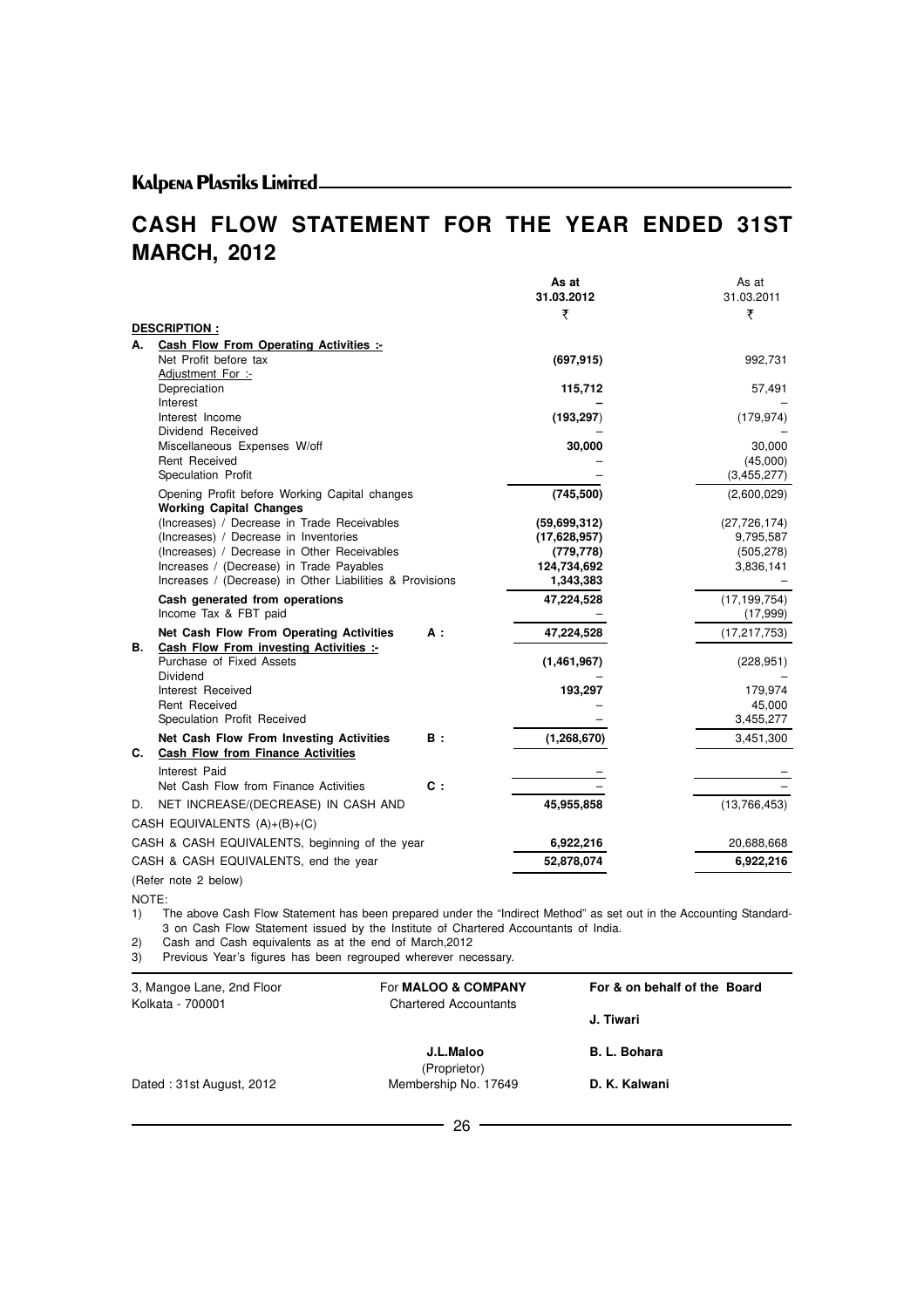### **NOTES TO ACCOUNT**

| ı.<br><b>EQUITY AND LIABILITIES</b><br>1. SHAREHOLDER'S FUNDS<br>A. Share Capital<br>Authorised (8000000 Es of Rs.10/- each)<br>80000000.00<br>a)<br>Issued<br>b)<br>Issued, Subscribed & Fully Paid Up<br>55285350.00<br>C)<br>(5528535 Es of Rs.10/- each)<br>Subscribed & Not Fully Paid Up<br>0.00<br>d)<br>Per Value Per Share<br>e)<br>f<br>Calls Unpaid<br>0.00<br>By Director<br>0.00<br>By Officers<br>0.00<br>Forfited Share (amount originally paid up)<br>g)<br>55285350.00<br><b>B. Reserves &amp; Surplus</b><br>2000000.00<br>Capital reserves<br>a)<br><b>Capital Redemption Reserves</b><br>b)<br>0.00<br>Securities Premium Reserves<br>0.00<br>C)<br>Debenture Redemption Reserves<br>0.00<br>d)<br><b>Revaluation Reserves</b><br>0.00<br>e)<br>0.00<br>f<br>Share option outstanding Account<br>g)<br>Special Reserves<br>Profit & Loss A/c.<br>3080637.66<br>2356206.51<br>Add: For the year<br>(697915.04)<br>2382722.62<br>724431.15<br>3080637.66<br>4382722.62<br>2. CURRENT LIABILITIES<br>A. Trade Payables<br>140964278.00<br>140964278.00<br><b>B.</b> Other current liabilities<br>1581563.64<br>a)<br>Other Payable<br>1581563.64 |  |                          | As on<br>31.03.2012<br>₹ | As on<br>31.03.2011<br>₹ |
|-------------------------------------------------------------------------------------------------------------------------------------------------------------------------------------------------------------------------------------------------------------------------------------------------------------------------------------------------------------------------------------------------------------------------------------------------------------------------------------------------------------------------------------------------------------------------------------------------------------------------------------------------------------------------------------------------------------------------------------------------------------------------------------------------------------------------------------------------------------------------------------------------------------------------------------------------------------------------------------------------------------------------------------------------------------------------------------------------------------------------------------------------------------------|--|--------------------------|--------------------------|--------------------------|
|                                                                                                                                                                                                                                                                                                                                                                                                                                                                                                                                                                                                                                                                                                                                                                                                                                                                                                                                                                                                                                                                                                                                                                   |  |                          |                          |                          |
|                                                                                                                                                                                                                                                                                                                                                                                                                                                                                                                                                                                                                                                                                                                                                                                                                                                                                                                                                                                                                                                                                                                                                                   |  |                          |                          |                          |
|                                                                                                                                                                                                                                                                                                                                                                                                                                                                                                                                                                                                                                                                                                                                                                                                                                                                                                                                                                                                                                                                                                                                                                   |  |                          |                          |                          |
|                                                                                                                                                                                                                                                                                                                                                                                                                                                                                                                                                                                                                                                                                                                                                                                                                                                                                                                                                                                                                                                                                                                                                                   |  |                          |                          | 80000000.00              |
|                                                                                                                                                                                                                                                                                                                                                                                                                                                                                                                                                                                                                                                                                                                                                                                                                                                                                                                                                                                                                                                                                                                                                                   |  |                          |                          |                          |
|                                                                                                                                                                                                                                                                                                                                                                                                                                                                                                                                                                                                                                                                                                                                                                                                                                                                                                                                                                                                                                                                                                                                                                   |  |                          |                          | 55285350.00              |
|                                                                                                                                                                                                                                                                                                                                                                                                                                                                                                                                                                                                                                                                                                                                                                                                                                                                                                                                                                                                                                                                                                                                                                   |  |                          |                          | 0.00                     |
|                                                                                                                                                                                                                                                                                                                                                                                                                                                                                                                                                                                                                                                                                                                                                                                                                                                                                                                                                                                                                                                                                                                                                                   |  |                          |                          |                          |
|                                                                                                                                                                                                                                                                                                                                                                                                                                                                                                                                                                                                                                                                                                                                                                                                                                                                                                                                                                                                                                                                                                                                                                   |  |                          |                          |                          |
|                                                                                                                                                                                                                                                                                                                                                                                                                                                                                                                                                                                                                                                                                                                                                                                                                                                                                                                                                                                                                                                                                                                                                                   |  |                          |                          | 0.00                     |
|                                                                                                                                                                                                                                                                                                                                                                                                                                                                                                                                                                                                                                                                                                                                                                                                                                                                                                                                                                                                                                                                                                                                                                   |  |                          |                          | 0.00                     |
|                                                                                                                                                                                                                                                                                                                                                                                                                                                                                                                                                                                                                                                                                                                                                                                                                                                                                                                                                                                                                                                                                                                                                                   |  |                          |                          | 0.00                     |
|                                                                                                                                                                                                                                                                                                                                                                                                                                                                                                                                                                                                                                                                                                                                                                                                                                                                                                                                                                                                                                                                                                                                                                   |  |                          |                          | 55285350.00              |
|                                                                                                                                                                                                                                                                                                                                                                                                                                                                                                                                                                                                                                                                                                                                                                                                                                                                                                                                                                                                                                                                                                                                                                   |  |                          |                          |                          |
|                                                                                                                                                                                                                                                                                                                                                                                                                                                                                                                                                                                                                                                                                                                                                                                                                                                                                                                                                                                                                                                                                                                                                                   |  |                          |                          | 2000000.00               |
|                                                                                                                                                                                                                                                                                                                                                                                                                                                                                                                                                                                                                                                                                                                                                                                                                                                                                                                                                                                                                                                                                                                                                                   |  |                          |                          | 0.00                     |
|                                                                                                                                                                                                                                                                                                                                                                                                                                                                                                                                                                                                                                                                                                                                                                                                                                                                                                                                                                                                                                                                                                                                                                   |  |                          |                          | 0.00                     |
|                                                                                                                                                                                                                                                                                                                                                                                                                                                                                                                                                                                                                                                                                                                                                                                                                                                                                                                                                                                                                                                                                                                                                                   |  |                          |                          | 0.00                     |
|                                                                                                                                                                                                                                                                                                                                                                                                                                                                                                                                                                                                                                                                                                                                                                                                                                                                                                                                                                                                                                                                                                                                                                   |  |                          |                          | 0.00                     |
|                                                                                                                                                                                                                                                                                                                                                                                                                                                                                                                                                                                                                                                                                                                                                                                                                                                                                                                                                                                                                                                                                                                                                                   |  |                          |                          | 0.00                     |
|                                                                                                                                                                                                                                                                                                                                                                                                                                                                                                                                                                                                                                                                                                                                                                                                                                                                                                                                                                                                                                                                                                                                                                   |  |                          |                          |                          |
|                                                                                                                                                                                                                                                                                                                                                                                                                                                                                                                                                                                                                                                                                                                                                                                                                                                                                                                                                                                                                                                                                                                                                                   |  |                          |                          |                          |
|                                                                                                                                                                                                                                                                                                                                                                                                                                                                                                                                                                                                                                                                                                                                                                                                                                                                                                                                                                                                                                                                                                                                                                   |  |                          |                          | 5080637.66               |
|                                                                                                                                                                                                                                                                                                                                                                                                                                                                                                                                                                                                                                                                                                                                                                                                                                                                                                                                                                                                                                                                                                                                                                   |  |                          |                          |                          |
|                                                                                                                                                                                                                                                                                                                                                                                                                                                                                                                                                                                                                                                                                                                                                                                                                                                                                                                                                                                                                                                                                                                                                                   |  |                          |                          | 16229585.50              |
|                                                                                                                                                                                                                                                                                                                                                                                                                                                                                                                                                                                                                                                                                                                                                                                                                                                                                                                                                                                                                                                                                                                                                                   |  |                          |                          | 16229585.50              |
|                                                                                                                                                                                                                                                                                                                                                                                                                                                                                                                                                                                                                                                                                                                                                                                                                                                                                                                                                                                                                                                                                                                                                                   |  |                          |                          |                          |
|                                                                                                                                                                                                                                                                                                                                                                                                                                                                                                                                                                                                                                                                                                                                                                                                                                                                                                                                                                                                                                                                                                                                                                   |  |                          |                          | 238180.00                |
|                                                                                                                                                                                                                                                                                                                                                                                                                                                                                                                                                                                                                                                                                                                                                                                                                                                                                                                                                                                                                                                                                                                                                                   |  |                          |                          | 238180.00                |
|                                                                                                                                                                                                                                                                                                                                                                                                                                                                                                                                                                                                                                                                                                                                                                                                                                                                                                                                                                                                                                                                                                                                                                   |  | C. Short term provisions |                          |                          |
| Provision for Income Tax<br>3431066.00<br>a)                                                                                                                                                                                                                                                                                                                                                                                                                                                                                                                                                                                                                                                                                                                                                                                                                                                                                                                                                                                                                                                                                                                      |  |                          |                          | 3431066.00               |
| Provision for FBT<br>16769.00<br>b)                                                                                                                                                                                                                                                                                                                                                                                                                                                                                                                                                                                                                                                                                                                                                                                                                                                                                                                                                                                                                                                                                                                               |  |                          |                          | 16769.00                 |
| 3447835.00                                                                                                                                                                                                                                                                                                                                                                                                                                                                                                                                                                                                                                                                                                                                                                                                                                                                                                                                                                                                                                                                                                                                                        |  |                          |                          | 3447835.00               |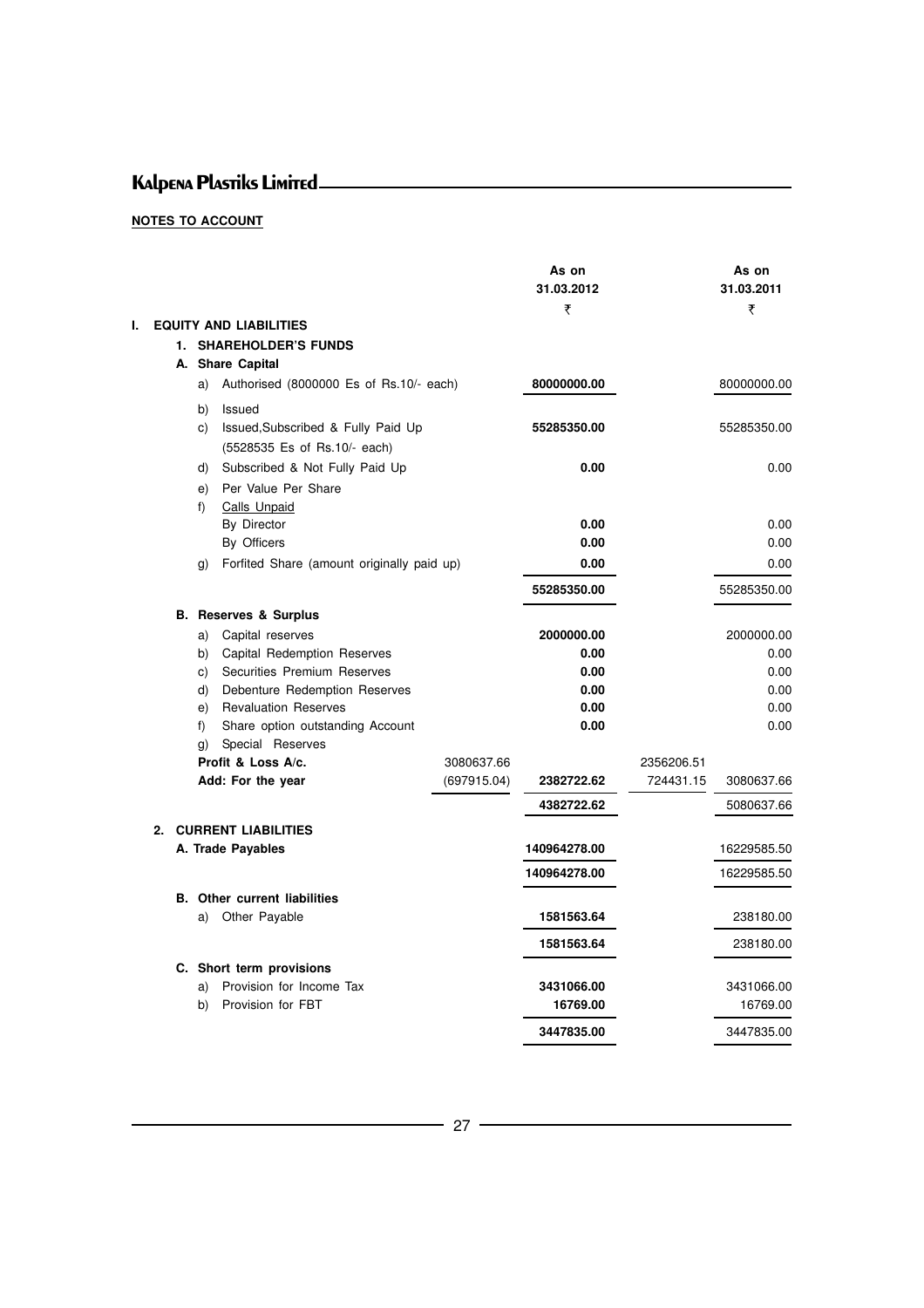### **NOTE - 3A**

#### **DETAILS OF FIXED ASSETS ANNEXED TO AND FORMING PART OF THE BALANCE SHEET AS AT 31.03.2012 (Amount in**  $\bar{\tau}$ **)**

|                                      |                              |                     |                                | <b>GROSS BLOCK</b>                   |                    | <b>DEPRECIATION</b> |                 |                  | NET BLOCK         |                   |
|--------------------------------------|------------------------------|---------------------|--------------------------------|--------------------------------------|--------------------|---------------------|-----------------|------------------|-------------------|-------------------|
| Particulars                          | Rate of<br>Depre-<br>ciation | As at<br>01.04.2011 | Addition<br>during the<br>Year | Transfer/Sales<br>during the<br>Year | As at<br>31.3.2012 | Upto<br>01.04.2011  | For The<br>Year | Upto<br>31.03.12 | As at<br>31.03.12 | As at<br>31.03.11 |
| Land & Building                      | 3.34%                        | 0.00                | 441453.00                      | 0.00                                 | 441453.00          | 0.00                | 8580.83         | 8580.83          | 432872.17         | 0.00              |
| Plant & Machinery                    | 4.75%                        | 738487.00           | 826202.00                      | 0.00                                 | 1564689.00         | 111612.00           | 61886.81        | 173498.81        | 1391190.19        | 626875.00         |
| <b>Furniture &amp; Fixture</b>       | 6.33%                        | 959589.00           | 0.00                           | 0.00                                 | 959589.00          | 931053.00           | 1812.60         | 932865.60        | 26723.40          | 28536.00          |
| <b>Office Electric</b><br>Appliances | 4.75%                        | 358875.00           | 23860.00                       | 0.00                                 | 382735.00          | 287343.00           | 17857.87        | 305200.87        | 77534.13          | 71532.00          |
| <b>Electrical Installation</b>       | 4.75%                        | 86099.00            | 273932.00                      | 0.00                                 | 360031.00          | 28630.00            | 12655.59        | 41285.59         | 318745.41         | 57469.00          |
| Computer                             | 16.21%                       | 58116.00            | 0.00                           | 0.00                                 | 58116.00           | 1176.00             | 9420.60         | 10596.60         | 47519.40          | 56940.00          |
| <b>Motor Cycle</b>                   | 9.50%                        | 0.00                | 38720.00                       | 0.00                                 | 38720.00           | 0.00                | 3497.50         | 3497.50          | 35222.50          | 0.00              |
| <b>Capital Work-</b><br>in-Progess   | ٠                            | 142200.00           | 0.00                           | 142200.00                            | 0.00               | 0.00                | 0.00            | 0.00             | 0.00              | 142200.00         |
|                                      |                              | 2343366.00          | 1604167.00                     | 142200.00                            | 3805333.00         | 1359814.00          | 115711.80       | 1475525.80       | 2329807.20        | 983552.00         |
| <b>Previous Year</b>                 |                              | 2114415.00          | 228951.00                      | 0.00                                 | 2343366.00         | 1302323.00          | 57491.00        | 1359814.00       | 983552.00         |                   |

|    |               |                                 | As on       | As on      |
|----|---------------|---------------------------------|-------------|------------|
|    |               |                                 | 31.03.2012  | 31.03.2011 |
|    |               |                                 | ₹           | ₹          |
| Ш. | <b>ASSETS</b> |                                 |             |            |
|    | 3             | <b>NON-CURRENT ASSETS</b>       |             |            |
|    | B)            | Long Term Loans and Advances    |             |            |
|    |               | Capital Advances                | 0.00        | 1949454.00 |
|    |               | Security Deposits               | 340960.00   | 482160.00  |
|    |               |                                 | 340960.00   | 2431614.00 |
|    | C)            | <b>Other Non-Current Assets</b> |             |            |
|    |               | Long Term Trade Receivable      | 0.00        | 34400.00   |
|    |               |                                 | 0.00        | 34400.00   |
|    | 4             | <b>CURRENT ASSETS</b>           |             |            |
|    |               | A. Inventories                  |             |            |
|    |               | Raw Materials                   | 8509581.76  | 1831476.00 |
|    |               | Work in Progress                | 0.00        | 0.00       |
|    |               | <b>Finished Goods</b>           | 128984.00   | 377350.25  |
|    |               | Stock in Trade                  | 11199217.00 | 0.00       |
|    |               |                                 | 19837782.76 | 2208826.25 |
|    |               |                                 |             |            |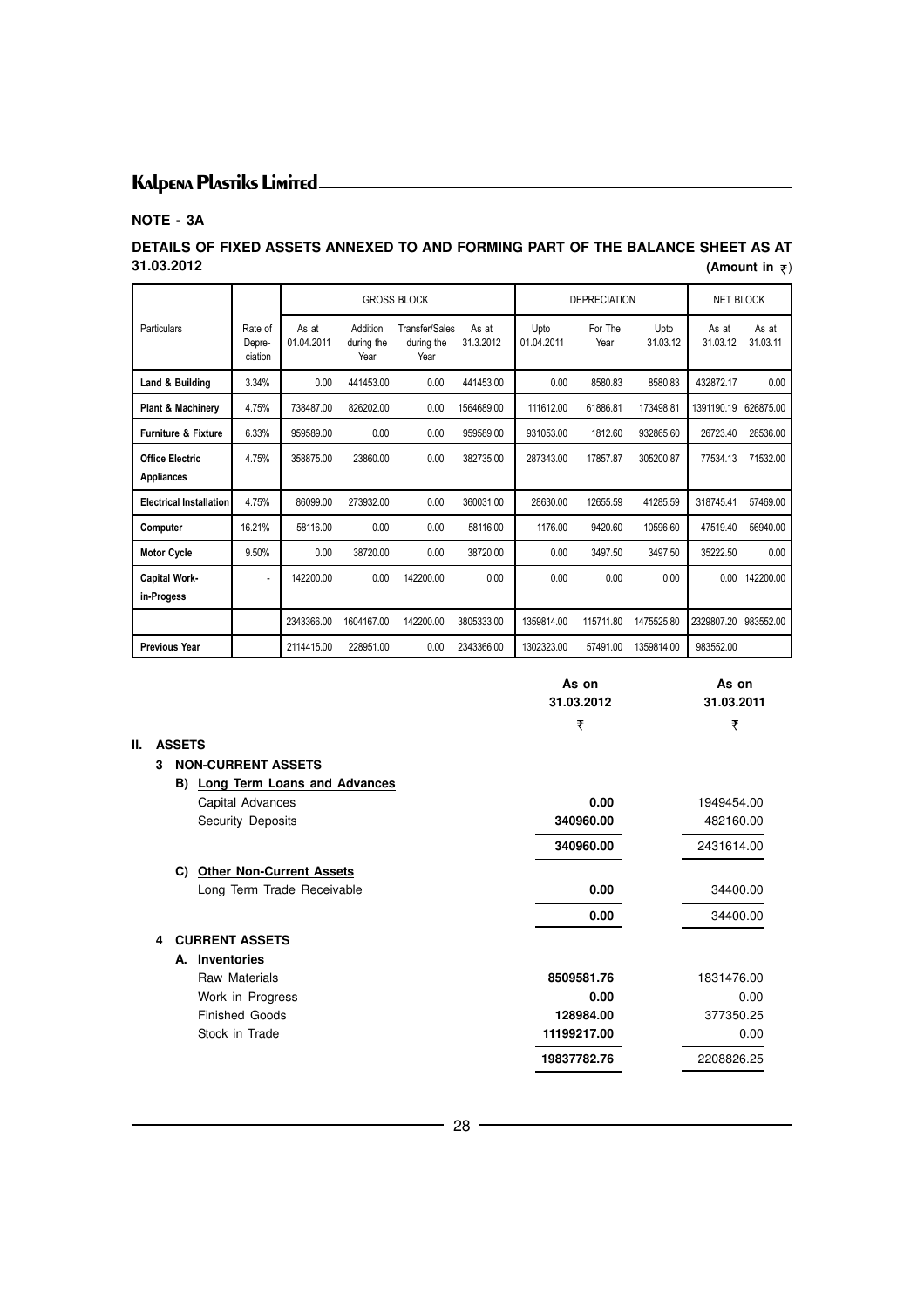|         |    |                                                                                                                                    | As on<br>31.03.2012<br>₹ | As on<br>31.03.2011<br>₹ |
|---------|----|------------------------------------------------------------------------------------------------------------------------------------|--------------------------|--------------------------|
|         |    | <b>B.</b> Trade Receivable                                                                                                         | 123585480.50             | 63886168.50              |
|         |    |                                                                                                                                    | 123585480.50             | 63886168.50              |
|         |    | C. Cash & Cash Equivalent                                                                                                          |                          |                          |
|         | a) | Balance with Bank                                                                                                                  |                          |                          |
|         |    | In Current Account                                                                                                                 | 13599288.15              | 791634.73                |
|         |    | Bank deposits with more than 12 months maturity                                                                                    | 17050945.00              | 2375086.00               |
|         | b) | Cheques, Drafts on hand                                                                                                            | 22138902.00              | 3455276.67               |
|         | C) | Cash-in-hand                                                                                                                       | 88939.15                 | 300218.15                |
|         |    |                                                                                                                                    | 52878074.30              | 6922215.55               |
|         |    | D. Short Term Loans and Advances                                                                                                   |                          |                          |
|         | a) | Loans and Advances to Related Parties                                                                                              | 0.00                     | 0.00                     |
|         | b) | Loans & Advances to Others                                                                                                         | 6629644.50               | 3724811.86               |
|         |    |                                                                                                                                    | 6629644.50               | 3724811.86               |
|         |    | <b>E.</b> Other Current Assets                                                                                                     | 60000.00                 | 90000.00                 |
|         |    |                                                                                                                                    | 60000.00                 | 90000.00                 |
| L.<br>5 |    | <b>STATEMENT OF PROFIT &amp; LOSS</b><br><b>REVENUE FROM OPERATIONS</b><br>A. Revenue from operation in respect of non-finance Co. |                          |                          |
|         |    | Sale of Products                                                                                                                   | 449519219.00             | 188601697.75             |
|         |    | Sale of Services                                                                                                                   | 0.00                     | 0.00                     |
|         |    | Other operating revenue                                                                                                            | 0.00                     | 0.00                     |
|         |    |                                                                                                                                    | 449519219.00             | 188601697.75             |
|         |    | <b>Less: Excise Duties</b>                                                                                                         | 37751688.50              | 1256741.00               |
|         |    |                                                                                                                                    | 411767530.50             | 187344956.75             |
|         |    | <b>B.</b> Other Income                                                                                                             |                          |                          |
|         | a) | Interest Income (other than a finance company)                                                                                     | 193297.00                | 179974.00                |
|         | b) | Operating income- Rent Received                                                                                                    | 0.00                     | 45000.00                 |
|         | C) | Speculation Profit                                                                                                                 | 0.00                     | 3455276.67               |
|         |    |                                                                                                                                    | 193297.00                | 3680250.67               |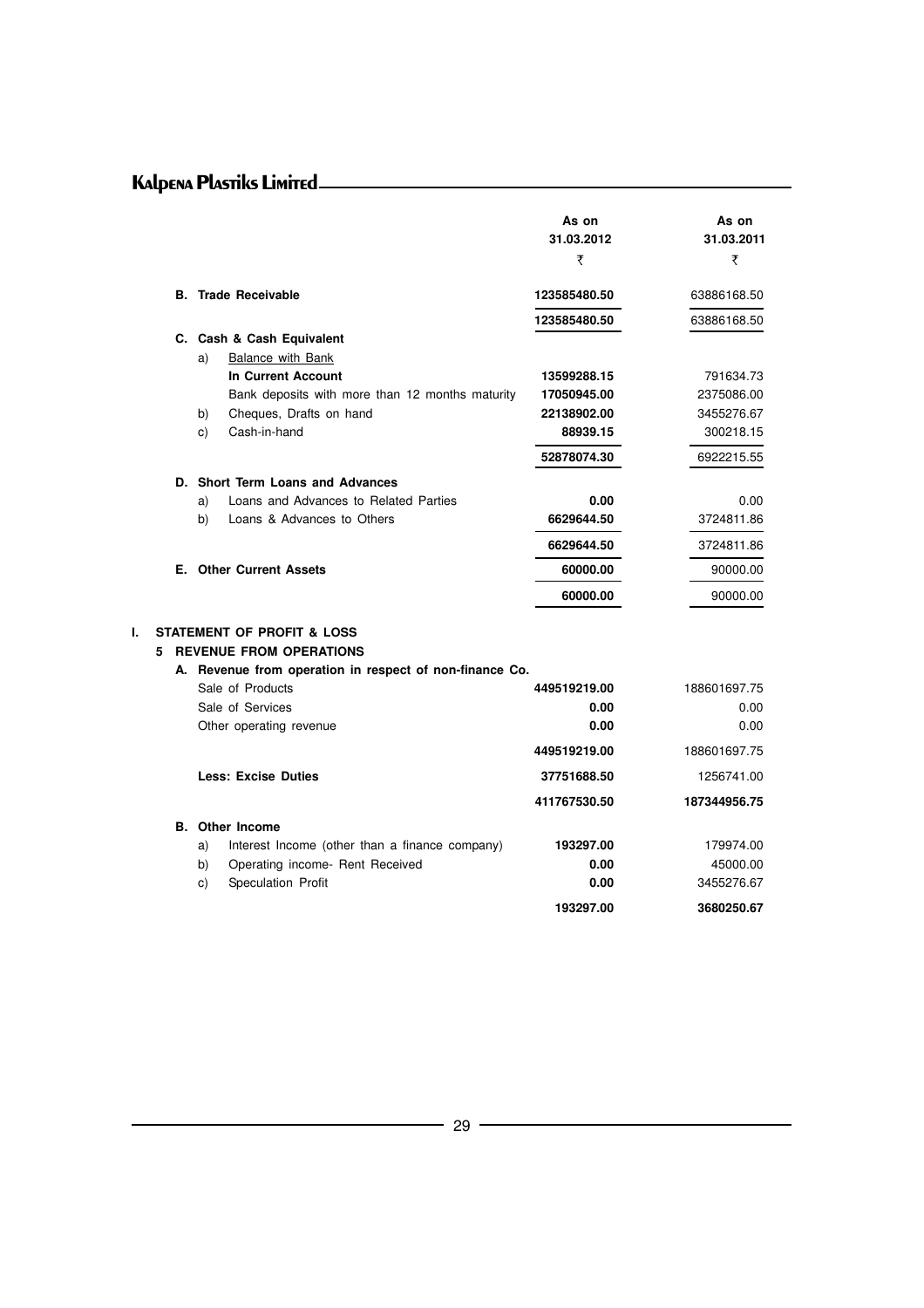|   |                                             | As on<br>31.03.2012<br>₹ | As on<br>31.03.2011<br>₹ |
|---|---------------------------------------------|--------------------------|--------------------------|
| 6 | <b>EXPENSES</b>                             |                          |                          |
|   | A. Cost of material consumed                | 183987265.99             | 183414336.00             |
|   | B. Purchase of Goods                        | 232098170.00             | 0.00                     |
|   | C. Changes in inventories of finished goods |                          |                          |
|   | and Stock-in-Trade                          |                          |                          |
|   | <b>Opening Stock</b>                        |                          |                          |
|   | - Finished Goods                            | 377350.25                | 128984.00                |
|   | - Traded Goods                              | 0.00                     | 0.00                     |
|   |                                             | 377350.25                | 128984.00                |
|   | <b>Closing Stock</b>                        |                          |                          |
|   | - Finished Goods                            | 128984.00                | 377350.25                |
|   | - Traded Goods                              | 11199217.00              | 0.00                     |
|   |                                             | 11328201.00              | 377350.25                |
|   | Change in Inventories                       | (10950850.75)            | (248366.25)              |
|   | D. Employees Benefit Expenses               |                          |                          |
|   | Salary & Wages & Labour Charges             | 2584161.00               | 2110475.65               |
|   | Staff welfare expenses                      | 47534.00                 | 18879.00                 |
|   |                                             | 2631695.00               | 2129354.65               |
|   | E. Finance Cost                             |                          |                          |
|   | Interest Expenses                           | 9784.00                  | 0.00                     |
|   |                                             | 9784.00                  | 0.00                     |
|   | F. Other Expenses                           |                          |                          |
|   | Consumption of Stores & Spares<br>a)        | 74753.00                 | 0.00                     |
|   | b)<br>Power & Fuel                          | 379645.00                | 1107200.00               |
|   | Rent Paid<br>c)                             | 776326.00                | 1860266.00               |
|   | d)<br>Repair & Maintenance                  |                          |                          |
|   | Plant & Machinery                           | 143955.00                | 700.00                   |
|   | Others                                      | 36070.00                 | 0.00                     |
|   | Insurance<br>e)                             | 0.00                     | 188520.42                |
|   | Rates & Taxes (excluding Income Tax)<br>f)  | 370928.00                | 7346.00                  |
|   | Miscellaneous Expenses<br>g)                | 1992995.50               | 1023633.45               |
|   | h)<br>Payament to Auditor                   |                          |                          |
|   | For Statutory Audit                         | 30000.00                 | 30000.00                 |
|   | For Tax Audit                               | 10000.00                 | 10000.00                 |
|   | Preliminary Expenses W/off.<br>i)           | 30000.00                 | 30000.00                 |
|   | Legal & Professional Charges<br>k)          | 922294.00                | 421995.00                |
|   |                                             | 4766966.50               | 4679660.87               |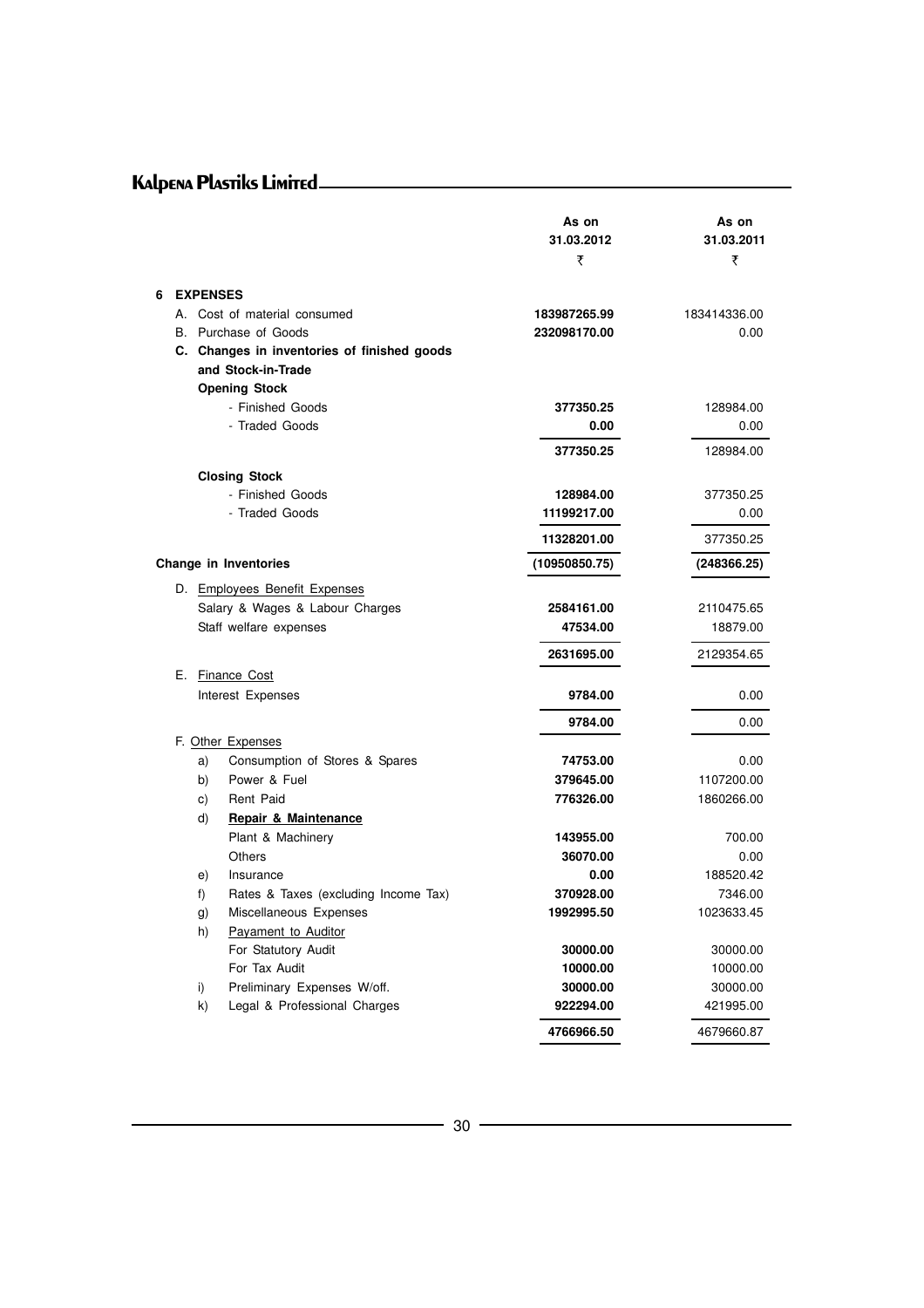#### **SCHEDULES ANNEXED TO AND FORMING PART OF BALANCE SHEET AS AT 31ST MARCH, 2012 AND THE PROFIT AND LOSS ACCOUNT FOR THE YEAR ENDED AS ON THAT DATE.**

#### **NOTES - 7**

Accounting Policies & Notes to Accounts

#### 1. **Significant Accounting Policies:**

i) These accountants have been prepared under the historical cost convention and on the basis of going concern. All expenses and income to the extent considered payable and receivable respectively, unless stated otherwise, have been accounted for on mercantile basis.

#### ii) **Fixed Assets:**

Fixed Assets are stated at cost less accumulated depreciation. The cost of acquisition comprises purchase price inclusive of duties (Net of Cenvat), taxes, incidental expenses, erection/ commissioning etc. upto the date the assets are put to use.

#### **iii) Depreciation:**

- (a) Depreciation on Fixed Assets is provided on straight line method at rates as specified in Schedule XIV to the Companies Act, 1956.
- (b) Depreciation on Fixed Assets added/disposed off during the period is provided on prorata basis with reference to the date of addition/ disposal.

#### **iv) Inventories:**

Finished goods are values at cost or net realizable value whichever is lower.

#### **v) Taxes on Income:**

Deferred Taxes: the Company has unabsorbed carry forward losses/ depreciation available for set-off under the Income Tax Act, 1961. However, in view of present un-certainty regarding generation of sufficient future income, net deferred tax assets at the year end including related credits / charge for the year have not been recognized in these accounts on prudent basis.

2. We have recorded all known liabilities in the financial statements. The company has not received any intimation from 'suppliers' regarding their status under the Micro Small and Medium Enterprises Development Act, 2006 and hence disclosures, if any, relating to amounts unpaid as at the year end together with interest paid / payable as required under this Act have not been given.

| 3. | The break up of deferred tax assets and       |               |            |
|----|-----------------------------------------------|---------------|------------|
|    | deferred tax liabilities are as given below:  |               |            |
|    | Deferred Tax Assets/ Liability (Not provided) | 31.03.2012    | 31.03.2011 |
|    | Differences in Depreciation and other         | ₹ 1,12,073.00 | ₹ 71957.00 |
|    | differences in block of Fixed Assets          | (liability)   | (asset)    |
|    | as per tax books and financial books          |               |            |
| 4. | Estimated amount of contracts remaining       |               |            |
|    | To be executed on capital account not         |               |            |
|    | provided for                                  |               |            |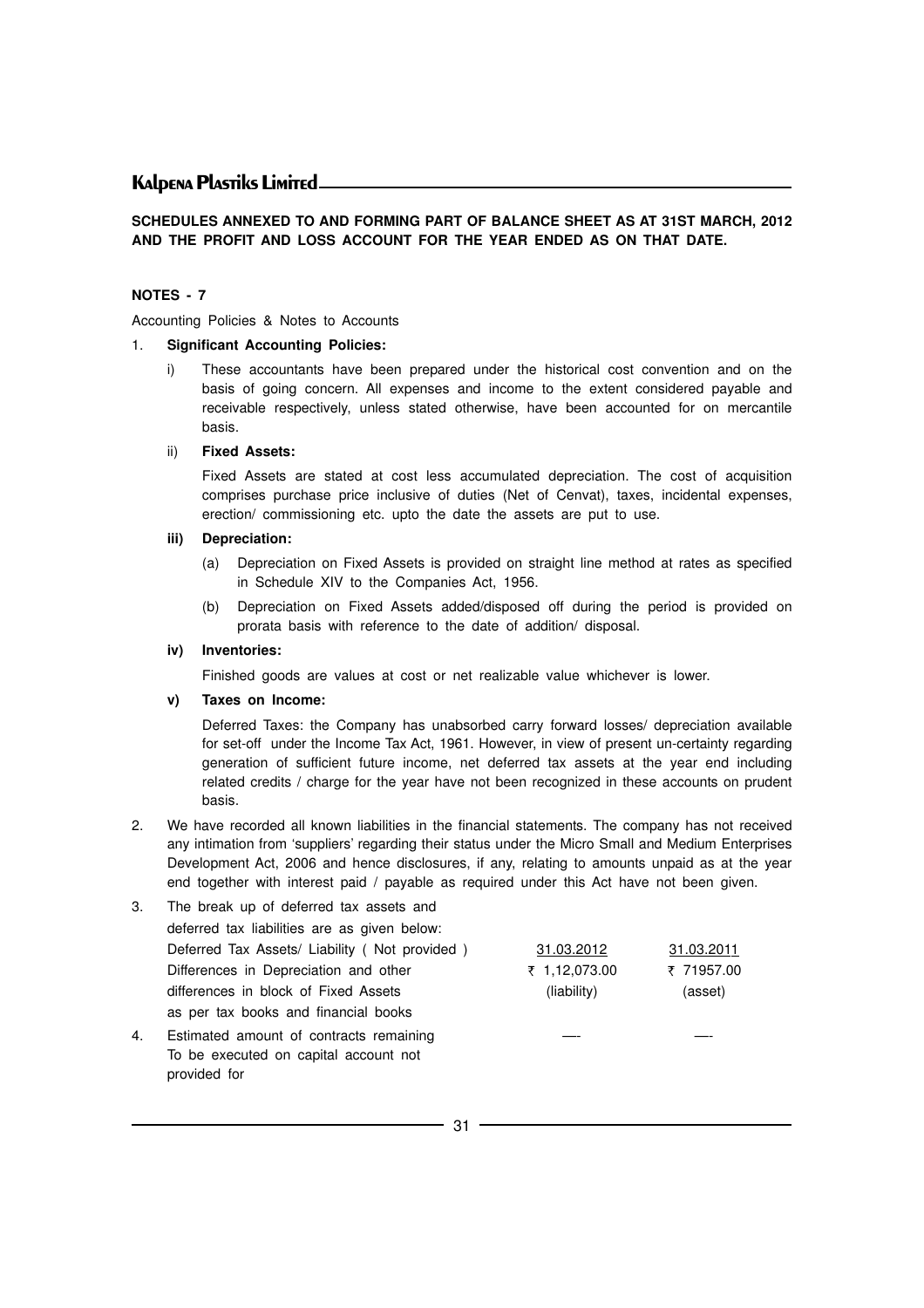| 5. |      | In accordance with Accounting Standard<br>(AS-20) on 'Earning Per Share' (EPS)<br>computation of basic and diluted earning<br>per share is as under: | (Amount in $\bar{z}$ ) |           |  |  |
|----|------|------------------------------------------------------------------------------------------------------------------------------------------------------|------------------------|-----------|--|--|
|    |      |                                                                                                                                                      | 2011-12                | 2010-11   |  |  |
|    |      | Net profit for basic earnings per share<br>as per Profit and Loss Account                                                                            | (697915.04)            | 992731.15 |  |  |
|    | i)   | Adjustment for the purpose of diluted<br>earnings per share<br>Exchange gain on realignment of ZCCB and<br>Conversion rate difference                |                        |           |  |  |
|    |      | Less: Tax effect                                                                                                                                     |                        | 268300.00 |  |  |
|    |      | Net Profit for diluted earnings per share                                                                                                            | (697915.04)            | 724431.15 |  |  |
|    | ii)  | Weighted Average number of Equity                                                                                                                    |                        |           |  |  |
|    | iii) | Shares for calculation of basic and<br>diluted earning per share (Face Value of                                                                      |                        |           |  |  |
|    |      | Rs. 10/- per share)                                                                                                                                  |                        |           |  |  |
|    |      | (a) Basic earnings per share                                                                                                                         | 5528535                | 5528535   |  |  |
|    |      | (b) Diluted earnings per share                                                                                                                       | 5528535                | 5528535   |  |  |
|    | iv)  | Earning per Share<br>a)<br><b>Basic</b>                                                                                                              | (0.13)                 | 0.13      |  |  |
|    |      | <b>Diluted</b><br>b)                                                                                                                                 | (0.13)                 | 0.13      |  |  |
|    |      |                                                                                                                                                      |                        |           |  |  |

<sup>6.</sup> Related party disclosures:

Related party disclosures as required under Accounting Standard 18 (AS-18) on "Related Party Disclosures" issued by the Institute of Chartered Accountants of India (ICAI) are given below:

- i) Subsidiary Company **None**
- ii) Associated Concerns:
	- a) KALPENA INDUSTRIES LIMITED.
	- b) TARA HOLDINGS PRIVATE LIMITED
- iii) Key Management Personnel
	- a) Mr. B. L. Bohara, Director
	- b) Mr. Mohan Kumar Tiwary, Director
	- c) Mr. Kashi Nath Agarwal, Director
	- d) Mr. Jitendra Tiwari, Director
	- e) Mr. Deo Kishan Kalwani, Director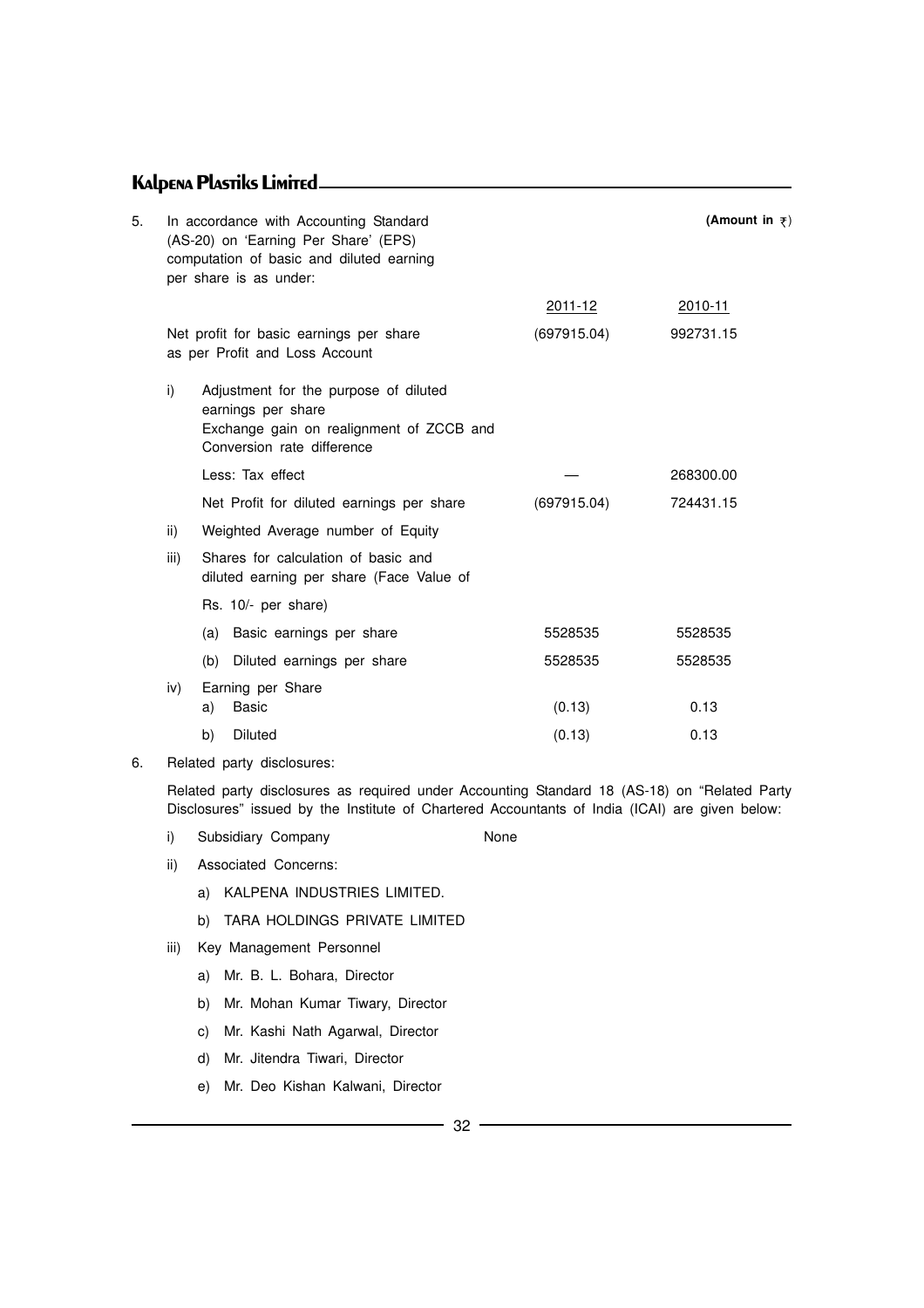|     |    |                                           |                    | (Amount in $\bar{z}$ ) |
|-----|----|-------------------------------------------|--------------------|------------------------|
| iv) |    | Transaction & out standing Balance        | 2011-12            | 2010-11                |
|     | a) | <b>Transactions</b>                       |                    |                        |
|     |    | Loan From Director                        |                    | 65000.00               |
|     |    | Rent paid to Kalpena Industries Limited   | 12000.00           |                        |
|     |    | Purchases from Kalpena Industries Limited | 46,59,94,823.75    |                        |
|     |    | Generator Hire Charges paid to            | 1,40,000.00        | 56000.00               |
|     |    | Kalpena Industries Limited                |                    |                        |
|     |    | Sales to Tara Holdings Private limited    | 25,68,57,638.00    |                        |
|     | b) | Out Standing Balances as on 31.03.2012    |                    |                        |
|     |    | Kalpena Industries Limited                | 13,99,62,495.00Cr. | 1,44,80,155.00Cr.      |
|     |    | Tara Holdings Private limited             | 11.26.73.050.00Dr. | 43,90,035.00Dr.        |

#### **7) Production, Sale and Closing Stock of goods manufactured**

|                     | Unit Qty.          | <b>Openig Stock</b> | <b>Production</b> | Sale           | <b>Closing Stock</b> |
|---------------------|--------------------|---------------------|-------------------|----------------|----------------------|
| Cosmetic Jewallery  | Pcs.               | 140200              |                   |                | 140200               |
|                     |                    | (140200)            |                   |                | (140200)             |
|                     | Value in $\bar{z}$ | 128984              |                   |                | 128984               |
|                     |                    | (128984)            |                   |                | (128984)             |
| Hawaai Chappal      | Pairs              |                     |                   |                |                      |
|                     |                    |                     | (764850)          | (764850)       |                      |
|                     | Value in $\bar{z}$ |                     |                   |                |                      |
|                     |                    |                     |                   | (32833770)     |                      |
| Plastic Colour      | МT                 |                     | 556.065           | 556.065        |                      |
| Granuels            |                    |                     | (1922.650)        | (1922.650)     |                      |
|                     | Value in $\bar{z}$ |                     |                   | 45227570.00    |                      |
|                     |                    |                     |                   | (140696968.75) |                      |
| Plastic Colour      | MT                 |                     | 296.750           | 296.750        |                      |
| Powder              |                    |                     | (21.650)          | (21.650)       |                      |
|                     | Value in $\bar{z}$ |                     |                   | 18098925.00    |                      |
|                     |                    |                     |                   | (1612925.00)   |                      |
| PE Compound         | МT                 |                     | 378.244           | 378.244        |                      |
|                     |                    |                     | (50.000)          | (50.000)       |                      |
|                     | Value in $\bar{z}$ |                     |                   | 32545308.00    |                      |
|                     |                    |                     |                   | (4300000.00)   | —                    |
| PVC Compound        | MT                 | 4.125               | 1417.203          | 1421.328       |                      |
|                     |                    |                     | (135.350)         | (131.225)      |                      |
|                     | Value in $\bar{z}$ | 248,366.25          |                   | 91486419.50    |                      |
|                     |                    |                     |                   | (7901293.00)   |                      |
| Colour Master Batch | МT                 |                     | 6.745             | 6.745          |                      |
|                     |                    |                     |                   |                |                      |
|                     | Value in $\bar{z}$ |                     |                   | 628893.00      |                      |
|                     |                    |                     |                   |                |                      |
|                     |                    |                     |                   |                |                      |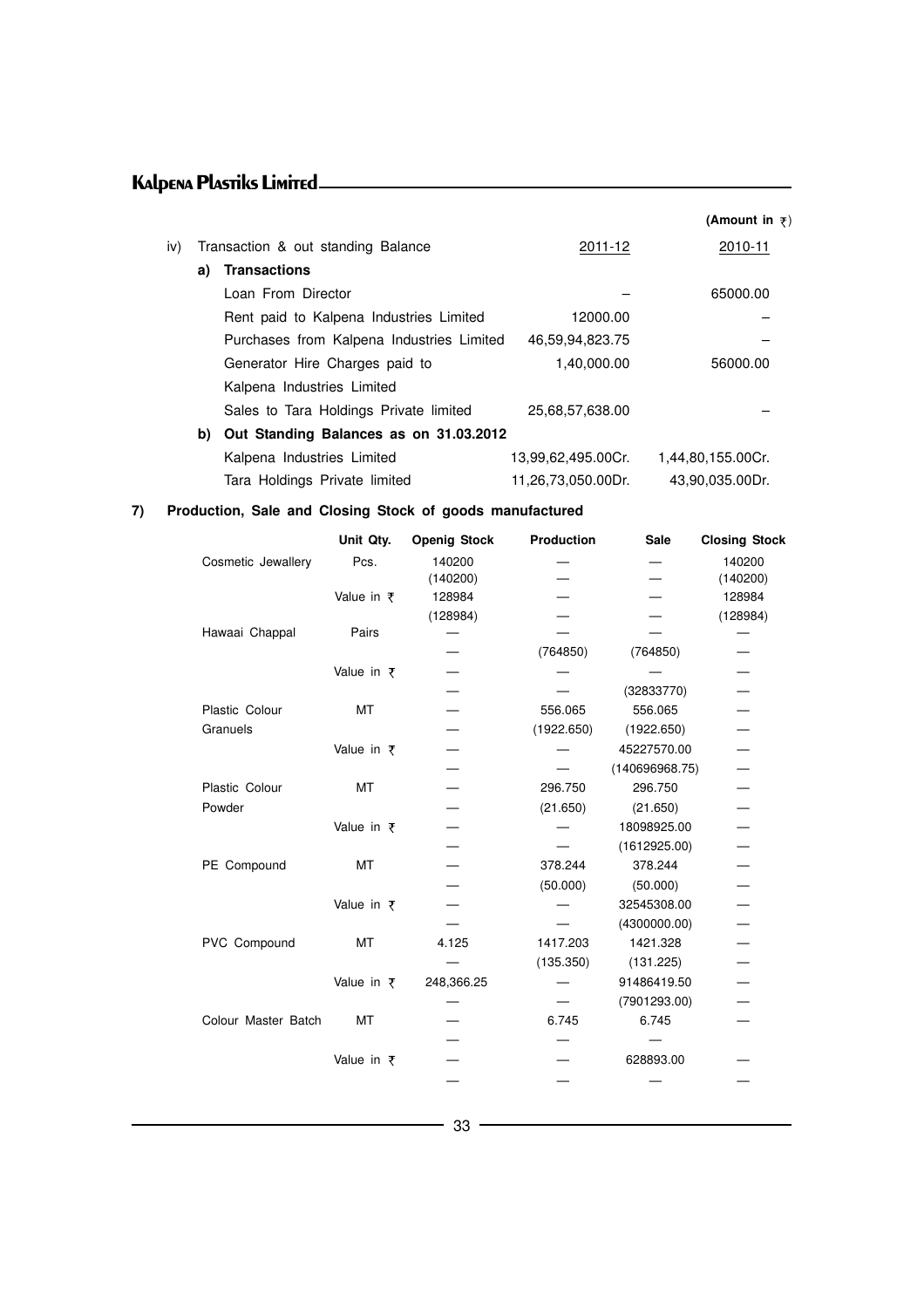#### 8) Value of import on CIF basis

2011-12 2010-2011 (Amount in ₹)

i) Raw Materials<br>ii) Expenditure in Foreign Currency (on cash basis) Nil Nil Nil Expenditure in Foreign Currency (on cash basis)

### **9) Raw Materials, Components, and Spares Consumed**

|     |      |                                       |                         |                             |                               | 2011-12        |                 |               |                             | 2010-11                       |         |                      |
|-----|------|---------------------------------------|-------------------------|-----------------------------|-------------------------------|----------------|-----------------|---------------|-----------------------------|-------------------------------|---------|----------------------|
|     |      | <b>Particulars</b>                    |                         |                             | Raw Materials &<br>Components |                | $\%$            | <b>Spares</b> | $\%$                        | Raw Materials &<br>Components |         | $\%$                 |
|     |      | Indigenous                            | Imported at Landed Cost | 56172133.75<br>127815132.24 |                               | 30.53<br>69.47 | Nil<br>Nil      | Nil<br>Nil    | 166157243.00<br>17257093.00 | 90.59<br>9.41                 |         |                      |
|     |      |                                       |                         |                             | 183987265.99                  |                | 100             |               |                             | 183414336.00                  |         | 100                  |
| 10) |      | <b>Traded Goods</b>                   |                         |                             | <b>Opening Stock</b>          |                | <b>Purchase</b> |               |                             | <b>Sales</b>                  |         | <b>Closing stock</b> |
|     |      |                                       | <b>Unit</b>             | Qty.                        | value                         | Qty.           |                 | value         | Qty.                        | value                         | Qty.    | value                |
|     | i)   | <b>PVC Compound</b><br>without filler | MT                      |                             |                               | 600.000        |                 | 46300000      | 500.000                     | 39000000                      | 100.000 | 7716667              |
|     | ii)  | Colour master                         | MT                      |                             |                               | 1884.100       |                 | 158776595     | 1884.100                    | 159332120                     |         |                      |
|     | iii) | <b>Batch</b><br><b>PVC Rigid</b>      | MT                      |                             |                               | 500.000        |                 | 27250000      | 436.100                     | 23985500                      | 63.900  | 3482550              |
|     | iv)  | Compound<br>PE Compound               | MT                      |                             |                               | 11.546         |                 | 1004970       | 11.546                      | 1005079                       |         |                      |
|     | iv)  | <b>PVC Compound</b>                   | MT                      |                             |                               | 5.402          |                 | 369150        | 5.402                       | 371300                        |         |                      |
|     |      |                                       |                         |                             |                               |                |                 |               |                             |                               |         |                      |
|     |      | Total:                                |                         |                             |                               | 2984.100       |                 | 232326595     | 2820.200                    | 223693999                     | 163.900 | 11199217             |
|     |      |                                       |                         |                             |                               |                |                 |               |                             |                               |         |                      |

#### **11) Raw Materials Consumed**

|        |                       |          | <b>Opening Stock</b> |            | Purchase          |            | Consumed          |          | <b>Closing stock</b> |
|--------|-----------------------|----------|----------------------|------------|-------------------|------------|-------------------|----------|----------------------|
|        |                       | Qty.(MT) | value $(\bar{z})$    | Qty (MT)   | value $(\bar{z})$ | Qty.(MT)   | value $(\bar{z})$ | Qty.(MT) | value $(\bar{z})$    |
| i)     | <b>PVC Resin</b>      |          |                      | 303.710    | 15910634          | 303.710    | 15910634          |          |                      |
|        |                       |          |                      | (55.000)   | (3342823)         | (55.000)   | (3342823)         |          |                      |
| ii)    | LLDPE $/$ P.P $/$     |          |                      | 214.600    | 16440125.75       | 214.600    | 16440125.75       |          |                      |
|        | EVA, etc              | (91.000) | (6176405.00)         | (1890.850) | (138040828.00)    | (1890.850) | (144217233.00)    |          |                      |
| iii)   | <b>Plasticizers</b>   |          |                      | 3.670      | 330593            | 3.670      | 330593            |          |                      |
|        |                       |          |                      | (256.000)  | (21940010)        | (256.000)  | (21940010)        |          |                      |
| iv)    | Ki - Powder           | 9.000    | 432,000.00           | 1436.500   | 90553400          | 1445.500   | 90985400          |          |                      |
|        |                       |          |                      | (140.000)  | (5670000)         | (131.000)  | (5238000)         | (9.000)  | (432000)             |
| V)     | <b>Modified LLDPE</b> | 15.000   | 1,215,000.00         | 368,000    | 30710000          | 383.000    | 31,925,000.00     |          |                      |
|        | Compound              |          |                      | (70.000)   | (6720000)         | (55.000)   | (5505000)         | (15.000) | (1215000)            |
| vi)    | <b>HDPE</b>           |          |                      | 397.500    | 27701967.00       | 276.000    | 19234632.00       | 121.500  | 8467335.00           |
|        |                       |          |                      |            |                   |            |                   |          |                      |
| vii)   | <b>Others</b>         | 3.747    | 184476               | 95.593     | 9018652           | 99.040     | 9,160,881.24      | 0.300    | 42,246.76            |
|        |                       | (0.440)  | (17600.00)           | 212.525    | (3338146.00)      | (209.218)  | (3171270.00)      | (3.747)  | (184476.00)          |
| Total: |                       | 27.747   | 1831476.00           | 2819.573   | 190665371.75      | 2725.520   | 183987265.99      | 121.800  | 8509581.76           |
|        |                       | (91.440) | (6194005.00)         |            | (179051807.00)    | (2597.068) | (183414336.00)    |          | $-$ (1831476.00)     |

12) Figures of the Previous year have been regrouped / rearranged wherever necessary. All amounts have been rounded off to nearest rupees. In term of our report of even date annexed herewith.

| 3, Mangoe Lane, 2nd Floor | For <b>MALOO &amp; COMPANY</b> | For & on behalf of the Board |
|---------------------------|--------------------------------|------------------------------|
| Kolkata - 700001          | <b>Chartered Accountants</b>   | J. Tiwari                    |
|                           | J.L.Maloo                      | B. L. Bohara                 |
| Place: Kolkata            | (Proprietor)                   |                              |
| Dated: 31st August, 2012  | Membership No. 17649           | D. K. Kalwani                |
|                           |                                |                              |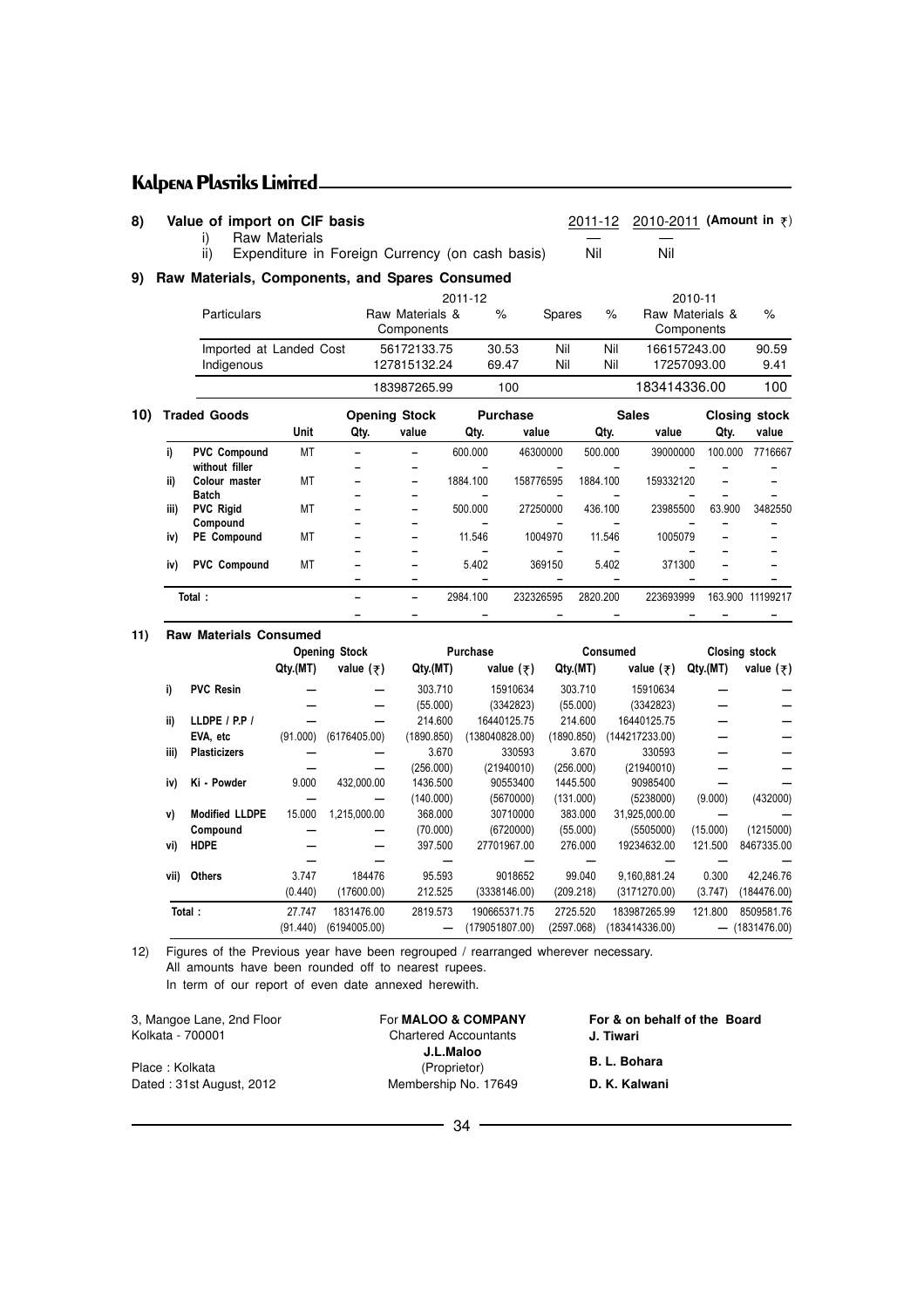### **KALPENA PLASTIKS LIMITED**

Registered Office: 3, Saheed Nityananda Saha Sarani, 2nd Floor, Kolkata – 700 001

### **ATTENDANCE SLIP**

| Shareholder | DP ID* | Client ID* | Folio | No. of Shares held |
|-------------|--------|------------|-------|--------------------|
| Proxv       |        |            |       |                    |

I hereby record my presence at the 23rd Annual General Meeting of the company to be held at 3, Saheed Nityananda Saha Sarani, Kolkata - 700 001, on Saturday, the 29th day of September, 2012 at 10:00 A.M. and at any adjournment thereof.

Member's/ Proxy's Name Member's/ Proxy's Signature

Notes:-

- 1. Please sign this attendance slip and hand it over at the attendance counter at the entrance of the Meeting Hall. Joint holders may obtain additional attendance slip on request.
- 2. This attendance is valid only in case shares are held on the date of the meeting.
- \* Applicable for Investors holding shares in Electronic form.

========================================cut here==================================

#### **KALPENA PLASTIKS LIMITED**

Registered Office: 3, Saheed Nityananda Saha Sarani, 2nd Floor, Kolkata - 700 001

#### **PROXY FORM**

| DP ID* | Client ID* | Folio | No. of shares held |
|--------|------------|-------|--------------------|
|        |            |       |                    |

I/We ———————————————————————————————of —————————————

being a member / members of KALPENA PLASTIKS LIMITED hereby appoint -

| $him$ —                                                                                                   | -as my/our proxy to attend and vote for |
|-----------------------------------------------------------------------------------------------------------|-----------------------------------------|
| me /us and on my/our behalf at the 23rd Annual general meeting of the company to be held on Saturday, the |                                         |
| 29th day of September, 2012, at 10:00 A.M. at 3, Saheed Nityananda Saha Sarani, Kolkata - 700 001, and at |                                         |
|                                                                                                           |                                         |

Signature by the said ——————------———————-

Affix Revenue Stamp of Rs. 1/-.

Notes:-

- 1. The Proxy need not be a member.
- 2. The proxy must be returned so as to reach the registered office of the Company not less than 48 hours before the time for holding the aforesaid meeting.
- 3. Proxy cannot speak at the meeting or vote on a show of hands.

\* Applicable for Investors holding shares in Electronic form.